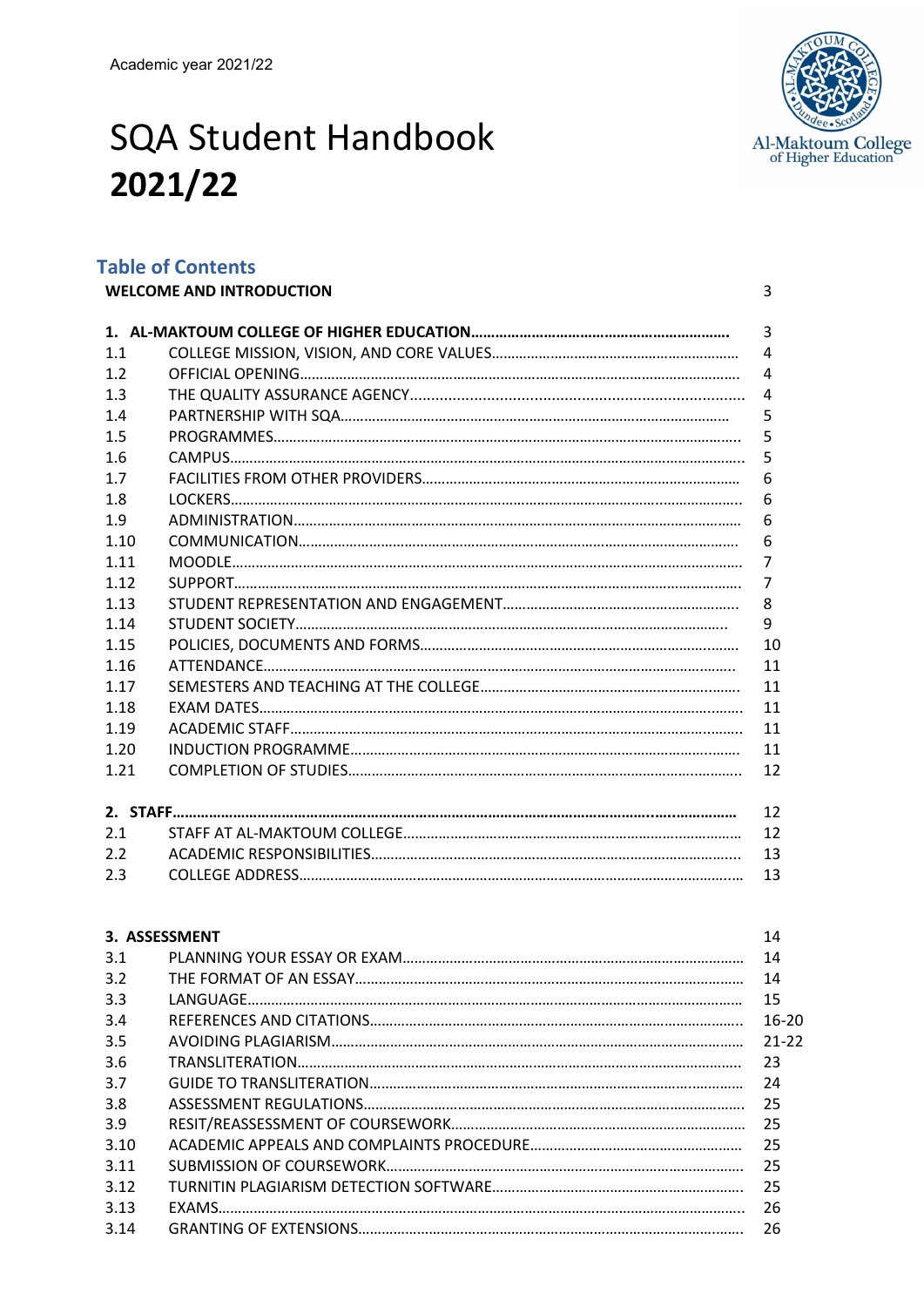| 3.15               |                                                              | 27    |
|--------------------|--------------------------------------------------------------|-------|
| 3.16               |                                                              | 27    |
|                    |                                                              | 27    |
| 4.1                |                                                              | 27    |
| 4.2                |                                                              | 27    |
| 4.3                |                                                              | 28    |
| 4.4                |                                                              | 28    |
| 4.5                |                                                              | 29-31 |
| <b>APPENDIX 1</b>  |                                                              |       |
|                    |                                                              | 32    |
| <b>APPENDIX 2</b>  |                                                              |       |
|                    |                                                              | 33-34 |
| <b>APPENDIX 3</b>  |                                                              |       |
|                    |                                                              | 35    |
| <b>APPENDIX 4</b>  |                                                              |       |
|                    |                                                              | 36-37 |
| <b>APPENDIX 5</b>  |                                                              |       |
|                    |                                                              | 38    |
| <b>APPENDIX 6</b>  |                                                              |       |
|                    |                                                              | 39    |
| <b>APPENDIX 7</b>  |                                                              |       |
|                    |                                                              | 40    |
| <b>APPENDIX 8</b>  |                                                              |       |
|                    | SQA QUALIFICATIONS IN THE SCOTTISH CREDIT AND QUALIFICATIONS | 41    |
| <b>APPENDIX 9</b>  |                                                              |       |
|                    |                                                              | 42-43 |
| <b>APPENDIX 10</b> |                                                              |       |
|                    |                                                              | 44-45 |
| <b>APPENDIX 11</b> |                                                              |       |
| <b>APPENDIX 12</b> |                                                              | 46-47 |
|                    |                                                              | 48-49 |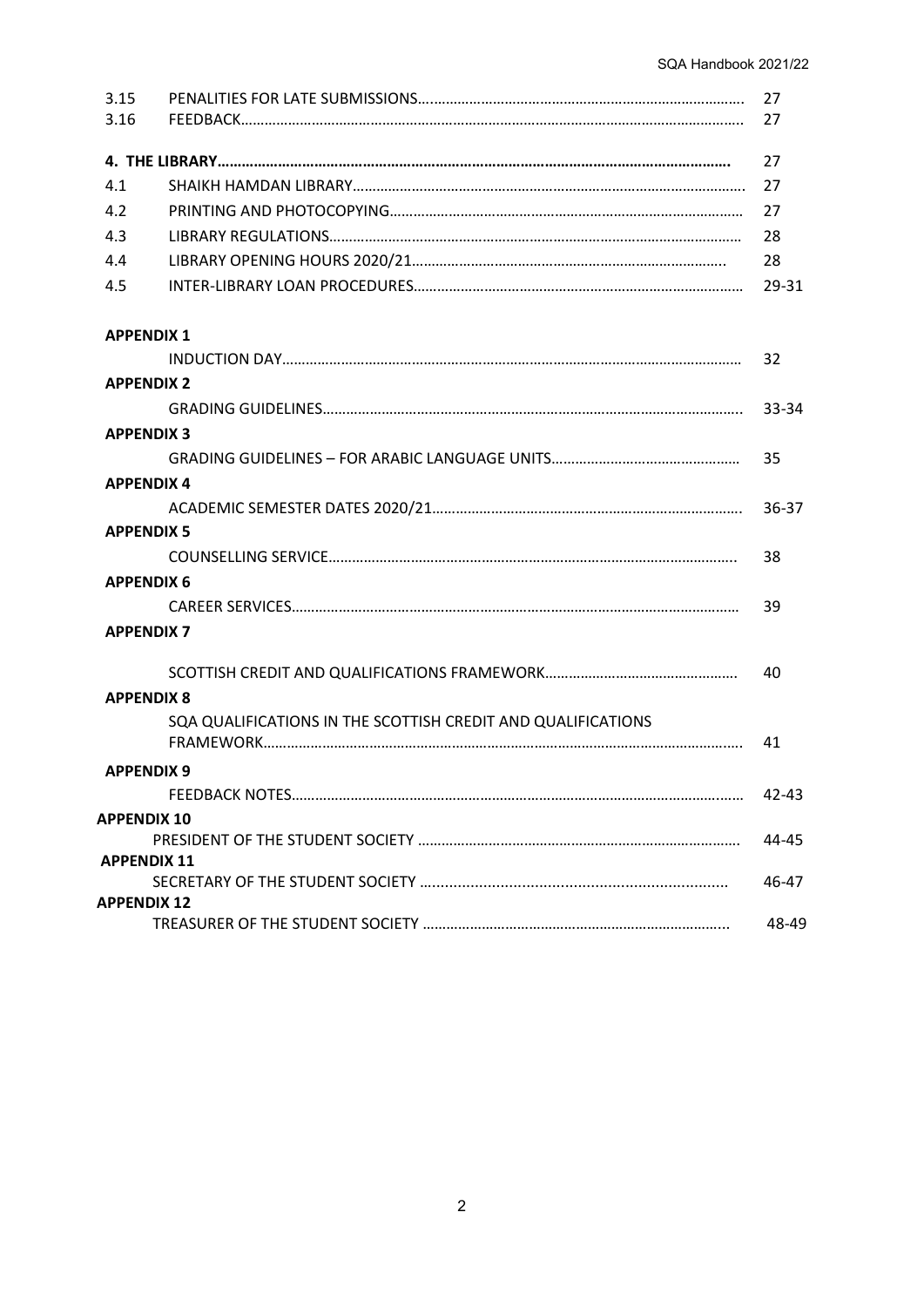## **Welcome and Introduction**

Welcome to Al-Maktoum College of Higher Education, a private institution of higher education, funded primarily by the Al-Maktoum Foundation.

The College's vision for high-quality teaching and learning, enriched by a multicultural perspective makes for a rewarding educational experience. It is our aim to provide you with an active and innovative educational community whilst pursuing your studies here. The aim of this guide is to ensure that you know what is expected of you and where to find help and advice. We hope you are ready to become an active and independent learner in your programme of study.

The College aspires to grow as an independent, internationally recognised centre of Higher Education and works to educate the next generation of professionals, both nationally and internationally. Its students are achievers - thinking differently, challenging, examining, defining, and provoking positive change within societies and communities from local to global.

Since its founding in 2001, the College has seen students from over thirty different nationalities graduate from its accredited contemporary courses. Our partnerships with the University of Dundee, Abertay University and Trinity College Dublin give credibility to our courses, ensuring that our students are receiving an effective teaching and learning experience.

In addition to the friendly atmosphere, small class sizes and the supportive learning environment, studying at the College is an opportunity to mix with students from a variety of different backgrounds. We hope you will take full advantage of your time at the College and to make new and lasting friendships and to broaden your horizons.

Help in finding your way through this handbook – and through the rules, regulations, and expectations of your programme – can be sought from your Programme Coordinator or from Student Administration. If you are not sure who the Programme Coordinator is, or if you have any other questions, then you should contact Student Administration.

More information on some of the topics contained in the handbook can be found on the College's website at: [www.almcollege.ac.uk](http://www.almcollege.ac.uk/)

Dr A G Abubaker Head of College

September 2021

Please note: this handbook is produced for your guidance only. Your registration with the College is governed solely by the regulations of the College and such other rules affecting students as may be made by or on behalf of the College. Nothing in this Handbook shall form part of any contract between you and the College and your registration for any unit or module taught at the College is subject to this express condition.

*You will appreciate that for legal reasons this disclaimer has to appear. However, we wish to make it absolutely clear to you that every effort has been made to ensure the accuracy of this handbook at the time of publication. The information, guidance and advice is offered in good faith, and in the belief that it should help you to plan your studies effectively, to develop appropriate patterns of collaboration for learning, and to know your rights.*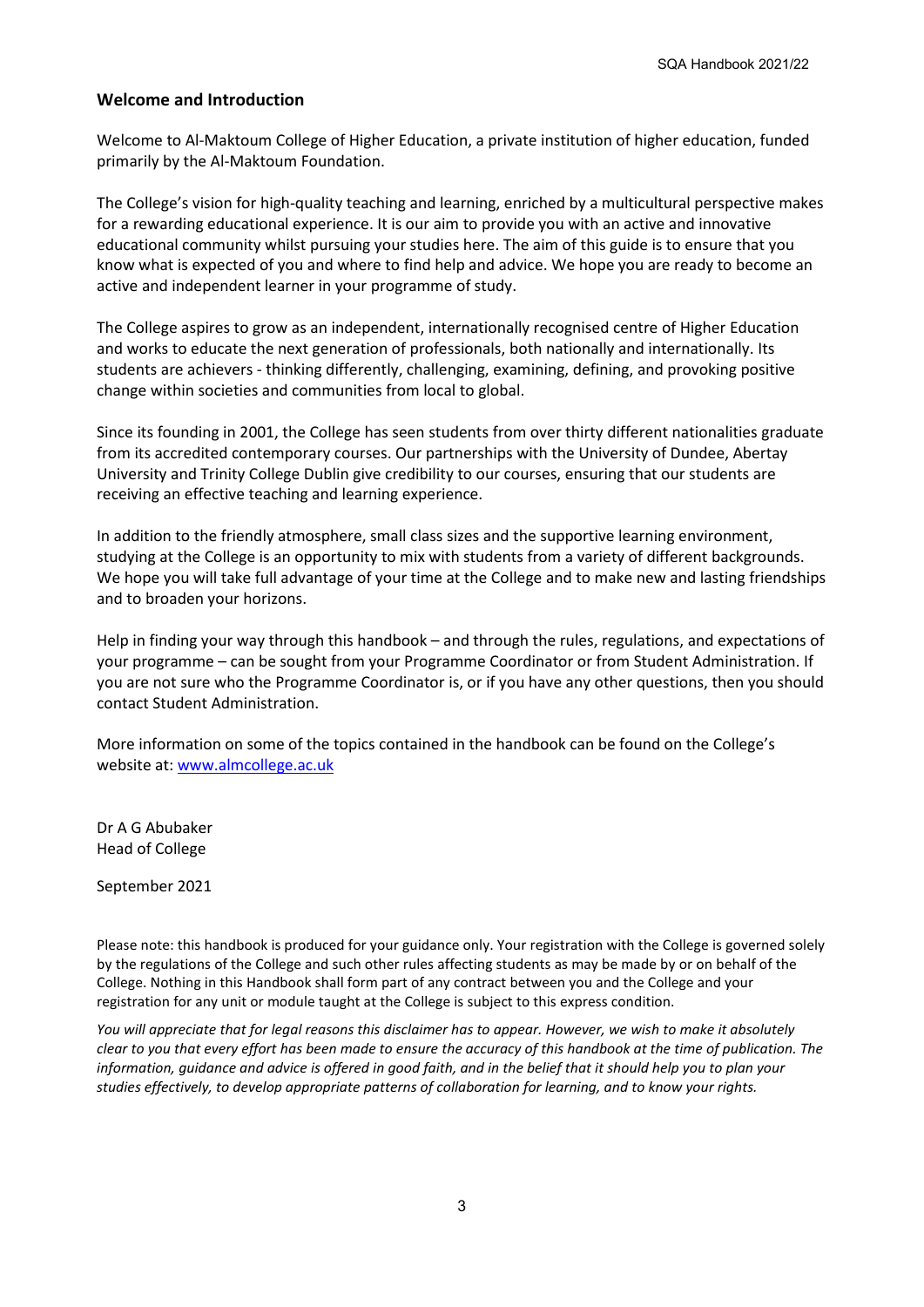## **1. Al-Maktoum College of Higher Education**

#### **1.1 College Mission, Vision and Core Values**

#### **Our Mission**

Building bridges between 'western' and Muslim worlds through academic endeavour and multicultural engagement.

#### **Our Vision**

To grow as an internationally recognised centre of inter- and multi-disciplinary study of Islam and Muslims in the 21st Century.

#### **Our Core Values**

Diversity: embracing and valuing the richness that a diverse, multicultural student and staff body from all backgrounds and religions brings to the life of the College.

Quality: striving for quality in all that we do and deliver.

Partnership: working together as a collegiate community of students, staff and partners to foster connections, promote understanding and enhance learning.

### **1.2 Official Opening**

The College was officially opened on Monday, 6 May 2002, by His Highness Shaikh Hamdan Bin Rashid Al-Maktoum. Among the 17 senior people who accompanied His Highness Shaikh Hamdan on that day were representatives of universities in the United Arab Emirates, together with leading figures from the worlds of industry, health and economic development in Dubai.

### **1.3 The Quality Assurance Agency**

The Quality Assurance Agency for Higher Education (QAA) is the independent body entrusted with monitoring, and advising on, standards and quality in UK higher education. They are dedicated to checking that the three million students working towards a UK qualification get the higher education experience they are entitled to expect. A team of QAA reviewers visits the college and scrutinises our academic standards, the quality of learning, and the quality of information about its learning opportunities. The QAA publishes their findings in a report which is accessible here: [https://www.qaa.ac.uk/reviewing-higher-education/quality-assurance-reports/Al-Maktoum-College-of-](https://www.qaa.ac.uk/reviewing-higher-education/quality-assurance-reports/Al-Maktoum-College-of-Higher-Education)[Higher-Education](https://www.qaa.ac.uk/reviewing-higher-education/quality-assurance-reports/Al-Maktoum-College-of-Higher-Education)

A successful review means that the college can display the QAA Quality Mark, indicating to the UK and international students that it meets national requirements for standards and quality. Following the process of the Higher Education Review (HER) the college has published its Action Plan for the future development of its existing provision in order to meet the criteria set out in the QAA UK Quality Code for Higher Education: <https://www.qaa.ac.uk/quality-code>

The Quality Code is a key reference point for UK higher education, protecting the public and student interest, and championing UK higher education's world-leading reputation for quality. It enables providers to understand what is expected of them and what to expect from each other. It has been developed by QAA on behalf of the UK Standing Committee for Quality Assessment, in consultation with the higher education sector.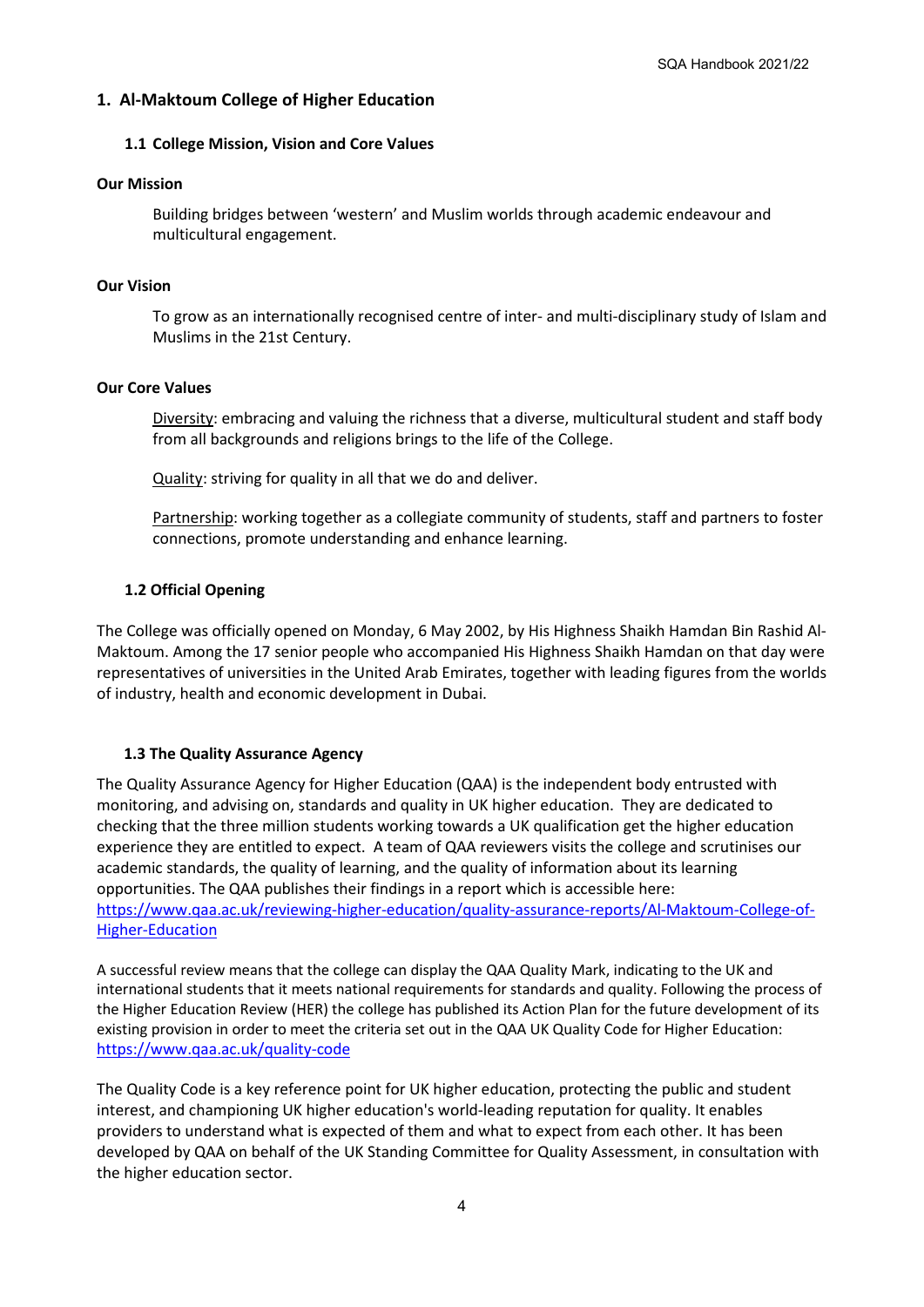## **1.4 Partnership with SQA**

The College offers Customised Awards and Advanced Certificate, HNC/HND and Diploma programmes in Business and Management & Leadership, which are SCQF-credit rated by Scottish Qualifications Authority (SQA). Upon successful completion of a programme, students will receive a joint certificate from the Al-Maktoum College of Higher Education and the SQA. The SQA is considered the awarding body for our programmes.

The Scottish Credit and Qualification Framework (SCQF) is Scotland's Lifelong Learning Framework. It was developed in 2001 to provide an agreed means of recognising and valuing learning. It provides a shared context for learning in Scotland. It was created by bringing together all Scottish mainstream and nonmainstream qualifications into a single unified Framework. Within the overall context of lifelong learning, the aims of the SCQF are to:

- help people of all ages and circumstances to access appropriate education and training over their lifetime to fulfil their personal, social, and economic potential; and
- enable employers, learners, and the public in general to understand the full range of Scottish qualifications, how the qualifications relate to each other and how different types of qualifications can contribute to improving the skills of the workforce.

The SCQF has 12 levels which provide an indication of the complexity of qualifications and learning programmes. SCQF levels are based on a single set of Level Descriptors that are the common reference points and definitions which provide a way of recognising learning that is outcome-based and qualityassured, irrespective of whether that learning is academic, vocational, non-formal or informal. For further detailed information on Scottish Credit and Qualifications Framework see Appendices 9 & 10.

*(Information taken from<http://scqf.org.uk/> )*

## **1.5 Programmes**

The College offers the following programmes, SCQF-credit rated by SQA:

- Diploma in Moral Economy & Sustainable Development
- Executive Diploma in Islamic Finance & Entrepreneurship
- Professional Diploma in Islamic Banking & Finance
- Advanced Diploma in Islamic Studies
- Diploma in Arabic Language
- Certificate in Arabic Language
- Introductory Certificate in Arabic Language
- HNC and HND in Business
- HNC and Diploma in Management & Leadership
- Advanced Certificate in Business
- Professional Diploma in Organisational Learning

### **1.6 Campus**

The campus of the College is a beautifully refurbished grade B-listed building located at a very convenient location in Dundee.

• The ground floor comprises the reception area, various offices, Conference Hall, Library, seminar/dining room and the common room. The common room contains a television, seating, activities and vending machines, and can be used by students and staff.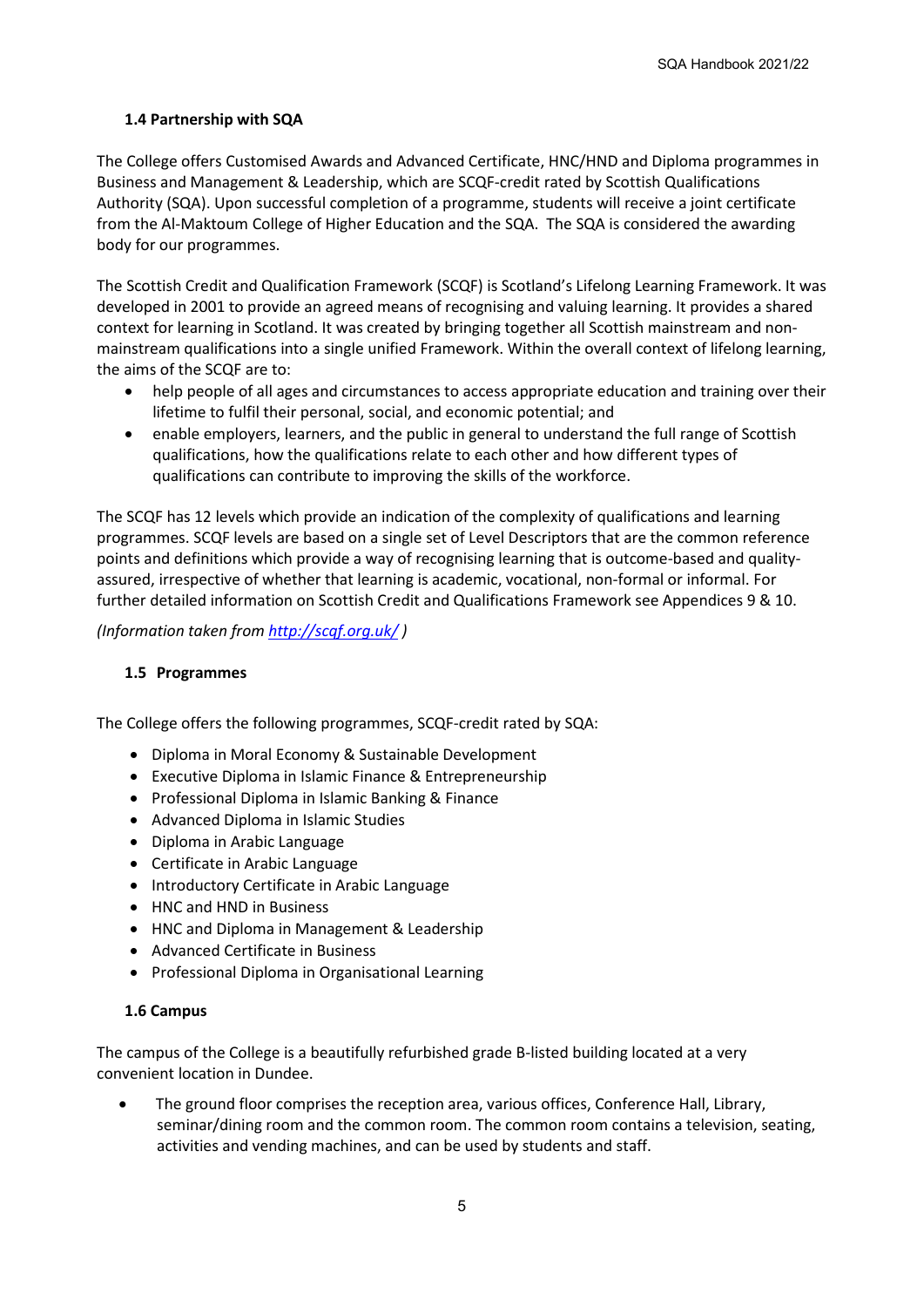- The first floor is used for administrative purposes and also includes the office for Student Administration and student support.
- The second floor is the main teaching floor and holds five seminar rooms each of which is able to accommodate up to 20 students at any one time. There is also on this floor the IT Suite, academic staff offices**.**

## **1.7 Facilities from other providers**

The College has links with other local education providers and we are pleased that our students can take advantage of some of their services.

- Counselling Service (University of Dundee) please see appendix 7
- Institute of Sport and Exercise (University of Dundee) Al-Maktoum College students can access discounted prices via the *associate membership* package.
- Careers Service (University of Dundee) see appendix 8

## **1.9 Student Administration**

Student Administration is on the first floor of the College building. Students are welcome to make enquiries during the *Consultation Hours* which are as follows: Monday – Friday 09.30 – 16.30. Other times are available by appointment, or enquiries can be emailed to [studentadmin@almcollege.ac.uk](mailto:studentadmin@almcollege.ac.uk). All enquiries related to administrative matters are to be directed to staff in the office in the first instance.

*Please note that the staff at the Reception operate the control for the main door of the building. Although they will of course assist you in entering if you press the security buzzer at the entrance, you may wish to purchase an access card.* 

*Also note that there will be no entry to the building without the access card after 5pm, and on no account should staff or students allow access through the doors to visitors after this time.*

If required, students will be provided with letters to enable them to open a bank account, register with a GP etc. Any additional letters for these purposes through the year will be charged at £5.00 per letter.

Student Administration will always do their best to help you but please remember that the office can be a very busy place and you should allow plenty of time for your request. Please also ensure that you treat the staff with respect at all times.

### **1.10 Communication**

The College notice boards are situated on the second floor (the teaching floor) near the door giving access to the seminar rooms and in the Common Room. Students should make a practice of checking the notice boards regularly since notices about courses and events will be posted there. Also send out regular newsletters

All College students will be allocated an email address (*first initial.surname*[@almcollege.ac.uk\)](mailto:first%20initial.surname@almcollege.ac.uk), and this will be used as one of the main methods of communication with students by Student Administration and members of academic staff. Students who wish to use another email account should ensure that they request to set up mail forwarding from their College account.

Students can access their email account by logging on to a computer in the IT suite. Emails can also be accessed remotely using the Webmail function on the College website (please continue past the security message that pops up). Any IT/computer faults should be logged with Reception/Student Administration.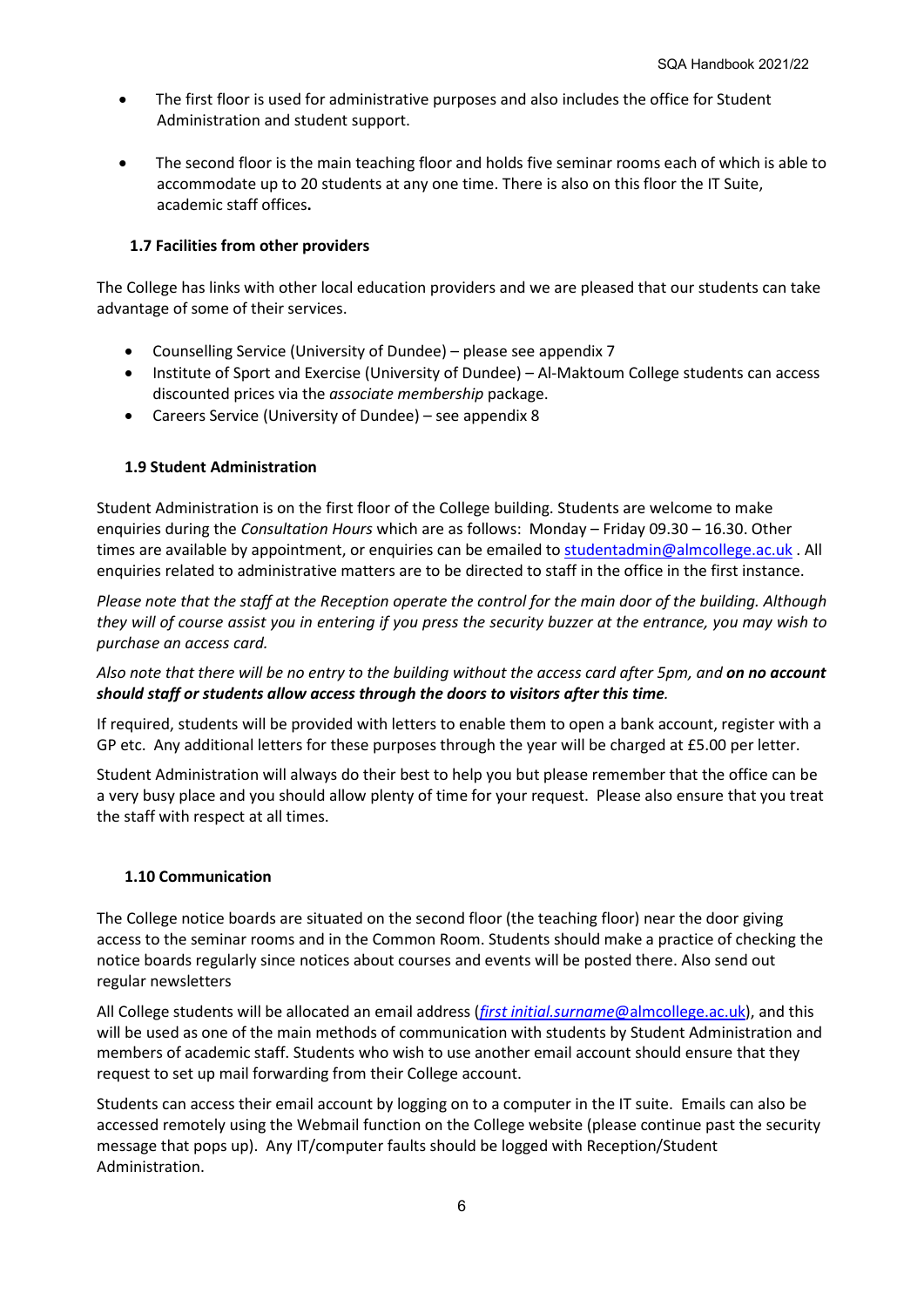Students should maintain reasonable contact with the College for the duration of their studies and ensure Student Administration is kept aware of their up-to-date contact details.

## **1.11 Moodle**

All students will be provided with access to Moodle, our virtual learning environment. Some units use Moodle heavily for independent learning or discussions, whereas for others it is used more as another information point.

Moodle can be used in many ways – to discuss topics with fellow students; to upload coursework; to conduct group work; to take quizzes; view video/audio clips highlighted by tutors etc. All students will also have access to Moodle support, Avoiding Plagiarism Unit, and the government-issued Protect Against Terrorism (*Prevent*) e-package.

Any student registered for the *Professional Diploma in Islamic Banking & Finance*, the *Advanced Diploma in Islamic Studies*, and the *Advanced Certificate*, *HNC/HND in Business* and *HNC/Diploma in Leadership & Management Programmes* are required to complete the **Avoiding Plagiarism Unit** on Moodle (any other student may also complete it if they wish). Please see the section on Plagiarism in this handbook for more details.

## **1.12 Support**

Students are welcome to approach staff or Student Administration to discuss any matters they feel important to them.

Academic support would normally be provided by the tutor, Unit Coordinator, or Programme Coordinator.

The Student Welfare Officer for 2021/22 is Dr Sara Al Tubuly. The Student Welfare Officer is available to listen to student's academic and non-academic issues and assist wherever possible. Their available hours are displayed outside their offices, and they may also be contacted by email. Whether students need specific advice or simply someone to talk things over with, the Student Welfare Officers will offer guidance or signpost to more qualified professionals in the area.

Students may also anonymously access the University of Dundee's Counselling Service – please see appendix 7.

If a student requires additional support or has a disability, they should consult the Equality and Diversity Policy and Special Assessment Arrangements documents, which can be found on the College website. Student Welfare Officers and Student Administration staff will be happy to help any students who bring these matters to their attention. The Equality and Diversity Officer is Michelle Young.

## **1.13 Student Representation and Engagement**

Student representation creates a structure to ensure that students' views are heard. The College wish to build on our existing strengths in working together to enrich students' experience. We are committed to receive and respond to students' feedback to bring about improvement in the quality of the student experience and development of learning and teaching within the College. The underlying principle is that any student from any background on any programme should be able to contribute to and enhance his or her experience at the College.

Due to the current small size of the student body at the College, the roles of student reps and the Student Society members are merged together.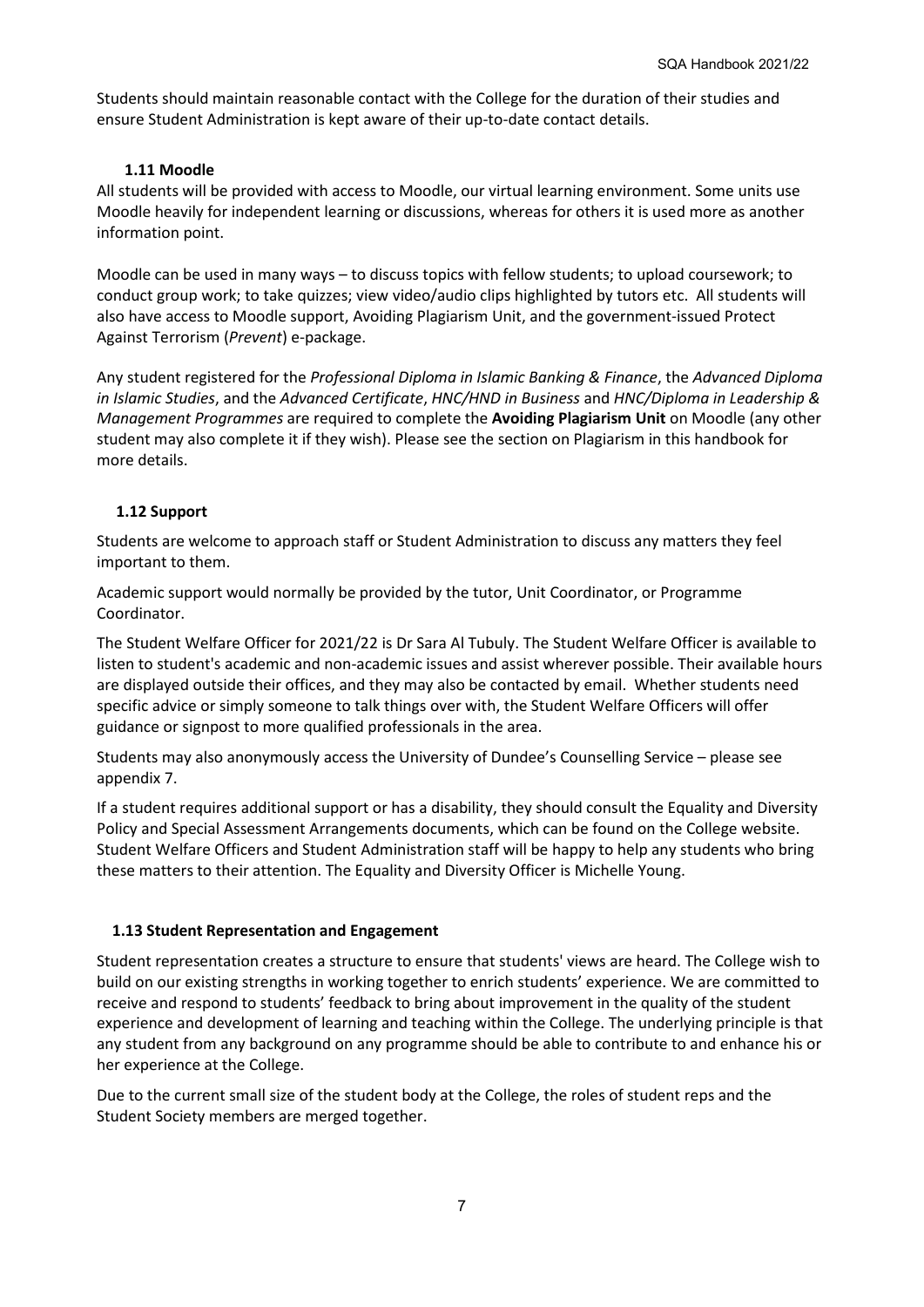There are four Student Rep opportunities:

- **Student Rep at Teaching, Learning and Student Experience Committee (**TeLSEC) which is a subcommittee of the Academic Council and is made up of all academic staff, a student representative and other members of the College who may be invited to attend some meetings of the committee for their expertise. TeLSEC takes place once or twice a month during the semester to ensure the effective day-to-day running and development of all academic matters. It is responsible for the development of the College's Teaching and Learning Strategy, as well as on matters relating to the broader student experience. This role can also be covered by the Treasurer of the Student Society.
- **Academic Quality and Standards Committee (AQSC)** takes place four times a year and will formulate new policies and initiatives in response to national and international developments in academic quality, standards and enhancement for approval by Academic Council. The AQSC will identify, monitor and advise outputs and areas for the continuity and enhancement in the College's programmes in terms of design, delivery, assessment and information in accordance with the QAA's Quality Code and the academic requirements of the College's existing and future collaborative partners to ensure compliance with relevant requirements.
- **Student Rep at College Council** and **Finance & General Purposes Committee** which takes place four times a year. The College Council is an advisory platform through which the College engages and seeks input from external members in order to build on the work of the College and develop plans at a strategic level. Finance & General Purposes Committee is the subcommittee of the College Council. This role can also be covered by the President of the Student Society.
- **Student Rep at Academic Council** which takes place three or four times per year. The Academic Council is the senior academic body of the College. It is responsible for teaching and research, quality assurance and enhancement, academic standards and the broader student experience. This role can also be covered by the Secretary of the Student Society.
- **LSR (Lead Student Representative)** who is responsible for Quality Assurance Agency (QAA) related matters.

•

## **How to become a Student Representative?**

You will need to nominate yourself by sending an email to Student Administration [studentadmin@amcollege.ac.uk](mailto:studentadmin@amcollege.ac.uk) from **Monday 20 September 2021** and no later than **Monday 27 September 2021** for the academic year.Student reps are eligible to re-stand and subject to being reelected may continue in position year after year.

The Student Administration Office will announce the nominees for each of four rep opportunities and if there is more than one nominee for any place, the Student Society will carry out a voting session Elections are to ensure that there is a transparent and democratic process to decide upon who will represent students. This means that both students and staff can feel confident that student reps have been fairly chosen.

The post of student representative lasts for an academic year (September – end of June), elected reps to receive training if required.

All students are encouraged to attend the Student-Staff Consultative Group each semester where they can discuss their studies and student experience with staff.

Feedback and evaluation will be sought from students for each unit/programme.

If students would like to provide anonymous feedback on anything, they may also use the anonymous feedback box in the Common Room. This will be checked regularly.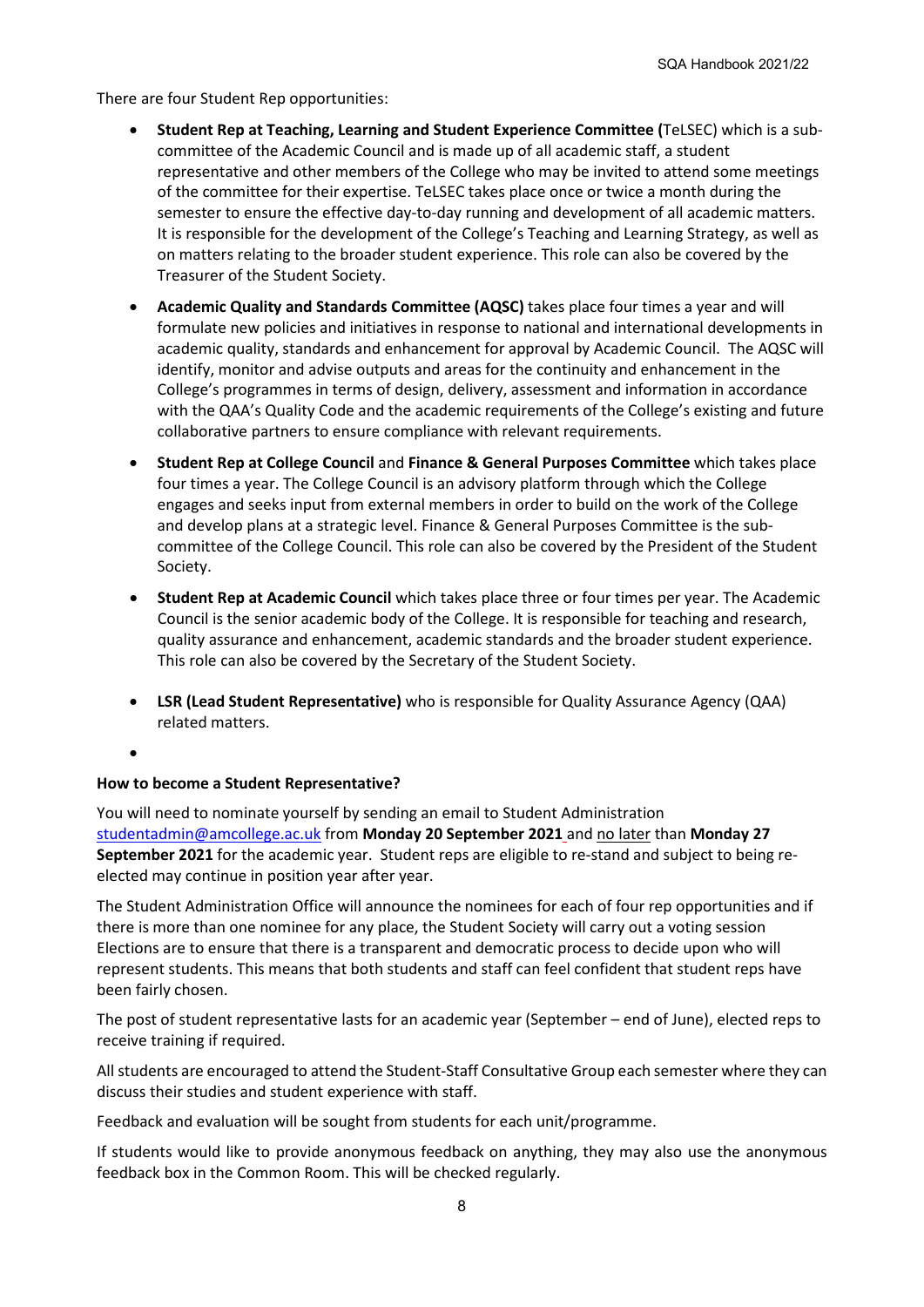## **1.14 Student Society**

The Al-Maktoum College Student Society (ALMCSS) is bound by the College's policies and regulations. All current Students of the College automatically form the membership of the Society.

## **Aims**

The aims of the Student Society are as follows:

1. To represent and protect the interests, rights, and general welfare of the students

2. To promote cultural and social exchanges with local, national and international student organisations

3. To foster a sense of community within the student body

4. To represent the College within the wider community and contribute to its positive image

These aims can be reviewed if the Society wishes, by making a Constitutional Amendment.

### **Elections**

The first thing the student body should do is elect the officers of the Society.

- 1. All positions will be elected at a General Meeting, usually the AGM, and will serve until the next AGM.
- 2. The Society AGM will take place within 2 weeks of the start of the academic year
- 3. AGM elections should occur no more than 1 year after they were last held
- 4. If any committee member is elected at any time other than the AGM they will serve until the next AGM only
- 5. Only people who are directly elected by the Society may be considered officers
- 6. Notice of any General Meeting (including the AGM), and the election procedures, must be given to the membership at least 48 hours prior to the start of the meeting
- 7. A minimum of 30% of the Society's membership must vote. In the case of this not being met the meeting should be postponed and rearranged.
- 8. Elections will be conducted by simple majority voting via a show of hands, or a secret ballot may be used.

## **The officers**

There are three essential roles of the Student Society – President, Secretary, and Treasurer.

- The President is the leader of the Society. S/he is responsible for setting goals and objectives, managing the team and overseeing all activities.
- The Treasurer is responsible for handling the society's money. S/he needs to know the shape of the society's finances at all times so that activities can be planned and budgeted for.
- The Secretary ensures that the society runs smoothly. They organise meetings, book rooms, write minutes and communicate what's going on to the members so they stay interested and involved.

More information on the responsibilities of each of the officers can be found in the appendices of this Student Handbook.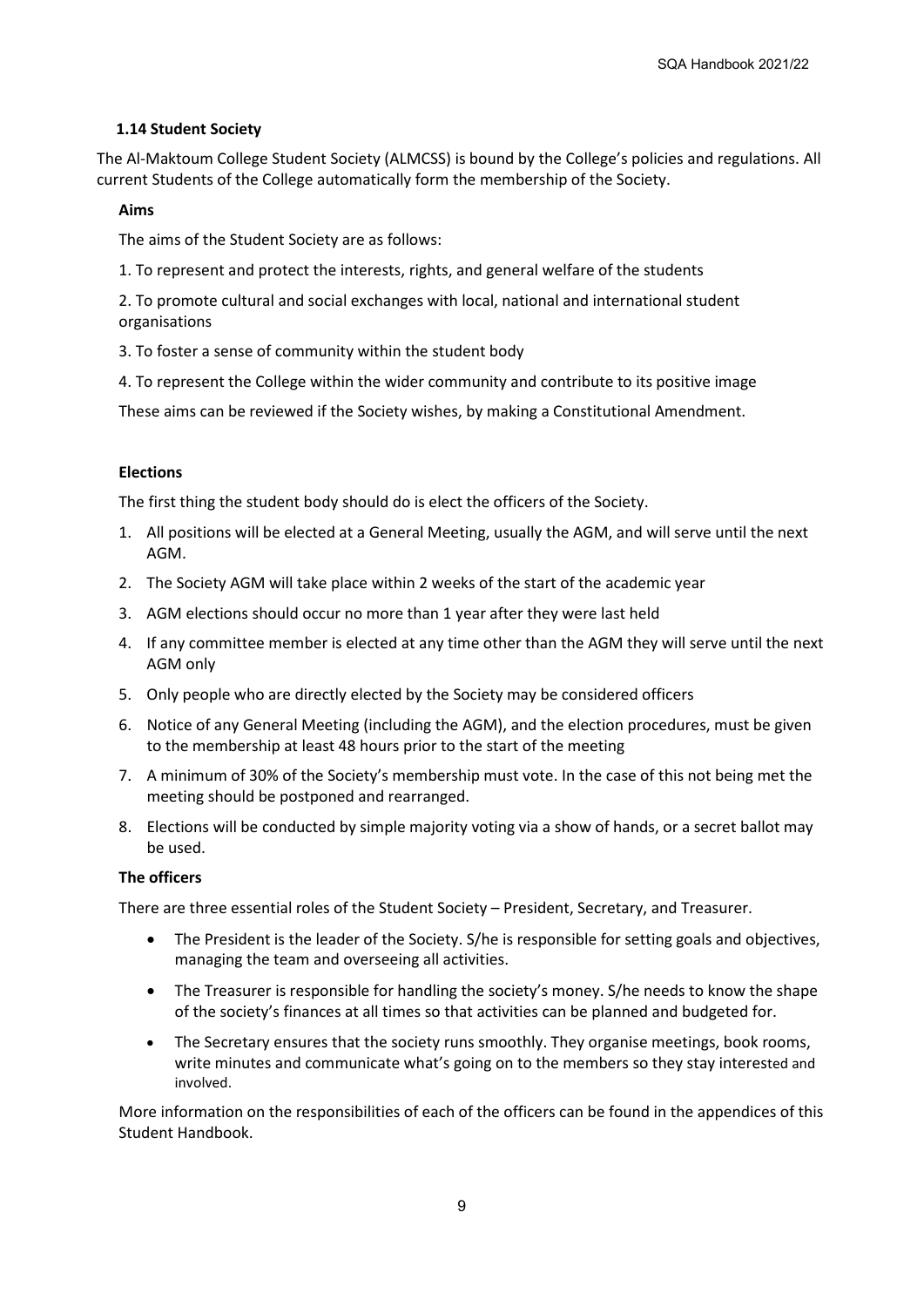## **Budget**

The Student Society receives an annual budget in line with the Society's programme of events for the year. This can be spent on society activities and events, or purchasing items for student use, and should be used responsibly. All members should have input on what the budget is spent on.

### **Activities**

We encourage students to become active and engaged members so that the ALMCSS may provide a range of well-run activities/resources for the benefit of all. All activities should be inclusive, safe and responsible.

- Some ideas for activities:
- provide a source of help and support to each other and new students
- organise trips for students
- hold a regular event, such as a 'cinema club'
- organise student lunches, Iftars and get-togethers
- organise a cultural food tasting, where students from different countries all prepare different foods
- conduct voluntary work
- collaborate with other societies at other universities
- hold welcome sessions for Summer School or ATP students
- essay/presentation/debate competition
- charity fundraising
- purchase resources to benefit all students
- hold a conference

Whatever the Society decides to do, the intention is to bring students together for extra-curricular activities or improve their student experience in some way.

The Student Society will also play a key role in representing students at various committees, and for promoting student involvement in Quality Assurance reviews and feedback sessions.

### **1.15 Policies, Documents and Forms**

Some of the College policies and documents can be found in the appendices of this Student Handbook. However, most are published on the College's website and this is where the most up-to-date versions can be found. Although these will be covered during the Induction Day, it is your responsibility as a student to make sure you are aware of these policies. Various student forms can also be found online. If you require any further help in locating a document, please do contact Student Administration.

[almcollege.ac.uk/policies-documents/](https://www.almcollege.ac.uk/policies-documents/)

### **1.16 Attendance**

You are expected to attend all classes. Students will gain a great deal more from attending and participating in all classes and discussions. Unit Coordinators will maintain an attendance register on a weekly basis to keep records of all student attendance, and non-attendance/lateness will be noted and followed up.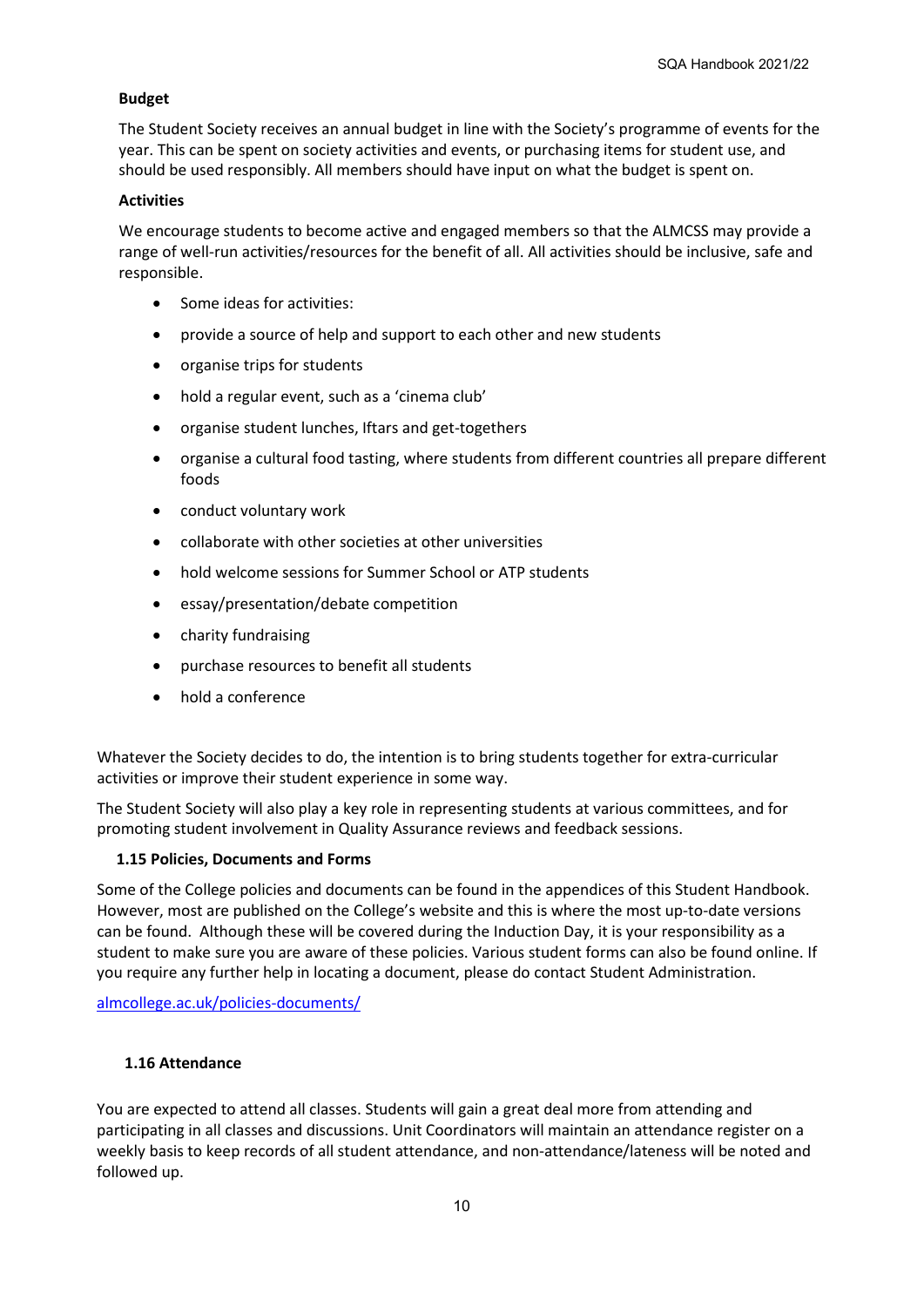If you are going to be absent/were absent for any reason, you should complete a *[Temporary Break from](https://www.almcollege.ac.uk/student-resources/student-forms/)  [Studies Form](https://www.almcollege.ac.uk/student-resources/student-forms/)* which you can complete and submit online. This must be completed within one week.

Please note that if you are student on a Student Route Visa, unauthorised absences may result in you being reported to UK Visas & Immigration. Should visa students miss 10 'points of contact' or more, the UKVI will also need to be informed. Points of contact include essay submissions, classes, seminars, exams, scheduled meetings etc.

Students should also note attendance requirements specified in relation to their bursary funding.

The detailed *[Student Attendance and Progress Policy](https://www.almcollege.ac.uk/policies-documents/)* is available on the website.

## **1.17 Teaching and exam dates**

Based on a 10-week teaching semester, the term dates for the programmes are as follows:

| <b>Semester</b> | <b>Start</b>           | <b>Finish</b>        | <b>Exam dates</b>     |
|-----------------|------------------------|----------------------|-----------------------|
|                 | Monday 13 September    | Friday 19 November   | 22-26 November        |
|                 | 2021                   | 2021                 | 2021                  |
|                 | Monday 17 January 2022 | Friday 25 March 2022 | 28 March - 1 April    |
|                 |                        |                      | 2022                  |
|                 | Monday 18 April 2022   | Friday 24 June 2022  | 27 June - 1 July 2022 |
|                 |                        |                      |                       |

Full semester dates are available online: [almcollege.ac.uk/study/semester-dates/](https://www.almcollege.ac.uk/study/semester-dates/)

## **1.19 Academic Staff**

Academic staff will inform all students when they have office hours for students to see them. These office hours only operate during semester time. If staff are absent on unavoidable business, they will provide alternative times.

## **1.20 Induction Programme**

The **Induction Days** take place at the beginning of session (see Appendix 1). In the induction programme new students are introduced to the College, the SQA, our programmes, our policies and procedures, staff and facilities, and general orientation is given on study skills and strategies for effective working over the coming year. The induction also includes formal registration.

## **1.21 Completion of Studies**

Certificates will be posted directly to student's contact address by the SQA. Students will also be asked to complete an alumnus form online so that the College may keep in touch with them. Access to email and VLE will be deactivated approximately 4 weeks of completion of programmes. Any outstanding library books, lockers/swipe cards should also be returned before certificates can be released.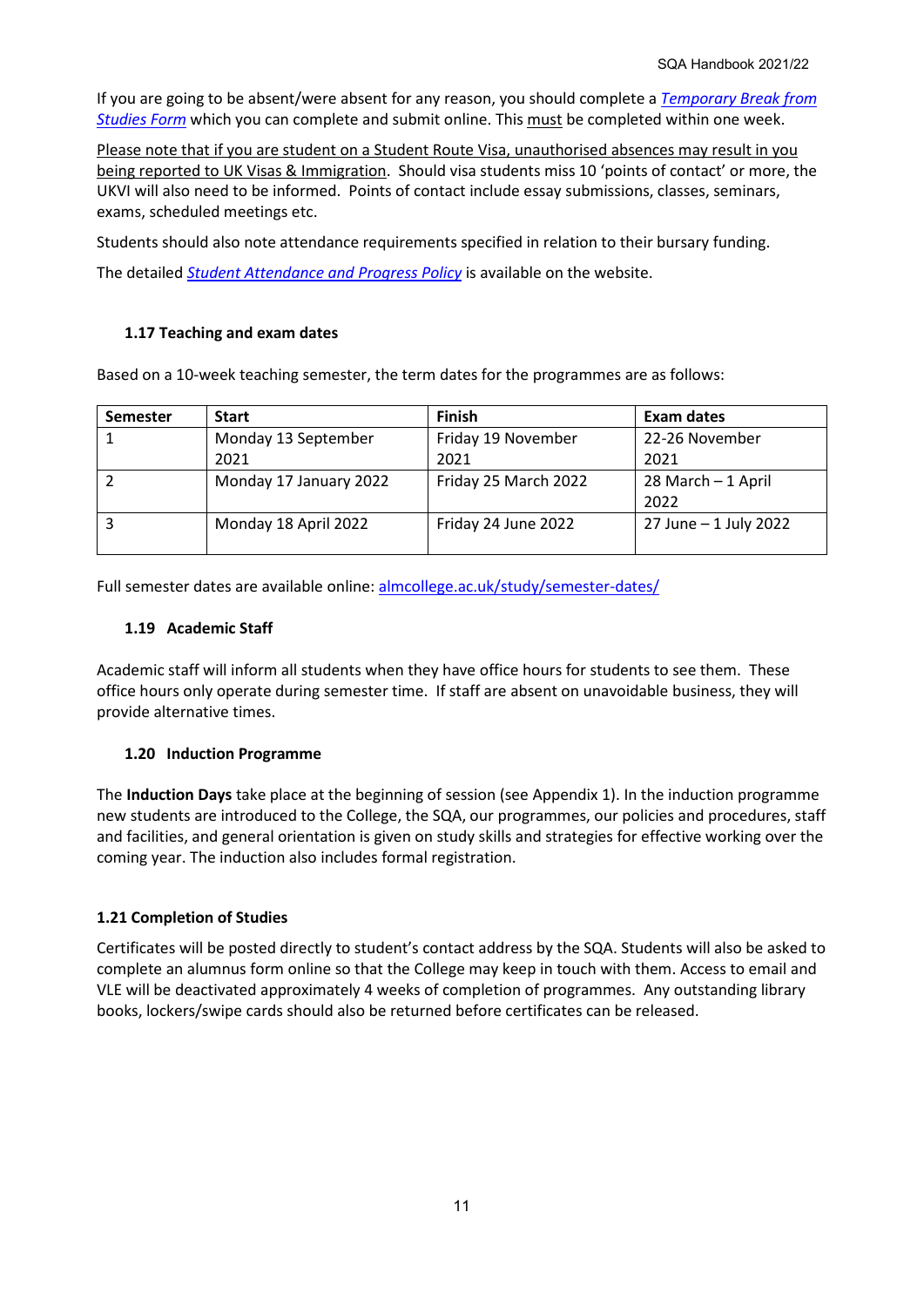## **2. Staff**

| <b>Name</b>             | Role                                                                  | <b>Email</b>                         |
|-------------------------|-----------------------------------------------------------------------|--------------------------------------|
| Dr A G Abubaker         | College Secretary, Acting Head of College                             |                                      |
| Michelle Young          | Academic Registrar                                                    | m.young@almcollege.ac.uk             |
| Dr Alhagi Manta Drammeh | Associate Professor/Senior Lecturer in Islamic<br><b>Studies</b>      | a.drammeh@almcollege.ac.uk           |
| Dr Alija Avdukic        | Associate Professor/Senior Lecturer in Islamic<br>Economics & Finance | a.avdukic@almcollege.ac.uk           |
| Dr Ata Rahmani          | Assistant Professor/Lecturer in Islamic<br>Commercial Law             | a.rahmani@almcollege.ac.uk           |
| Dr Sara Al Tubuly       | Lecturer in Arabic Language                                           | s.altubuly@almcollege.ac.uk          |
| Dr Mohammed Alsaghir    | Lecturer in Political Economy and Sustainable<br>Development          | m.alsaghir@almcollege.ac.uk          |
| Dr Anne-Marie Mann      | <b>External Lecturer</b>                                              | a.mann@almcollege.ac.uk              |
| Claire Booth            | <b>Office Manager</b>                                                 | c.booth@almcollege.ac.uk             |
| Amanda Percival         | <b>Student Administration Officer</b>                                 | a.percival@almcollege.ac.uk          |
| Lynn Osborne-Moore      | PA to the Principal                                                   | l.osborne-<br>moore@almcollege.ac.uk |
| Linda McHugh            | Student Recruitment & Marketing Officer                               | I.mchugh@almcollege.ac.uk            |
| Shireen Mardani         | <b>Student Recruitment &amp; Communications</b><br>Officer            | s.mardani@almcollege.ac.uk           |
| <b>Graham Mitchell</b>  | Administrative Assistant (Library)                                    | library@almcollege.ac.uk             |
| Leona Mudie             | Administrative Assistant (Student<br>Administration)                  | I.mudie@almcollege.ac.uk             |
| Erin McHardy            | Receptionist                                                          | e.mchardy@almcollege.ac.uk           |
| Kevin Park              | Caretaker                                                             |                                      |
| Maris Benvie            | Caretaker                                                             |                                      |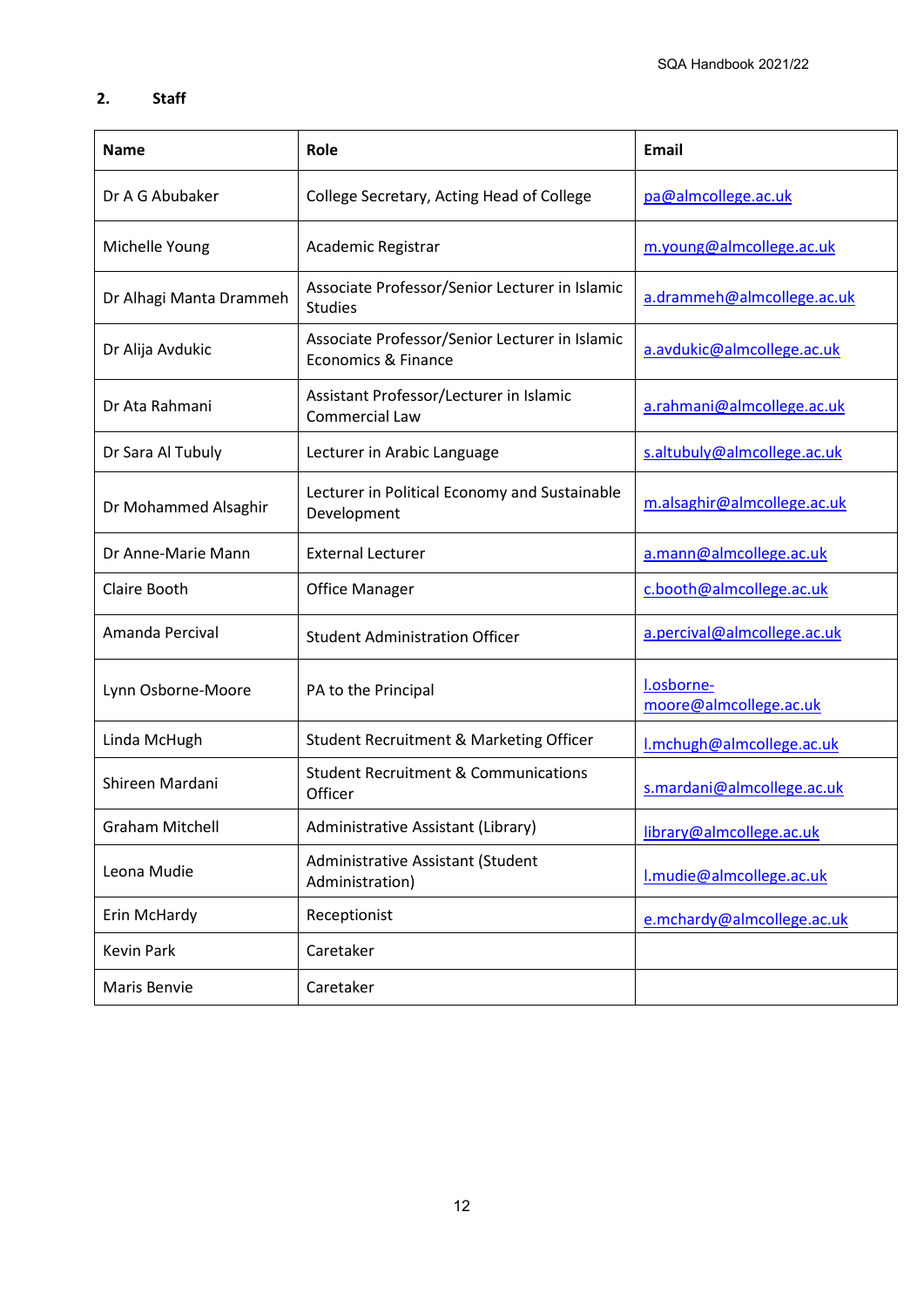## **2.2 Academic Responsibilities:**

### **Academic year 2021/22**

| <b>College Secretary, Acting Head of College</b>                                                     | Dr A G Abubaker         |
|------------------------------------------------------------------------------------------------------|-------------------------|
| <b>SQA Programmes Coordinator</b>                                                                    | Michelle Young          |
| <b>Arabic Language Programmes Coordinators</b>                                                       | Dr Sara Al Tubuly       |
| <b>Entrepreneurship and Islamic Finance Programmes</b><br>Coordinator                                | Dr Alija Avdukic        |
| <b>Islamic Banking and Finance Programme Co-ordinator</b>                                            | Dr Ata Rahmani          |
| <b>Islamic Studies Coordinator</b>                                                                   | Dr Alhagi Manta Drammeh |
| <b>Moral Economy and Sustainable Development</b>                                                     | <b>Mohamed Alsaghir</b> |
| <b>Advanced Certificate in Business, HNC/D Business &amp;</b><br>HNC/Diploma Management & Leadership | Michelle Young          |
| <b>Advisor on Quality Assurance</b>                                                                  | Dr Ata Rahmani          |

## **2.3 College address**

Al-Maktoum College of Higher Education 124 Blackness Road Dundee DD1 5PE Scotland

+ 44 (0) 1382 908070

[studentadmin@almcollege.ac.uk](mailto:studentadmin@almcollege.ac.uk) [www.almcollege.ac.uk](http://www.almcollege.ac.uk/)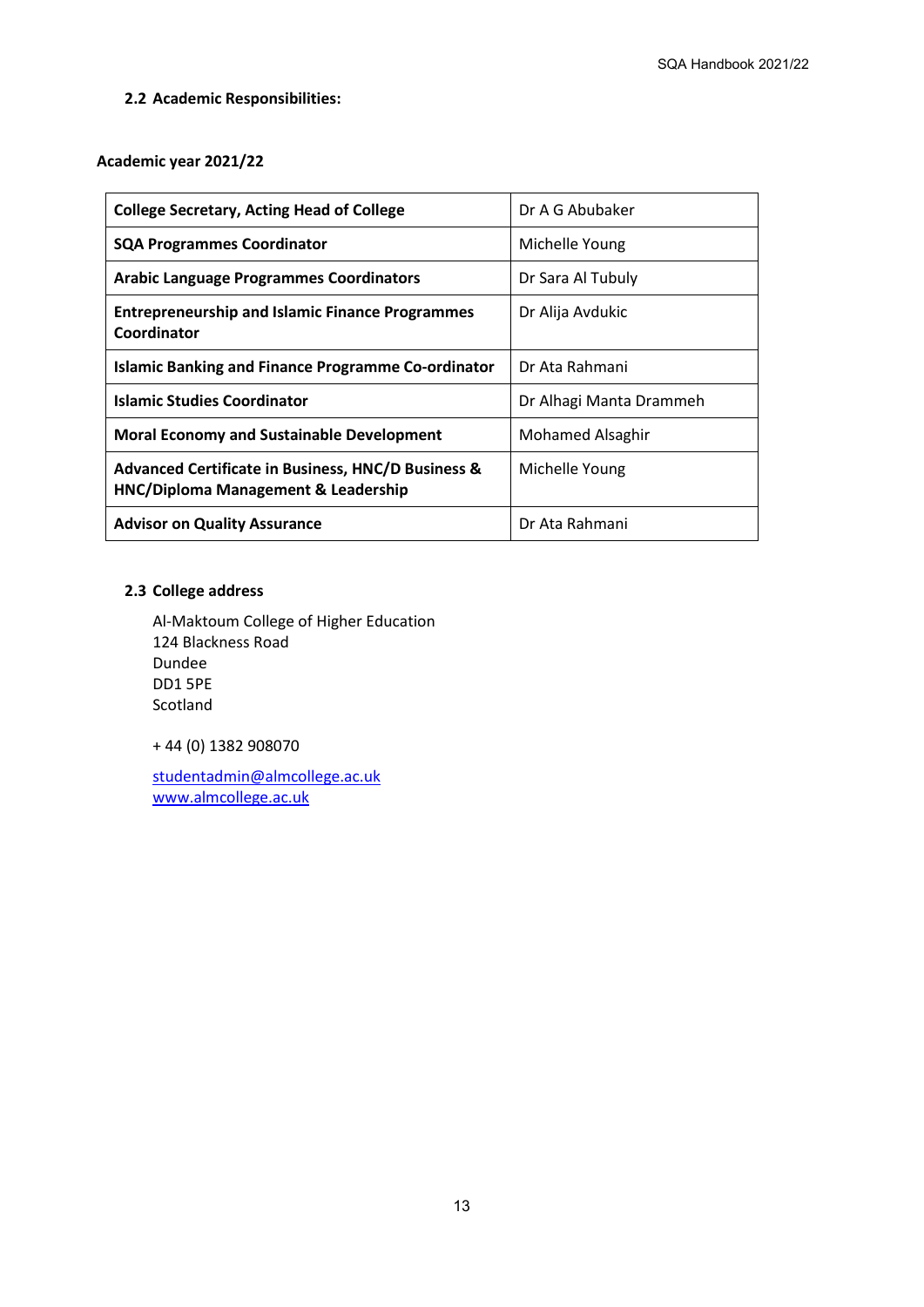## **3. Assessment**

## **3.1 Planning Your Essay or exam**

## **(1) The Essay Plan**

It is important that you plan your essay. Make a list of the points which you want to discuss, make sure that you have an introduction and a conclusion. Do the sections of the essay fit neatly together? Is there a consistent theme or line of argument in your various points? Try to write a balanced essay - you will be given credit for discussing alternative views/interpretations rather than simply espousing a single perspective throughout. However, make clear what your own conclusions are on the basis of the evidence presented throughout the essay.

## **(2) Relevance**

It is important to read the question through a number of times when planning and writing your essay. Ask yourself if you are keeping to the point of the question. Is what you are saying relevant to the question? The various sections of your essay should cover the relevant issues of the topic heading.

## **(3) How long should my essay be?**

An essay that is too long will in all likelihood drift into waffle, whilst one that is too short will inevitably skip over the surface of the issues and be too superficial in its analysis. Make sure you follow the unit outline's directions on essay and coursework word length and stay with that limit.

## **(4) Word Limit**

The stated word limit includes all quotations forming part of the text, but not footnotes. This assumes that footnotes are merely references. Where footnotes contain large amounts of text the Unit Coordinator may treat all or part of the footnotes as counting towards the limit. The bibliography is not included in the word count. Bear in mind the rules above when using a word processor's word count function.

## **3.2 The Format of an Essay**

## **(1) Presentation**

The title of the essay and the student's ID number and the tutor's name should be at the top of the first page; the student's number and the page number should be at the top of all subsequent pages. It is helpful if a margin of at least one inch is left down the left side of each page, and paragraphs should be double spaced. Always check grammatical errors. If necessary, read your essay aloud; does it sound like it makes for spelling mistakes and sense?

## **(2) Content**

What is looked for in the essay is an intelligent, informed, and clearly reasoned answer to a set question. A student will be assessed for his or her ability to (a) expound concisely and accurately the views and arguments which emerge from the reading material, lectures, and seminar discussions, (b) compare, contrast and in general comment upon these views and arguments, and (c) argue for his or her own point of view on the set question. Where one's position is identical with one which is found in the reading material, one should give reasons for preferring this rather than others. Remember to always back up your views with supporting evidence and argument.

Students are not expected to advance original and comprehensive theses in their essays. On the other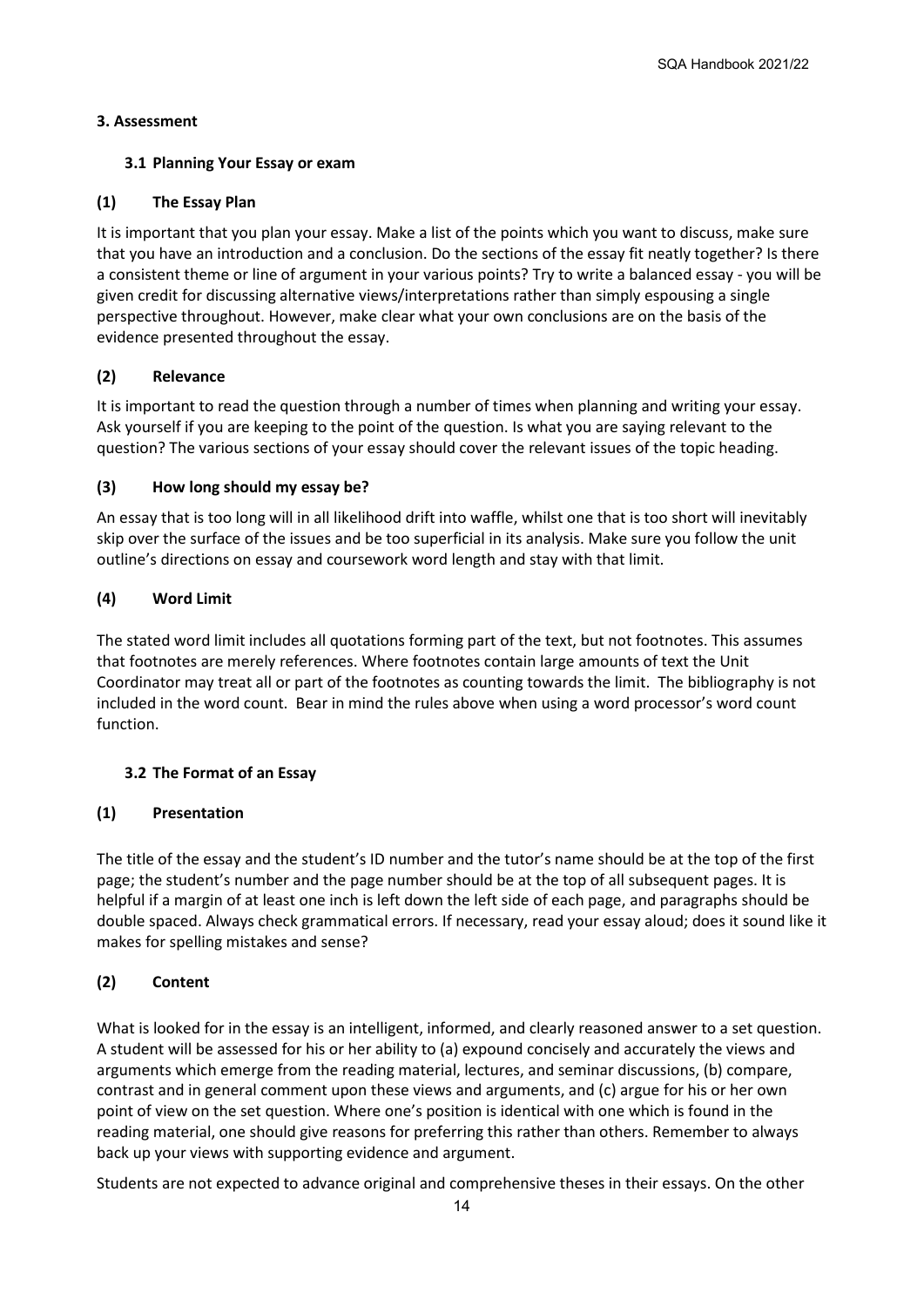hand mere repetition or paraphrasing of the work of others will not by itself indicate either competence in argument or a grasp of the issues. Originality can be found, for example, in the selection of material for discussion, in the assessment and critical analysis of relevant issues, and in comparing and contrasting different points of view drawn from different sources. Creative flair and a willingness to approach ideas from new and different perspectives are also to be encouraged.

Please note, students may not use the same topic for both presentations and essays/reports.

## **(3) Paragraphs**

Careful paragraphing can make a great difference to the ease with which a reader can follow the line of thought. Paragraphing is a technique to enable the reader to discern, grasp and absorb the key points in an argument. Paragraphs should be regarded as clearly-defined stages in the development of an argument. A simple rule is that each paragraph should contain only a single point, presented, amplified, and where necessary, argued for. In planning the essay, it might be helpful to list the paragraphs under separate headings with a summary of the discussion and arguments to be presented in each. An essay constructed with many short paragraphs gives the impression of ill-digested notes, or jottings; an essay with only a few very long paragraphs appears to ramble aimlessly rather than to argue pointedly. Both will seem to their readers to be disorderly pieces whose ideas have not been thought through. In most cases, paragraphs should rarely be less than half a page or more than three-quarters of a page long.

Paragraphs should consequently be clearly marked off, *either* by noticeable indentation (that is, starting the line a short distance (at least 1.5 cm) to the right of the left-hand margin), *or* by leaving a line blank, *or* by both. An essay in which the paragraph divisions are not easily detected will appear rough and unfinished.

Do not indent after a long quotation unless it is intended to begin a new paragraph at that point.

### **(4) Punctuation**

Modern punctuation serves to define the structure of a sentence by marking off its constituent parts. The neglect or misuse of marks of punctuation will obscure meaning and hence is likely to mislead the reader.

Full stops [ . ] are the heaviest marks of punctuation. They signal the completion of a sentence: that is, they distinguish one coherent, self-contained statement from the next discrete point to be made. Commas should *not* be used between sentences, even simple one-clause sentences.

The colon [ : ] distinguishes two grammatically complete clauses where the full significance of the second depends upon its relationship to the first: it is usually followed by a conclusion drawn from the preceding statement, or by an enumeration, summation or illustration of the point which has been made. One of its most common uses in essays is to introduce indented quotations.

The semi-colon [ ; ] is a lighter stop, used between related points of equal significance, neither of which can stand by itself.

Commas [ , ] are used to distinguish parts of a single statement, but not to distinguish separate statements. Typical uses include: the separating off of an introductory adverb (e.g. 'However, Smith argues...'; 'Nevertheless, for Davis...'); the distinguishing of items in a list; marking out simple phrases and relative clauses which are readily detachable from the sentence.

Dashes [ - ] should not be used as a means to avoid choosing the appropriate punctuation mark. A dash can be used to set off an additional point, appended to a sentence as if in afterthought, often in an ironic or exclamatory way. It is better not to use dashes as if they were brackets.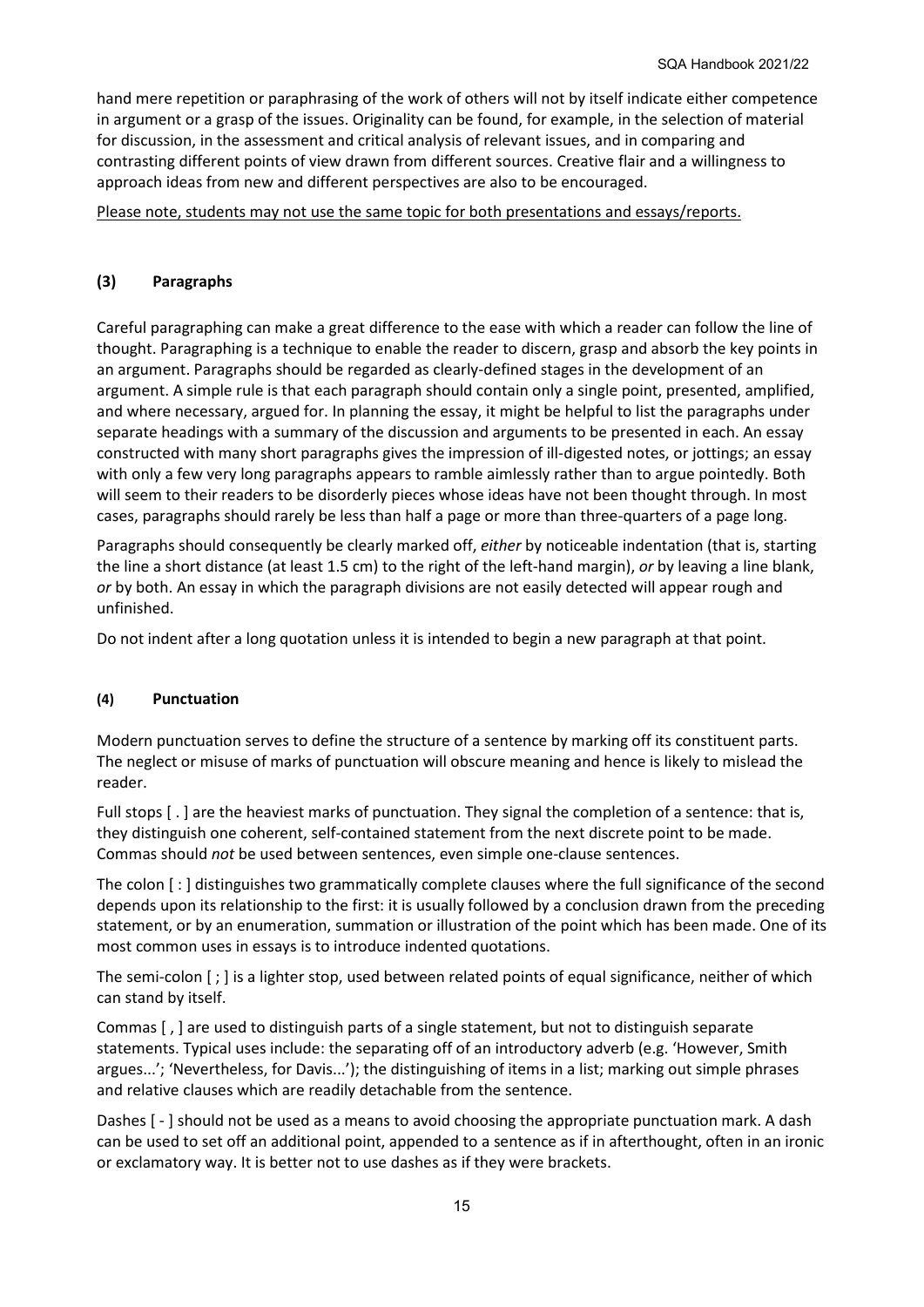A pair of brackets [ ( ) ] encloses a comment within the course of another statement while keeping it syntactically distinct.

Omissions should be indicated by three dots [ … ]. (This is most commonly required within quotations.)

Single quotation marks [ ' ] should be used for quotations within your own prose and double quotation marks for quotations within a quotation. Note that *indented quotations are not enclosed within quotation marks* (since it is already clear that these are quotations).

Exclamation marks [ ! ] should be used sparingly, if at all. Their frequent use gives the impression that the writer is over-excited.

The apostrophe [ ' ] needlessly gives much trouble. It serves two purposes: *first*, it is used as a mark of omission, in the place of letters which have been left out (shouldn't, didn't etc.); *secondly*, it is used to signify possession (i.e. belonging to someone or something, e.g. John's).

When used to signify possession, the apostrophe is placed *before* the 's' with single nouns (e.g. Aziz's,); with plural nouns, it is placed *after* the 's' (e.g. Muslims'). (Note, however, that when the plural form of the noun does not take an 's', the apostrophe is placed *before* the possessive 's': so, children's, not childrens').

'Its' and 'it's' are the most common cause of confusion in this connection. 'It's' is a shortened form of 'it is'; the apostrophe signifies omission of the 'i' in '*i*s'. The problem arises with 'its', which is the possessive form of the pronoun 'it', but does *not* have an apostrophe. So:

| it's | $=$ | it is              |
|------|-----|--------------------|
| its  | $=$ | of it (possessive) |
| its' | $=$ | does not exist     |

## **(5) Abbreviations**

Avoid colloquial abbreviations such as 'don't', 'aren't', 'I'll'.

Avoid the use of 'etc.': it suggests that you cannot be bothered to write down what you have in mind.

Common and accepted abbreviations are: e.g. (= for example); i.e. (that is); cp. or cf. (= compare); ff. (following, after a page reference). Their use, however, should be confined to references and annotation; they should not appear within the body of your text.

## **(6) Quoting from texts**

When you quote from a book or article that you have read it is very important that (i) you cite the source (see below and the section on plagiarism); and (ii) you show when you are using someone else's words. There are two ways in which you can show something is a quote: either by enclosing it in (single) quote marks, or by putting it into an indented paragraph. Please note, though, when quoting do NOT use italics – *italics are used to give emphasis to a point, not to show that you are quoting*.

If the quote is fairly short (approximately up to 40 words, or three lines) then put within quotation marks and include it within the run of the paragraph. For example, Talal Asad asks the question 'how does theoretical discourse actually define religion?' (Asad 1993: 44).

If the quote is any *longer* than 40 words, then it should *not* be within quotation marks but should be separated from the body of the text by: indenting every line; single spacing; and the leaving of a line space before and after. For example, to quote extensively from Asad:

The connection between religious theory and practice is fundamentally a matter of intervention of constructing religion in the world (not in the mind) through definitional discourses, interpreting true meanings, excluding some utterances and practices and including others. Hence my repeated question: how does theoretical discourse actually define religion? (Asad 1993: 44)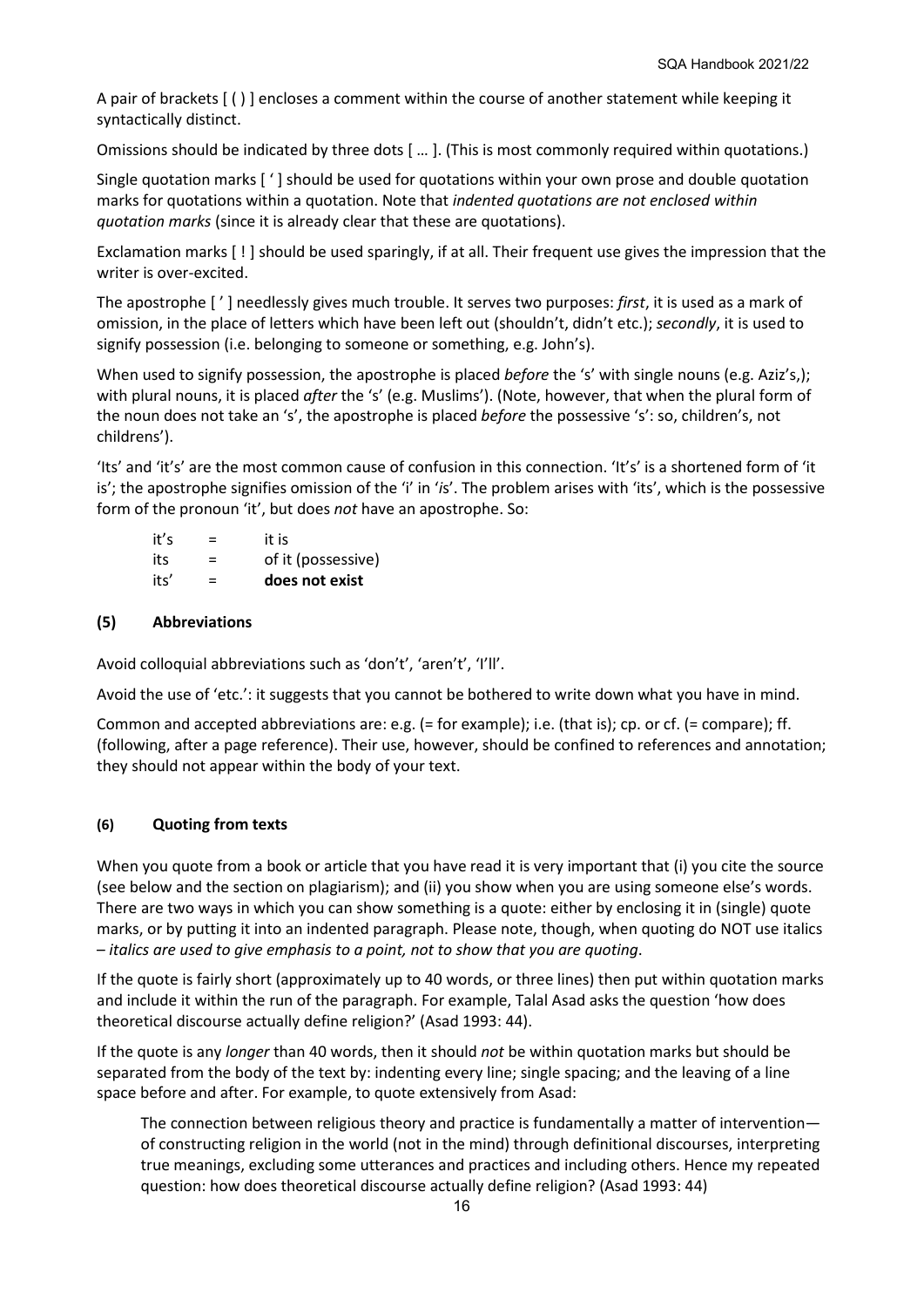After indented quotations, the resumed text should **not** be indented unless a new paragraph is intended. Note that in typed or word-processed work all indented quotations are given in single spacing.

All quotations should faithfully reproduce the form of the original. Any omissions or alterations should be clearly indicated.

Care should be taken not to break up sentences by incorporating long quotations within them. Almost invariably, the result is that the reader loses the thread. After a long quotation, begin a new sentence.

Indented quoted extracts should make sense within themselves as isolated passages; run-on quotations should make sense within the sentence in which they are placed.

#### **3.3 Language**

Wherever possible/appropriate avoid sexist and gender exclusive language. For example, use 'human' instead of 'man', etc. Avoid slang terms. When using an English translation of an Arabic term, etc., mention the original in *italics* when the concept is first referred to, e.g. 'Islam favoured another method, namely *Tadafu* or counterbalance as...'. Thereafter, the original term need only be mentioned in parentheses if attention is to be drawn to it.

#### **3.4 References and citations**

#### **Always acknowledge your sources when writing an essay.**

All quotations and citations should carry a supporting reference which gives details of their source. The point of such reference is to make available the evidence on which an argument is based. If the reader is to be able to look at this evidence, she or he must be able to identify **both** the particular book which has been used **and** the place in the book where the relevant passage may be found.

There are a number of referencing systems that can be used, but the College expects that students use what is known as the 'Harvard Referencing Style' (i.e. the 'author-date' system), details of which are as follows:

## **The Format of Text Citations**

(For more detailed information see [FREE Harvard Referencing Generator & Guide | Cite This For Me](https://www.citethisforme.com/uk/referencing-generator/harvard) Text citations in the Author-Date Style consist of the author's last name and the year of publication of the work cited. No punctuation is used between the name and the date.

#### **Single Author**

(Nairn 1997)

**Multiple Authors** (Geis and Bunn 1997)

#### **Group or Corporate Author**

(Global Environment Coordination 1994)

## **For direct quotations** the page number is also included.

(Nairn 1997, 73)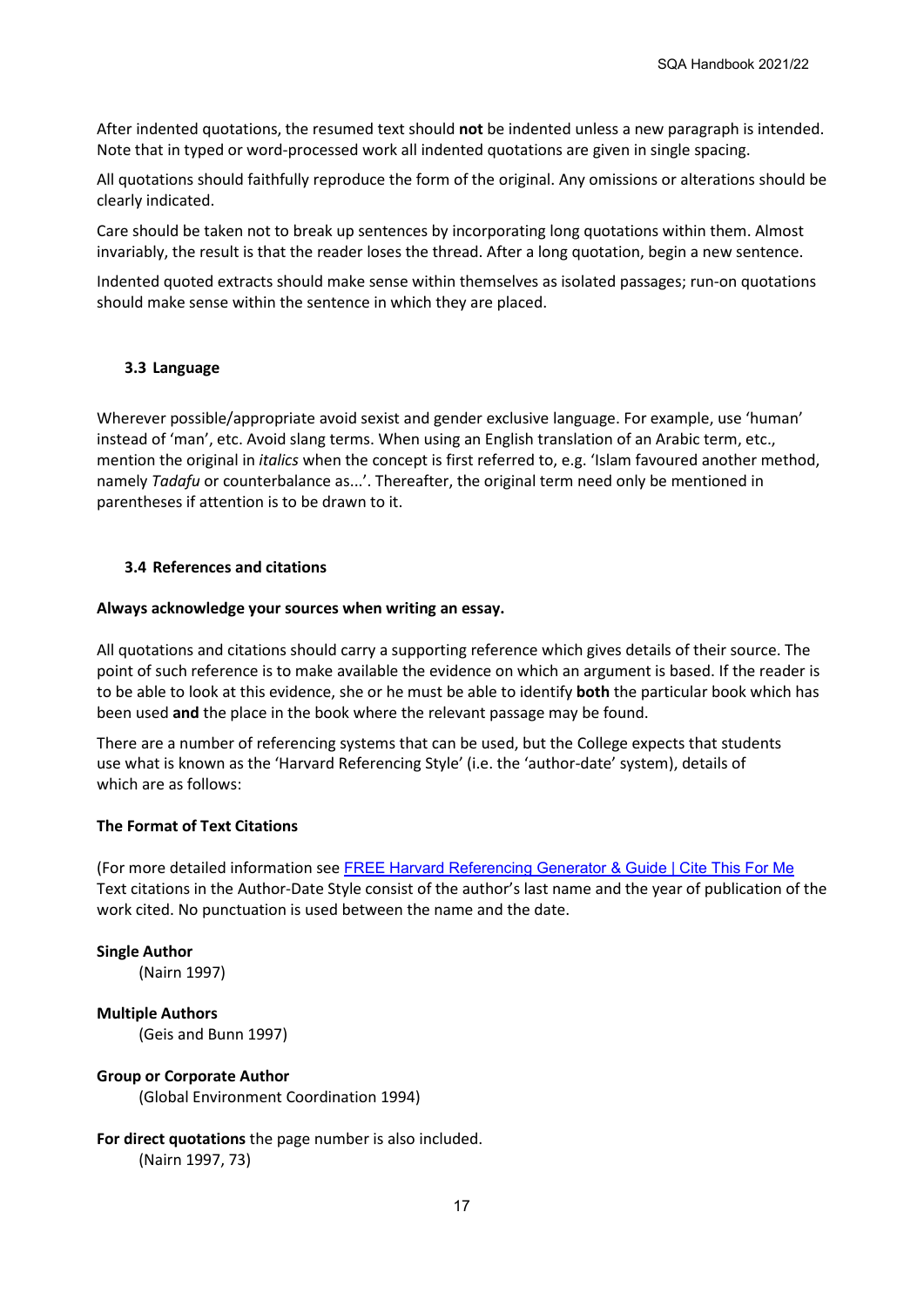**For direct quotations from sources without page numbers:** use subheading, chapter, paragraph number, or other organisational division of the work.

(Yetman, under "Slave Narratives during Slavery and After")

#### **Citations taken from secondary sources**

Is generally to be avoided as researchers are expected to examine the works they cite. If the original work is not available, the original and secondary source must be cited. The original author and date would be used in the text citation and as the beginning of the reference list entry.

**i.e. the text citation would be:** (Sedwick 1844, 479)

#### **and the reference list would be :**

Sedgwick, T. 1844. *Thoughts on the proposed annexation of Texas to the United States*. New York: D. Fanshaw. Quoted in Rathbun, L. 2001. The debate over annexing Texas and the emergence of Manifest Destiny. *Rhetoric*

### **Footnotes**

It is recommended that footnotes should be used sparingly. If you use the above form of citation then you do *not* need to use footnotes to cite references.

If you do use footnotes, then they should be for one of the following reasons:

- you may wish to make additional points in your essay which are relevant but detract from the flow of argument, or
- you may wish to mention a difference of opinion on an issue or a relevant statistic, etc.

In such situations, it may be the case that a footnote is the best place to insert a brief discussion of your point rather than in the main body of the essay. This can be a useful way of improving the flow of argument in your essay and may allow you to include supporting evidence or additional comments which you might otherwise leave out. Be wary however of putting too much in a footnote. Generally speaking if a note is longer than a few sentences, this suggests that the point may be important enough to be included in the main discussion, or alternatively that you are spending too long on a side issue.

### **Bibliography**

At the end of the essay (or coursework), you should provide a bibliography of all the relevant texts used and/or referred to, giving full bibliographical details. Please note, this does not form part of the word count. If you fail to provide a bibliography or if your bibliography is incomplete or inaccurate, you may be penalised for submitting an incomplete essay. The bibliography provides two important functions: it gives a rough impression of the books that you have consulted to write the essay, and it also provides full details of the sources that you have cited.

Entries in a bibliography should enable a reader to easily identify the precise version of any text which has been used. This is important since a reader consulting a different edition from the one used may find variations in the text or (more commonly) that the page references do not apply. Details of a book's publishing history are found on the imprint page (on the reverse of the title page).

Using the Harvard Referencing system, bibliographical references should begin with the surname of the author(s), and should be followed by forenames or initials, the date of the publication, the title of the book/article, the publisher and place of publication, and if appropriate the relevant page number(s) respectively.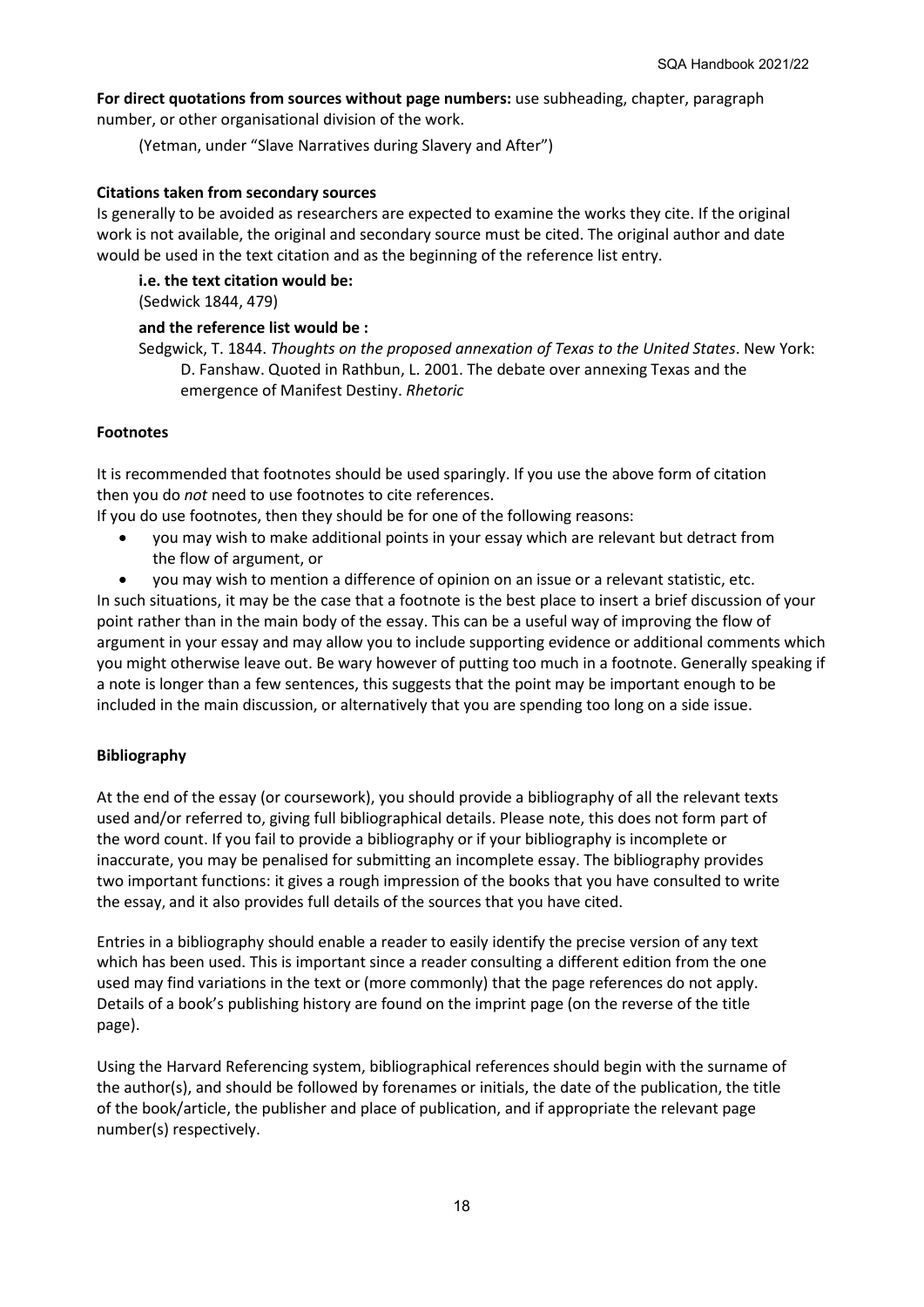The various styles for different types of publication are as follows. But remember, your bibliography should list each reference alphabetically by author's name.

Note, that when using Arabic names of authors that begin with 'al-', the reference should go under the letter entry for the main part of the name. Thus al-Jabar should be included in references for J and not A.

Where several books are listed, the order should be alphabetical by authors' surnames. Where several books are listed under one author, the order should be chronological. If an author has more than one relevant publication in the same year you should distinguish between these works by adding letters of the alphabet to the year e.g. Cattan (1986a), Cattan (1986b) Ordinarily, a bibliography need include only those works referred to in the text and notes.

## **The Format of Reference List**

- **Single author** Nairn, Tom. 1997. *Faces of nationalism: Janus revisited*. London: New York: Verso.
- **Multiple authors** Geis, Gilbert, and Ivan Bunn. 1997. *A trial of witches: A seventeenth-century witchcraft prosecution*. London: Routledge
- **Edited Book**

Sarat, Austin and Stuart Scheingold, eds. 1998. *Cause lawyering: Political commitments and professional responsibilities*. New York: Oxford University Press.

• **Group or corporate author**

Global Environment Coordination. 1994. *Facing the global environment challenge: A progress report on World Bank global environmental operations*. Washington, DC: Global Environment Coordination Division, Environment Department, The World Bank

### • **Chapter or essay in book**

Roell, Craig H. 1994. The piano in the American home. In *The arts and the American home, 1890 - 1930*, ed. Jessica H. Foy and Karal Ann Marling, 193-204. Knoxville, TN: University of Tennessee Press.

- **Article in a journal (one author)** Bondonski, Ilya. 1989. Caring among the forgotten. *Journal of Social Activism* 14 (Fall): 112-34.
- **Article in a journal (multiple authors)** Liker, Andras and Tamas Szekely. 1997. Aggression among female lapwings, Vanellus vanellus. *Animal Behaviour*. 54 (3): 797-802.
- **Article in a popular magazine** Birnbaum, Jeffrey H. 1998. How to succeed at damage control. *Fortune*, March 30, 173-176.

### **Article in a newspaper**

It is preferable to include newspaper references in running text:

Example: In his 8 May 1998 *New York Times* article "Pact on Israeli Pullback Hinges on Defining Army's role," Steven Erlanger states...

If the newspaper citation needs to be included in the reference list, follow this model:

Erlanger, Steven. 1998. Pact on Israeli pullback hinges on defining Army's role. *New York Times*, May 8, A6.

**Note:** Different web browsers break the text in different places of a URL. The URL should begin on the same line as the rest of the citation information, with a break inserted after a slash, if needed.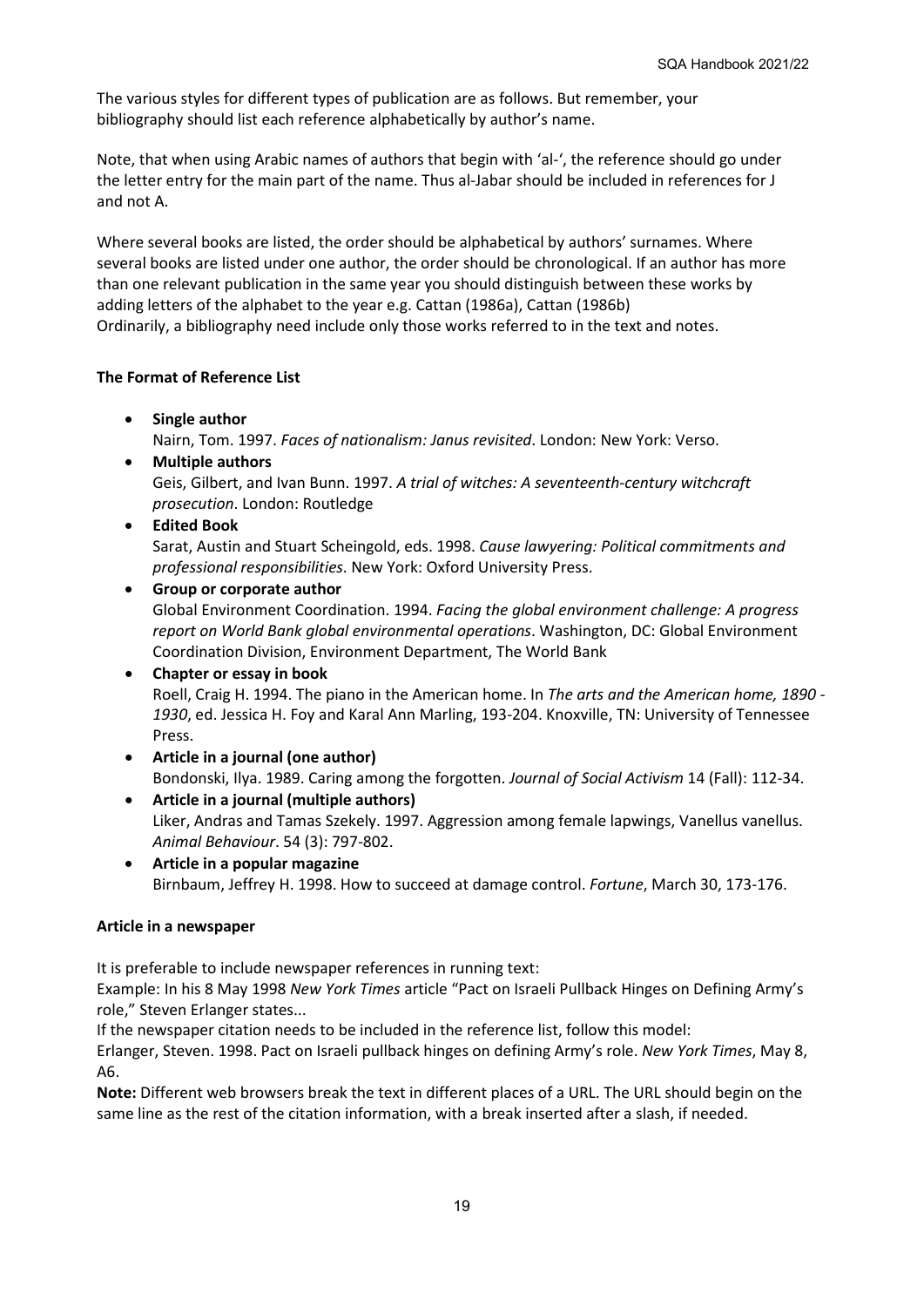- **Article from a full-text database** Zellner, Wendy. 2003. An insider's tale of Enron's toxic culture. *Business Week* March 31, 16. [http://web.lexisnexis.com/universe/form/academic/s\\_guidednews.html.](http://web.lexisnexis.com/universe/form/academic/s_guidednews.html)
- **Article from an e-journal collection** Miguel, Edward. 2004. Tribe or nation? Nation building and public goods in Kenya versus Tanzania *World Politics* 56(3):327362. [http://muse.jhu.edu/journals/world\\_politics/v056/56.3miguel.html.](http://muse.jhu.edu/journals/world_politics/v056/56.3miguel.html)
- **Article from a free web e-journal** Shrum, Robert. 1996. Taxing Clinton's character. *Slate*, June 25[. http://slate.msn.com/id/.](http://slate.msn.com/id/)
- **Web/Online**

Author Surname, Author Initial. (Year Published). Title. [online] Available at: http://Website URL [Accessed Date Accessed].

- **Note:** Different web browsers break the text in different places of a URL. The URL should begin on the same line as the rest of the citation information, with a break inserted after a slash, if needed.
- **Web page**

Yetman, Norman R. "An introduction to the WPA slave narratives." *Born in slavery: slave narratives from the Federal Writers' Project, 1936-1938*. [http://memory.loc.gov/ammem/snhtml/snhome.html.](http://memory.loc.gov/ammem/snhtml/snhome.html)

## • **Article from a full-text database**

Zellner, Wendy. 2003. An insider's tale of Enron's toxic culture. *Business Week* March 31, 16. [http://web.lexisnexis.com/universe/form/academic/s\\_guidednews.html.](http://web.lexisnexis.com/universe/form/academic/s_guidednews.html)

### • **Article from an e-journal collection**

Miguel, Edward. 2004. Tribe or nation? Nation building and public goods in Kenya versus Tanzania *World Politics* 56 (3): 327-362[. http://muse.jhu.edu/journals/world\\_politics/](http://muse.jhu.edu/journals/world_politics/) v056/56.3miguel.html.

## • **Unpublished**

Author(s) - Family name, Initials Year, 'Title or description of item in single quotation marks', Title of the collection, Number of collection, Number of item within collection, Full name of holding institution.

In-text: (Students Support Group 2020)

Reference List: Students Support Group 2020, 'Minutes of meeting January 11 2020', Students Support Group Collection, DD1, Box 1 Folder 1, Al-Maktoum College of Higher Education

### • **Interview**

"Unpublished interviews are best cited in text ..., though occasionally appear in ... reference lists." (CMS 17.205) Rudolph, Frederick. 2001. Interview by author. Williamstown, MA, May, 15.

The Harvard Referencing System is most widely used referencing system in social sciences and humanities.

## **3.5 Avoiding Plagiarism**

There is a unit on Moodle called the **Avoiding Plagiarism Unit**, which you can study at your own pace, and test yourself.

Any student registered for the *HNC/D Business, HNC and Diploma in Management and Leadership, Advanced Certificate in Business*, *Professional Diploma in Islamic Economics and Finance*, the *Advanced Diploma in Islamic Studies*, or the *Advanced Diploma in Arabic Language* is required to complete the **Avoiding Plagiarism Unit** on Moodle (any other student may also complete it if they wish). This unit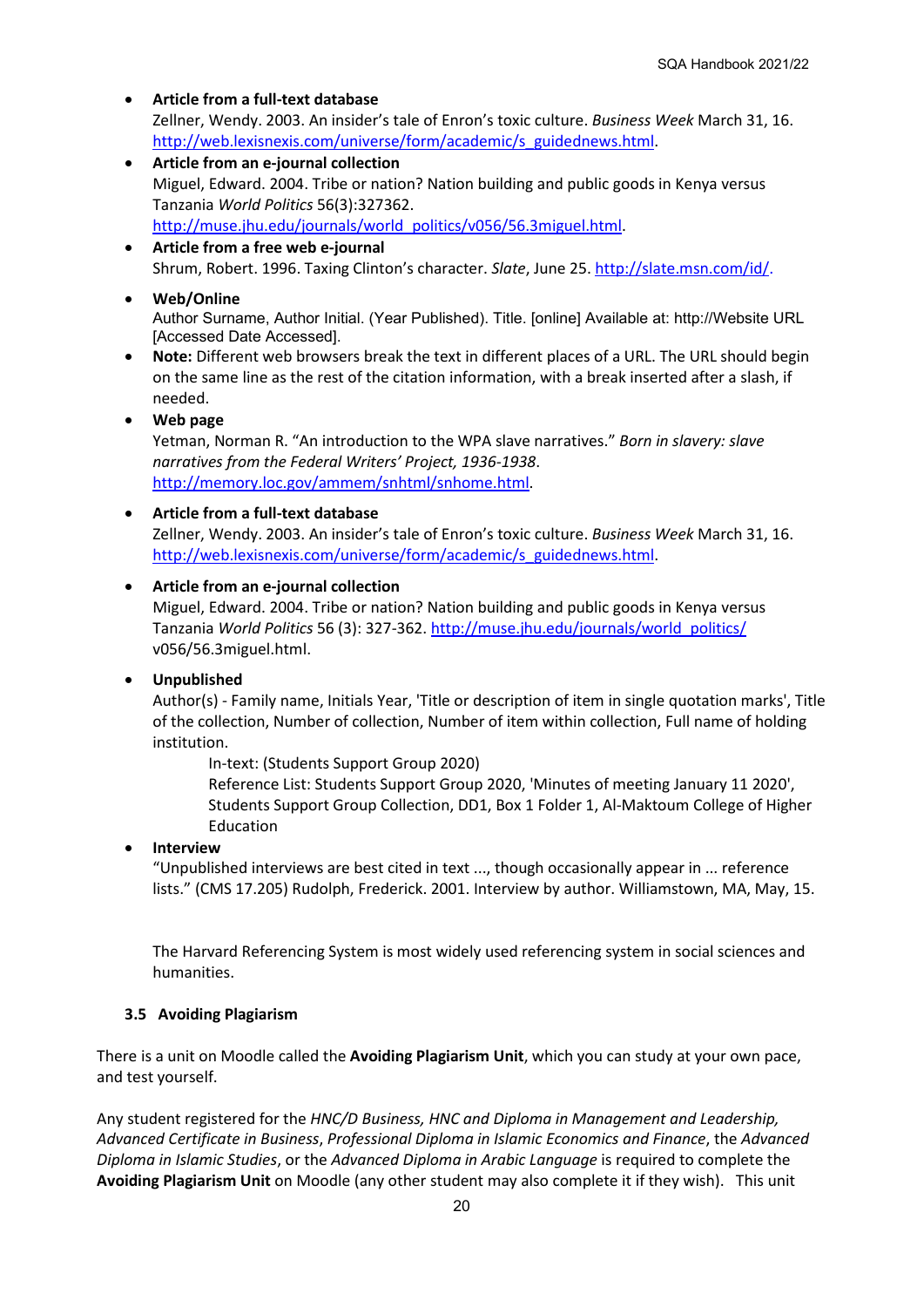stresses the importance of avoiding plagiarism and also provides advice on accurate note-taking, referencing and citation.

The unit should take around 60 minutes to complete, and students can retry if they do not pass first time. Once students complete the unit and pass the final test, a certificate will be issued and Student Administration will be updated of your status. Students on the above programmes will not be able to submit any written assignments until they have passed the test successfully.

## **What is plagiarism?**

Plagiarism is the act of using or closely imitating the thoughts and language of another author without acknowledgement and the representation of that author's work as one's own ideas or writings.

## **Why should I be concerned about plagiarism?**

**If you plagiarise, you are cheating yourself. You don't learn to write out your thoughts in your own words, and you don't get specific feedback geared to your individual needs and skills. Plagiarising a paper is like sending a friend to practice a game of football for you - you'll never score any goals for yourself!**

**Plagiarism is dishonest because it misrepresents the work of another as your own.**

**Plagiarism violates the College's academic regulations and can result in you being withdrawn from your studies.**

**Plagiarism devalues others' original work. Submitting a professional writer's work as yours is taking an unfair advantage over students who do their own work.**

**It is wrong to take or use property (an author's work) without giving the owner the value or credit due. Further, copyright violations can result in fines or damages.**

## **They said it so much better, shouldn't I use their words?**

Learning to write is learning to think. Of course, you will not have a lot of original thoughts, very few of us do. But you will have your original way of looking at things, which is a combination of everything you have done to this point in your life. As you read others' works and ponder, argue with, distil, reconcile yourself to, or reject them, you are growing intellectually, just as you would grow physically by lifting weights or playing the piano.

### **You thought you can use someone's words if you reference or [cite](http://www.georgetown.edu/honor/plagiarism.html#citation#citation) the source?**

You can, and this happens all the time in academia. It is necessary for building upon the works of others. The trouble comes when you start to use someone else's words all throughout your paper. Pretty soon your paper looks like nothing but a field of quotation marks with a few country roads in between (your few sentences) connecting them. This does not represent very much intellectual work on your part. You have assembled a paper rather than writing one.

### **What is a paraphrase, anyway?**

Paraphrase is stating someone else's ideas in your own words. If you think about it a little, you will realise that it is something that we all do, all the time. Citing can seem like bogging down discourse, and in some of the papers you read it seems like there are more references than the paper text itself. But yes, you do have to cite sources, even for paraphrase.

So when you are writing the paper, think about the reader and what questions he or she would ask. If you can imagine the reader saying: 'what was the source of that idea?' then you should cite it, even if you rewrote it in your own words.

## **My friends get stuff from the internet**

So do you, so do I, so does everybody. The accessibility of virtually any text tempts to start with someone else's words in a word processor and massage them into a paper. You'll find out there are sites where you can download whole papers, and you'll be able to find articles about many topics within a moment's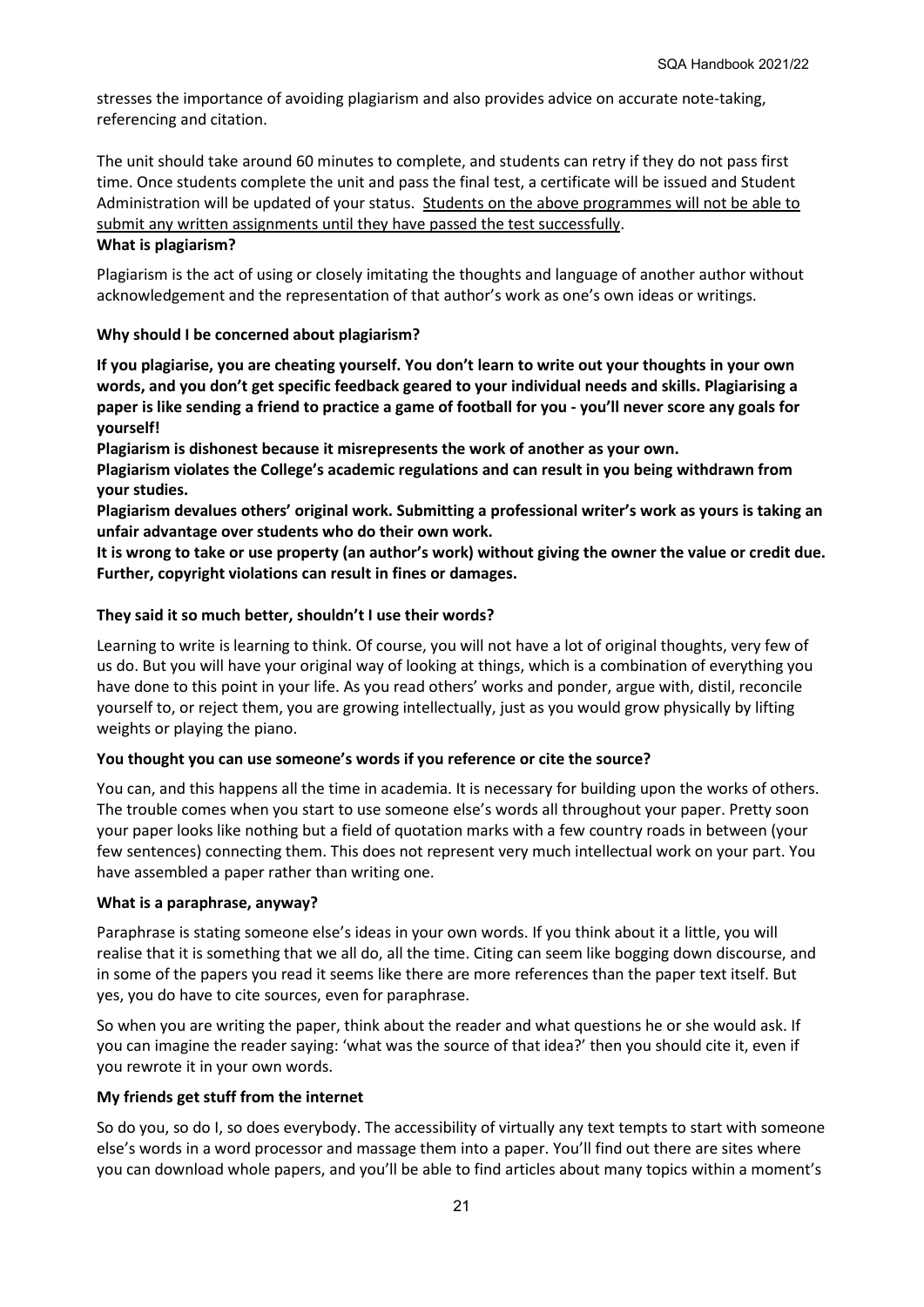notice.

So how can you use material that's already in electronic form? It may be useful to print it out before you start writing and use it like you would a book. At least then cutting and pasting is not so convenient. Always write your papers from scratch, starting with a blank screen. Don't cut and paste from various documents. If you do cut and paste a little, make sure each passage is properly cited. Do the citation work at the time of writing instead of leaving it for the end. Be realistic about what you are doing. If you are doing a lot of cutting and pasting, chances are you are not writing a very good paper.

And obviously remember, that if you don't do this, and instead you present an essay that is based largely or even partly on a downloaded internet file that has not been acknowledged and referenced properly, then this is plagiarism and it will be dealt with seriously.

## **I thought that using someone else's work is a sign of respect**

The simple and direct answer is the old adage 'When in Rome, do as the Romans do'. If you had teachers who told you to assemble papers without listing sources, they did you a grave disservice. If you came from a country where the definitions of plagiarism are different, then you have some catching up to do here. Knowing how and when to cite is your responsibility. However, any course tutor or lecturer will be happy to help you do it.

## **I really didn't do it!**

Did you know that you are responsible for plagiarising even if you don't know what it is? It is your responsibility to know. Even if you didn't mean to do it, if you did, and you get caught, it doesn't matter that you didn't know.

Know what plagiarism is: ignorance will not excuse a violation. Intentional plagiarism is deliberate copying or use of another's work without credit. Unintentional plagiarism can result from not knowing citation standards (e.g., 'I thought the Internet was free!'), from sloppy research and poor note-taking, or from careless 'cutting and pasting' of electronic sources.

Both intentional AND unintentional plagiarism are serious matters.

Finally, all coursework submitted will be monitored by the Plagiarism Detection Software.

*(explanations taken from<http://honorcouncil.georgetown.edu/whatisplagiarism> )* 

If an allegation of cheating (plagiarism) is admitted, or if the College decides that such an allegation has been proved, **the student shall be awarded zero marks** in the assessment of which he or she is judged to have cheated. Please see the Malpractice Policy for more information.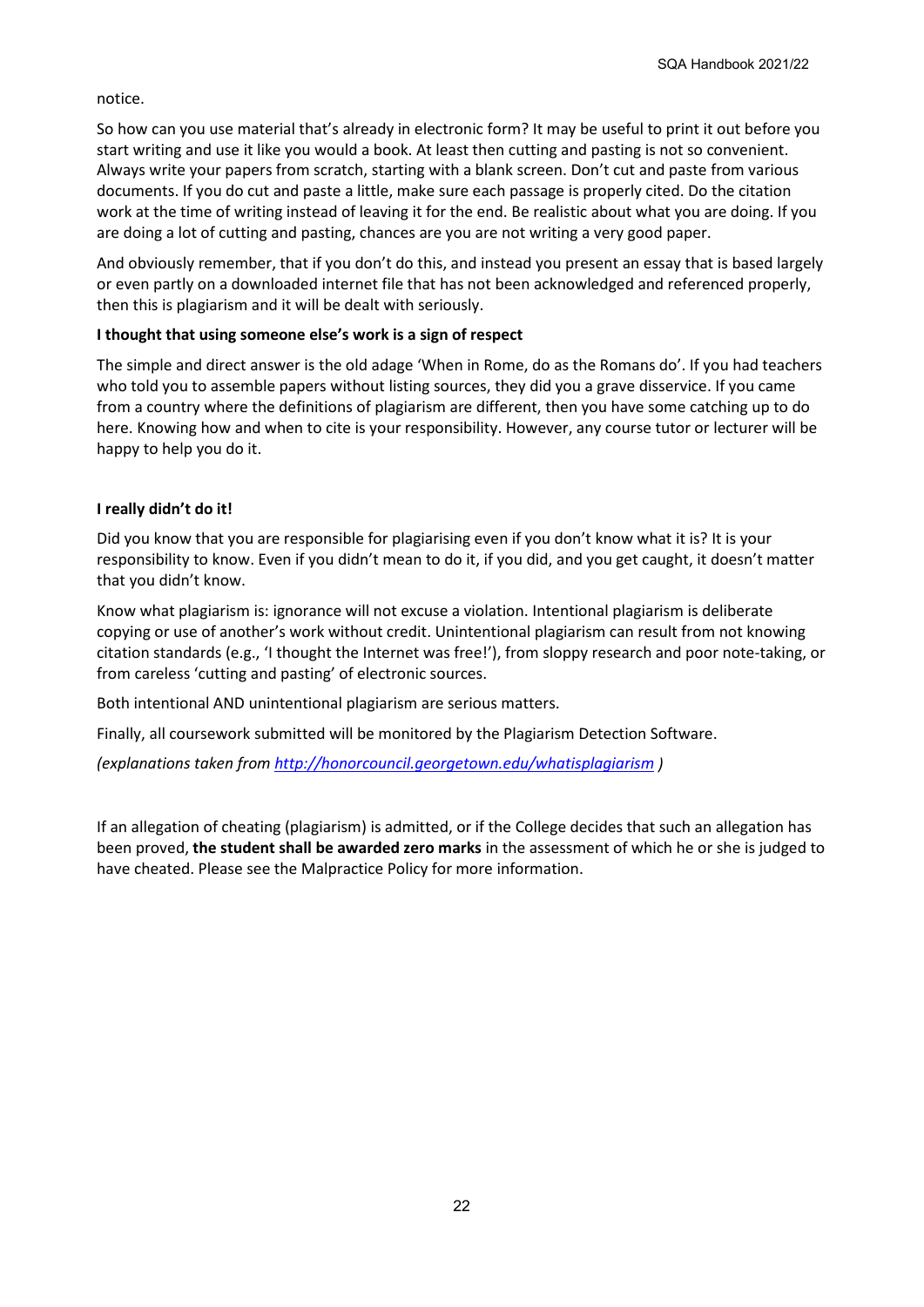## **3.6 Transliteration**

Transliteration is an important academic skill that students may need to equip themselves with. This is particularly important for students who consult Arabic and Islamic sources in order to be able to represent / transliterate correctly the Arabic terms and words in the English (Roman) alphabet. For example the Arabic word اس�ق is transliterated in English as *qiyās* and then italicised. It is to enable the non-Arabic speakers to understand the representations of Arabic words and terms in English. Thus, it is indispensable for students to learn and master Arabic letters and their equivalents in the system of transliteration literally letter by letter.

Practical training in transliteration skills will be given during the year if needed. However, students should also take responsibility for learning this essential skill, and it is expected that the students who need it should be able to use the transliteration system accurately and consistently by the end of their first semester.

If you are in any doubt about transliteration speak to one of your tutors, and there will be plenty of feedback given on this through course assessment. As a general rule of thumb, you should try to ensure that all Arabic text that you use is transliterated – if you find that this involves a lot of work, then see it as an excellent opportunity to develop the essential research skill of accurate transliteration.

A font is available on all the College computers and will be distributed to students for their personal use if required.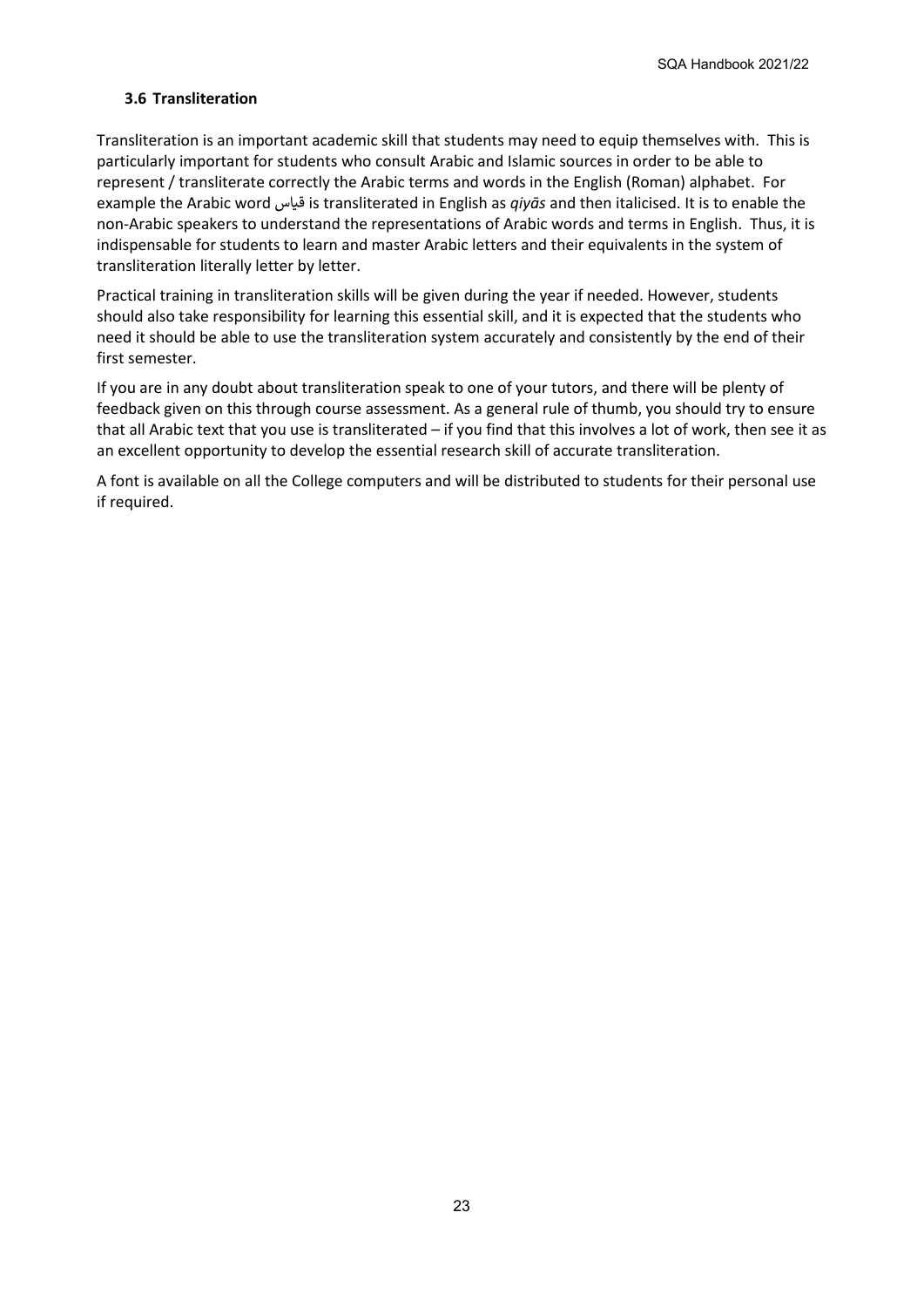**3.7 Guide to Transliteration**

| <b>Arabic</b>        | Transcription | <u>ص</u> | Ş        |
|----------------------|---------------|----------|----------|
| ء                    | ,             | __<br>ض  | ạ        |
|                      | a             | ط        | t        |
| ب                    | b             | ظ        | Ţ        |
| ت                    | t             | ۶        | $\prime$ |
| ث                    | th            | غ        | Gh       |
| $\tilde{\mathbf{C}}$ |               | ف        | F        |
| $\overline{r}$       | þ             | ق        | Q        |
| $\dot{\tilde{c}}$    | kh            | ك        | K        |
|                      | d             | ا ،      |          |
| ذ                    | dh            | P        | m        |
|                      | r             | ċ,       | n        |
|                      | Z             | ه ، ته   | h        |
|                      | $\mathsf{s}$  | و        | W        |
| س<br>ش               | sh            | ی        | y or i   |

## SYSTEM OF TRANSLITERATION

| Long               | Ĩ | ā          |                    |
|--------------------|---|------------|--------------------|
|                    |   | و          | ū                  |
|                    |   | ي          | ī                  |
| <b>Doubled</b>     |   | ۇ          | uww (final form ū) |
|                    |   | يُ         | iyy (final form ī) |
| Diphthongs $\zeta$ |   |            | au or aw           |
|                    |   | ى          | ai or ay           |
| <b>Short</b>       | ∼ | a          |                    |
|                    |   | ់          | U                  |
|                    |   | $\bigcirc$ | i                  |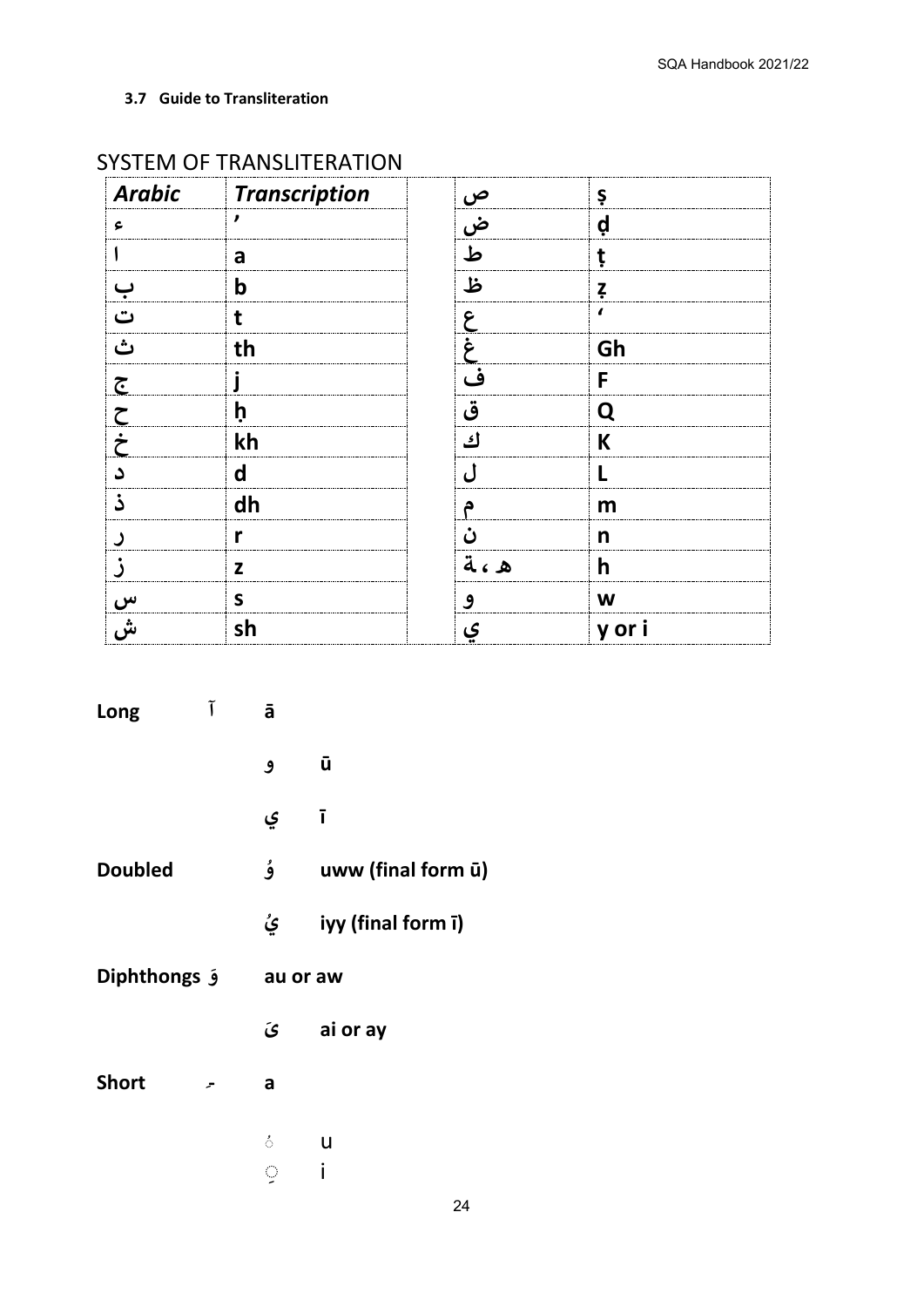## **3.8 Assessment Regulations**

The programme is assessed according to the College's grading guidelines. See Appendix 2 and 3 and the Summative Assessment Policy which can be accessed from the website <https://www.almcollege.ac.uk/policies-documents/>

## **3.9 Resit/Reassessment of Coursework**

Candidates who do not complete satisfactorily a prescribed element of assessment for any unit may be re-assessed in that element only in exceptional circumstances and on the recommendation of the Unit Coordinator. Please see Appendix 2 and 3, and the Summative Assessment Policy, for more details.

## **3.10 Academic Appeals and Complaints Procedure**

For policies and procedures relating to Academic Appeals and Student Complaints please see the College website.

## **3.11 Submission of coursework**

All coursework must include the Assessment Coversheet which is located within the Student Resources section of the website https://www.almcollege.ac.uk/student-resources/ All coursework must be submitted using Turnitin via Moodle (see below).

Please ensure you submit the electronic copy by the deadline – penalties will be incurred for late submission. Please be careful to submit the *correct* copy of your work electronically. We recommend that you leave plenty of time for submission.

You must keep a copy of any essays or written assignments which have been handed in. If an essay goes missing, it is your responsibility to provide a replacement copy.

### **3.12 Turnitin Plagiarism Detection Software**

Students will submit written assignments electronically to Turnitin (Turn-it-in has been integrated into the College's Moodle pages). The Turnitin software package will check your work against a database of essays in its system, along with a search of the internet to compare to see if your work is original. Once submitted your Unit Coordinator will receive a report on your work from Turnitin showing whether (and to what extent) the work is derived from other sources. Please see the section in this Student Handbook regarding the issue of plagiarism.

It is important to note that you have to submit your work online (via Moodle) *by* the deadline of each individual piece.

Before submitting an assignment for the very first time, you may be asked to accept the terms and conditions of the software. If this doesn't happen and you are unable to submit your work, you should ensure that you do not have a pop-up blocker enabled on your computer.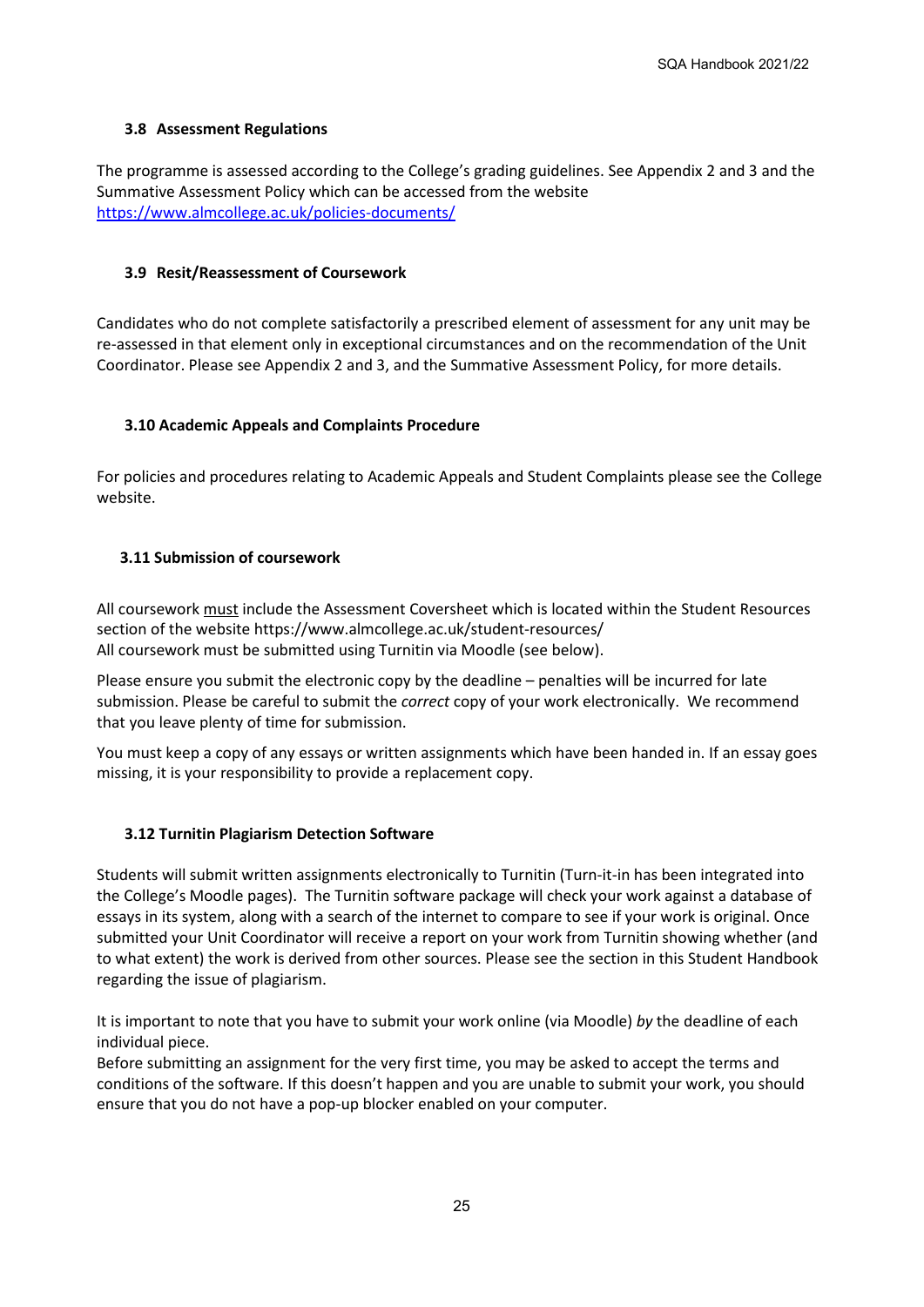## **Submitting a Paper**

To submit your work:

- 1. Look on the Moodle page for the unit
- 2. You will see a *Turn-it-in assignments* for that unit (i.e. critical review; essay; report)
- 3. Click on *submit paper* in the table
- 4. Enter a title for your submission and upload file
- 5. You will be prompted to confirm it is original work and that you have completed the Avoiding Plagiarism Unit
- 6. You will be asked to confirm the text of your submission it is your responsibility to ensure that the file you submit is the correct version of your coursework (once submitted it *cannot* be changed)
- 7. If you are sure that the file is correct, then finalise your submission

After submitting your work, you will receive a digital receipt.

If you have any problems, speak to the Student Administration Office.

## **Results**

All results and online feedback for assignments submitted through Turnitin will also be released through Turnitin by accessing your Unit through Moodle. You will be notified of the date when results will be available.

## **3.13 Exams**

All exams will take place after the end of the semester. There will be a re-sit a few weeks after the first examination date if needed.

Exam and assessment details can be found in the Unit Outline for each individual unit. This will be given to students in the first class.

The *final programme grade* will be determined by finding the average mark for all units in the programme. Final Programme Grades are rounded to the nearest whole number.

If you believe the grading is incorrect, you are entitled to make a formal appeal against the grading of your exam. Please see the Student Appeals Policy for more details.

## **3.14 Granting of extensions**

Student Administration will be responsible for recording any extensions which have been approved. Students must complete the Extension Request form which is available within the Student Resources section of the website https://www.almcollege.ac.uk/student-resources/

The College aims to ensure fair and equal treatment in the assessment of all students and that no student is unjustly denied or unfairly granted the benefits of continuous assessment. Please consult the Summative Assessment Policy for more details. <https://www.almcollege.ac.uk/policies-documents/>

The College is aware that its aim of securing fair and equal treatment in the assessment of all students is ultimately inextricable from disability–related issues and is, therefore, anxious to ensure that proper provision/reasonable adjustment is always made. You can help the College to achieve this aim by communicating any relevant information to Student Administration [studentadmin@almcollege.ac.uk](mailto:studentadmin@almcollege.ac.uk)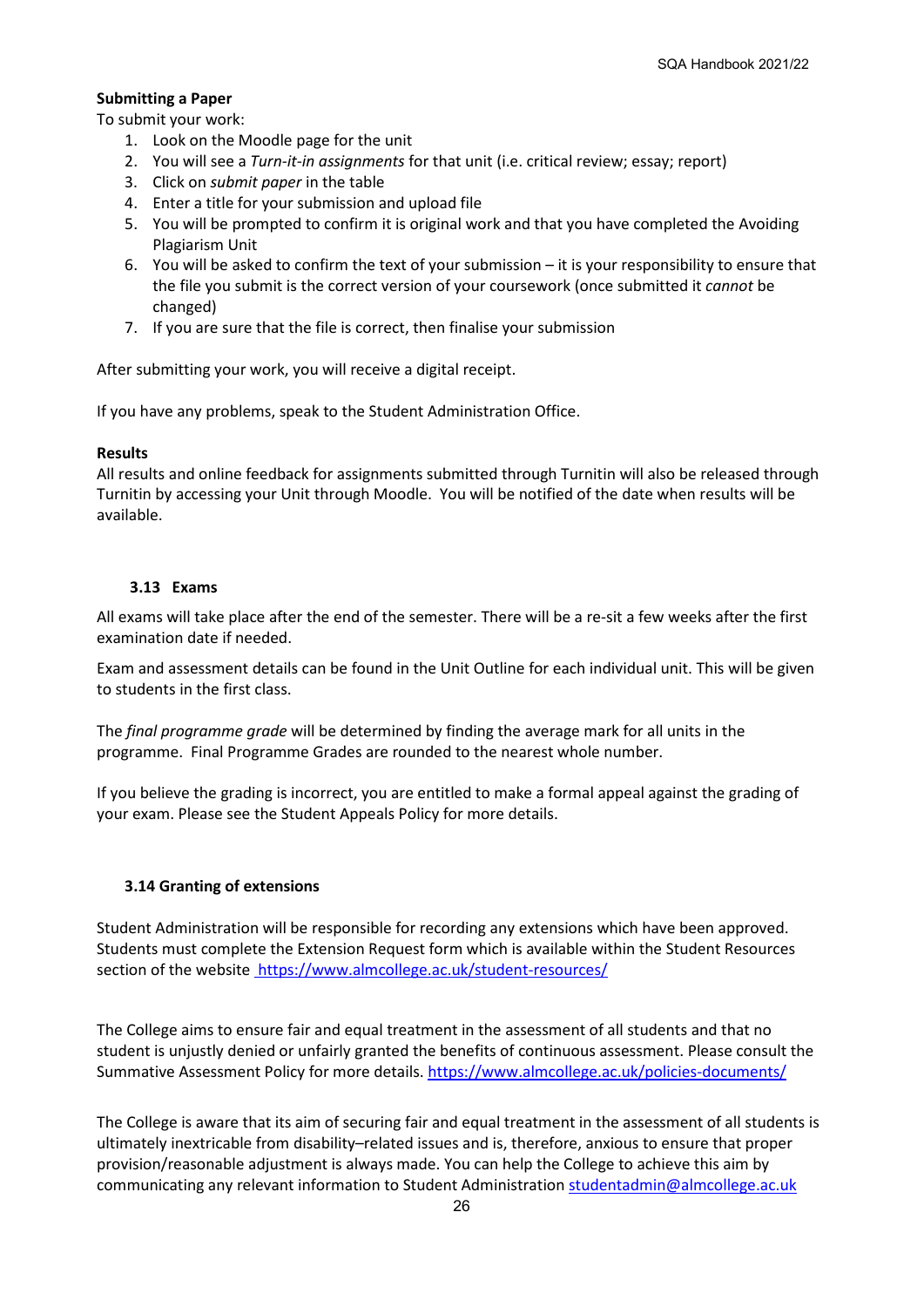## **Penalties for late submission of coursework:**

The College considers the timely submission of work **essential**. Therefore, any work submitted beyond the due date (without an approved extension) **will be penalised.** Please consult the Summative Assessment Policy for further details. <https://www.almcollege.ac.uk/policies-documents/>

## **3.16 Feedback**

Feedback on assessments and non-assessed work is provided to students using a variety of methods. Please see Appendix 11 for further details.

## **4. The Library**

## **4.1 Shaikh Hamdan Library**

The Library consists of three rooms located on the ground floor of the College building, opposite the conference hall. One room houses the Arabic texts collection, while the second room contains books in English and all recommended readings. The third room houses journals, and previous students' dissertations and theses. Studying and reading facilities are also available in the Library. Library issue is made at the Library Issue Desk at the hours given below.

At registration, a library account will be opened for students which will enable you to borrow books. Students can borrow a total of 6 items at any one time. The library hosts over 23,000 volumes in Arabic and English books, as well as a few books in other languages. The classification system of the English books in the Library is according to the Library of Congress system, while the Arabic books are classified by our home style.

The Arabic books are all classified according to main subject and given a corresponding 3-letter code: For Hadith-related books, for example, the code is HAD; for Tafseer it is TAF, for History it is HIS and so on. Every book is also classified by the Author's surname, and finally every book has a numerical code, so that it is easy to find on the shelves, which is related to the Author's Surname.

Book searches may be made on the library catalogue, which can be found at the web address below. If you experience any problems with the url below please contact a member of staff in the Office.

There are three types of loan-status on our books, and all books fall in one of these categories: Normal Loan is for two weeks, Short Loan (yellow dots) are for one day only, and Reference Only books (red dots) cannot be borrowed at all and must be used only in the Library area.

We have in the library a number of magazines and journals of more or less frequent subscription, and a large number of back-issues of journals of relevance to our research. Again, please come and browse what is available (however, journals are for reference only and cannot be removed from the library).

Please come and browse the library as that is the best way to familiarise yourself with our facilities and where to find books within your field of interest. Also, please read through the library regulations below which apply to all staff and students of the Al-Maktoum College.

**The Shaikh Hamdan Library catalogue may be accessed online:** <https://www.almcollege.ac.uk/library/>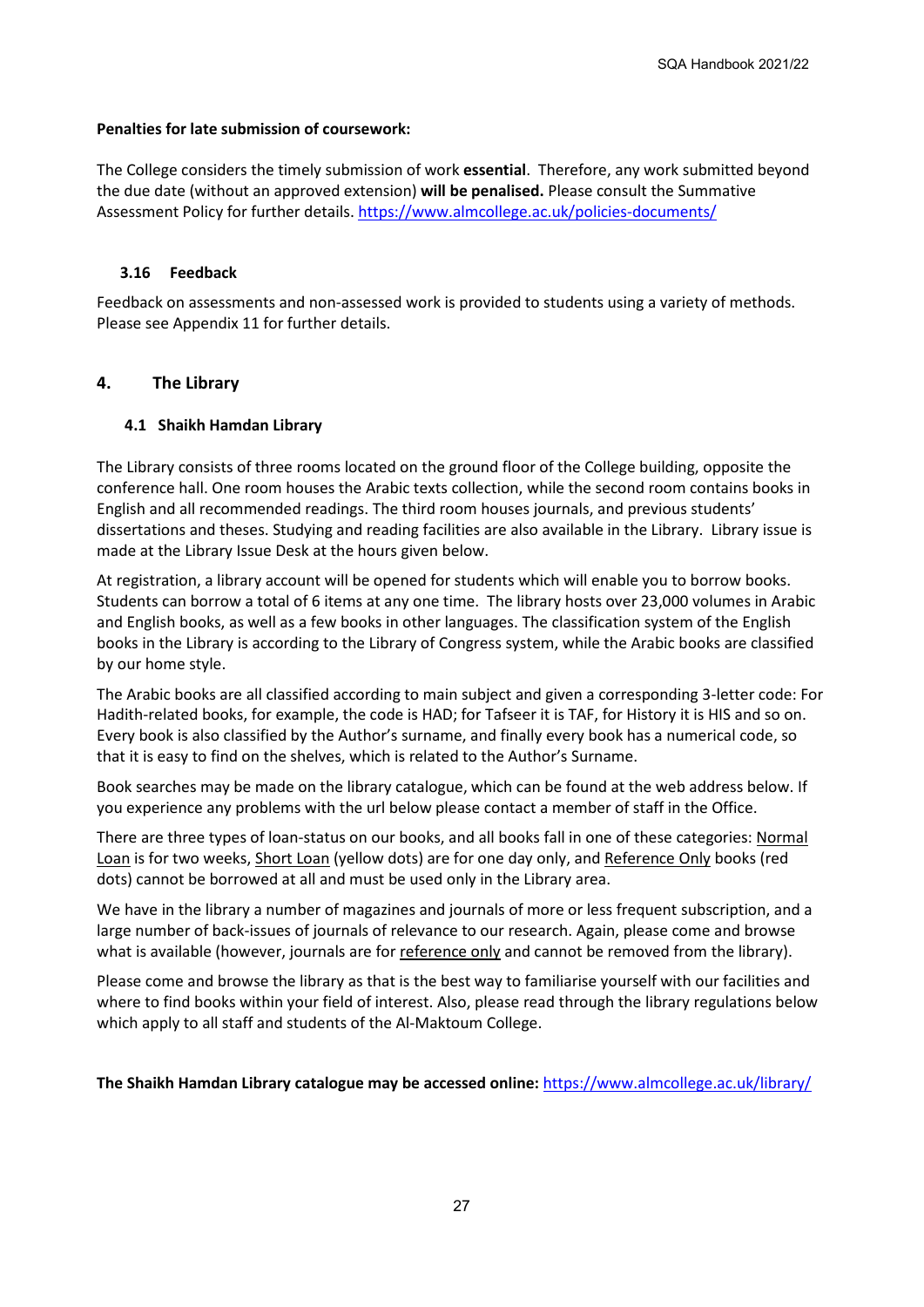## **4.2 Printing and photocopying**

There are photocopier/printers located in the IT Suite on the second floor of the College, and the Library. To use them students must purchase photocopying cards which are available in various values from the reception desk. Help with using this machine is also available.

The College is keen to provide additional support for students during their period of study and as such the following free provision is made available to students:

#### **All full-time students** will be entitled to:

- 200 pages of free printing, *once during the academic year*
- 135 pages photocopy card, *once during the academic year*

Students may top up their printing accounts from reception should they require any additional printing.

## **4.3 Library Regulations**

### **Borrowing**

- Students are permitted to borrow up to six items at any one time.
- All items borrowed from the Library must be checked out and returned within the due date. Failure to do so will result in fines being imposed (see Overdue Items and Fines section below).
- **NORMAL LOAN** period is four weeks. If any borrowed item is not required by another user, it can be renewed; however, no item may be renewed more than twice. Items to be renewed must be brought in for restamping with the new due date. If an item is required to be borrowed after the second renewal, a period of at least four weeks must pass between the second renewal due date and re-borrowing.
- **SHORT TERM LOAN** items (yellow) can only be borrowed for up to one day on a weekday (over weekends, this time is extended until 09.00 on Monday morning). The same applies during other days when the College is closed, when the due time is 09.00 on the first normal-opening day). Short term loan items may be renewed only once.
- If a user requires any item that is currently on loan to another user, he or she may reserve that item to be issued to him/her on its return.
- **REFERENCE ITEMS** (red) cannot be borrowed. These must be kept in the Library and no exceptions will be made.

### **Overdue Items and Fines**

• If borrowed items are not returned (or renewed) by the due date on the item, the items will be considered to be overdue and fines will be imposed. Overdue items will be charged at 30p per day per item for normal loan items, and £1 per day per item for short term loan items. Failure to pay fines will result in borrowing privileges being withdrawn until fines are paid (i.e. no items may be borrowed until the full fine has been paid).

### **General Rules**

- The library opening hours are from **09.00 to 20.30**, Monday to Friday. If you wish to check-out items, please do so at least 15 minutes before the issue desk closes.
- Occasionally, the library study areas are used by staff for meetings and are unavailable for student use during these times. Please ask library staff to see if any of the rooms are being used.
- Strictly no eating in the Library. Liquids may be consumed, provided they are stored in a lidded or sealable container.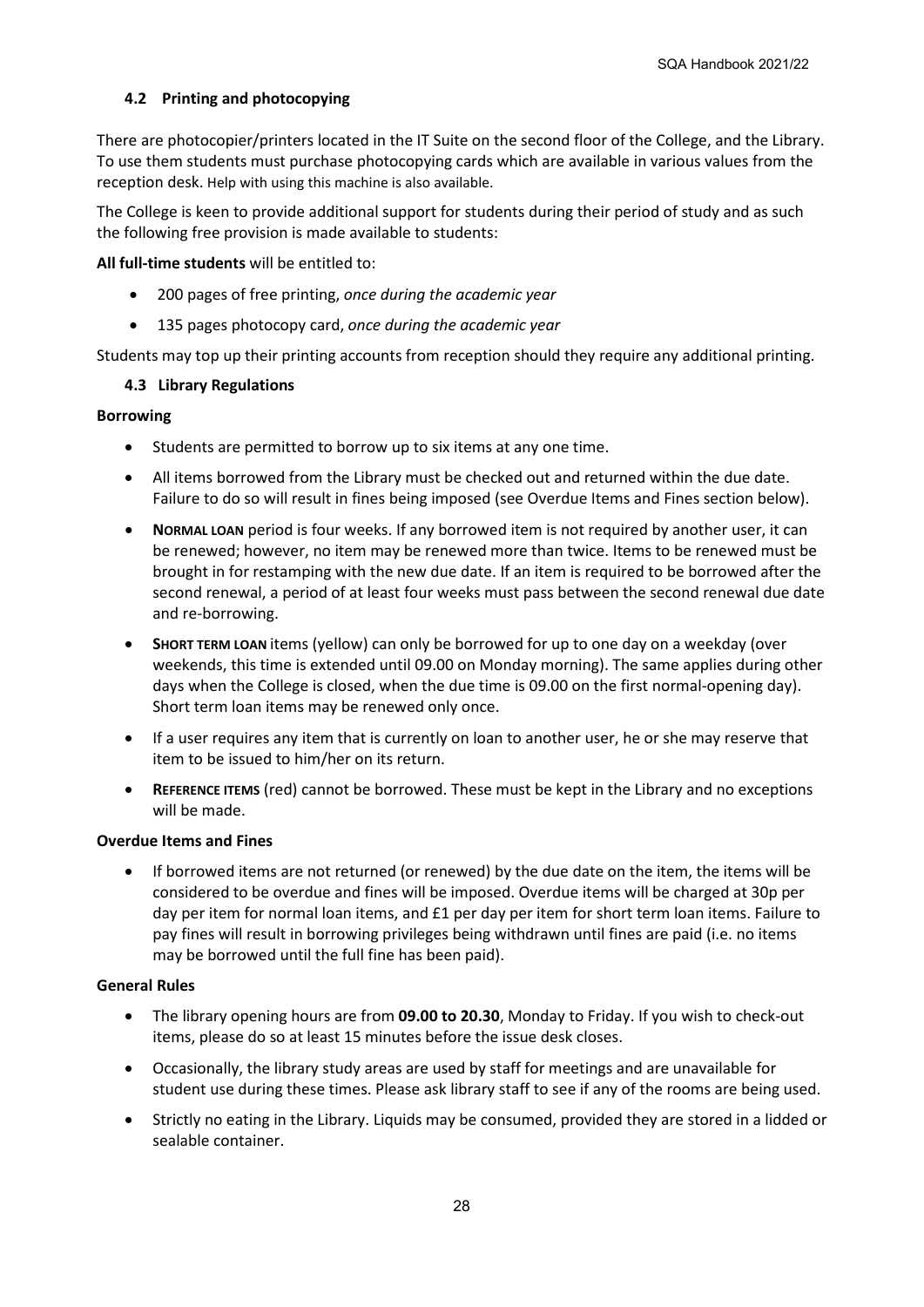- To show consideration to other users of the facilities, please restrict use of conversations and mobile phones to the reception/foyer area.
- Music can be played in the Library providing that headphones are used. Users are required to ensure that noise does not filter from headphones in a way that could disturb other users.
- Library users are required to clear any waste by using the recycling and other bins provided. Any spills or other damage should be reported to a member of Library staff immediately.
- Writing in Library resources in pencil, pen or highlighter is not permitted. Any user found to have defaced Library materials in such a way may be required to meet the cost of replacing the item.
- Valuable possessions should be kept safe with Library users at all times and study spaces must not be reserved for unreasonable amounts of time.

## **Access to Abertay University Library – HNC / HND students**

Students registered on any of the HNC/D Programmes are eligible to register for free as external users of the library at Abertay University with a National Entitlement Card. These are available through Dundee City Council. Students would be entitled to borrow four items, use the library as a study space and access the free wifi on level one of the library. Further information is available at [abertay.ac.uk/life/the](https://www.abertay.ac.uk/life/the-bernard-king-library/non-abertay-students-and-staff/)[bernard-king-library/non-abertay-students-and-staff/.](https://www.abertay.ac.uk/life/the-bernard-king-library/non-abertay-students-and-staff/)

## **4.4 Library opening hours 2021/22**

During semester the College (including Library) opening hours are as follows:

09.00 – 17.45 Monday to Friday

### **4.5 Inter-Library Loan Procedures**

### **What is inter-library loan?**

The resources of libraries throughout the UK and the world are made available through the inter-library loan (ILL) network. We obtain ILLs from a number of sources, the chief source being the British Library (BL).

### **When do I use it?**

You apply for an ILL when you need a book, journal or journal article not held in the College Library collection, AND not held at another local library such as universities of Aberdeen, Dundee, Abertay or St Andrews, or the public library.

### **How do I apply?**

- First check that the item you require is not available locally (see above)
- If not, complete a[n application form,](http://www.dundee.ac.uk/library/pdf/illformOct2003.pdf) filling in as much detail as you can about the item required. Forms are available from the library
- Please complete a separate form for each item, including separate forms for each part of a multivolume work
- If possible please attach a photocopy of your source of reference (i.e. the article, bibliography etc. that directed you to the item you are applying for). This will help us to confirm the details of your request if there is any difficulty in tracing the item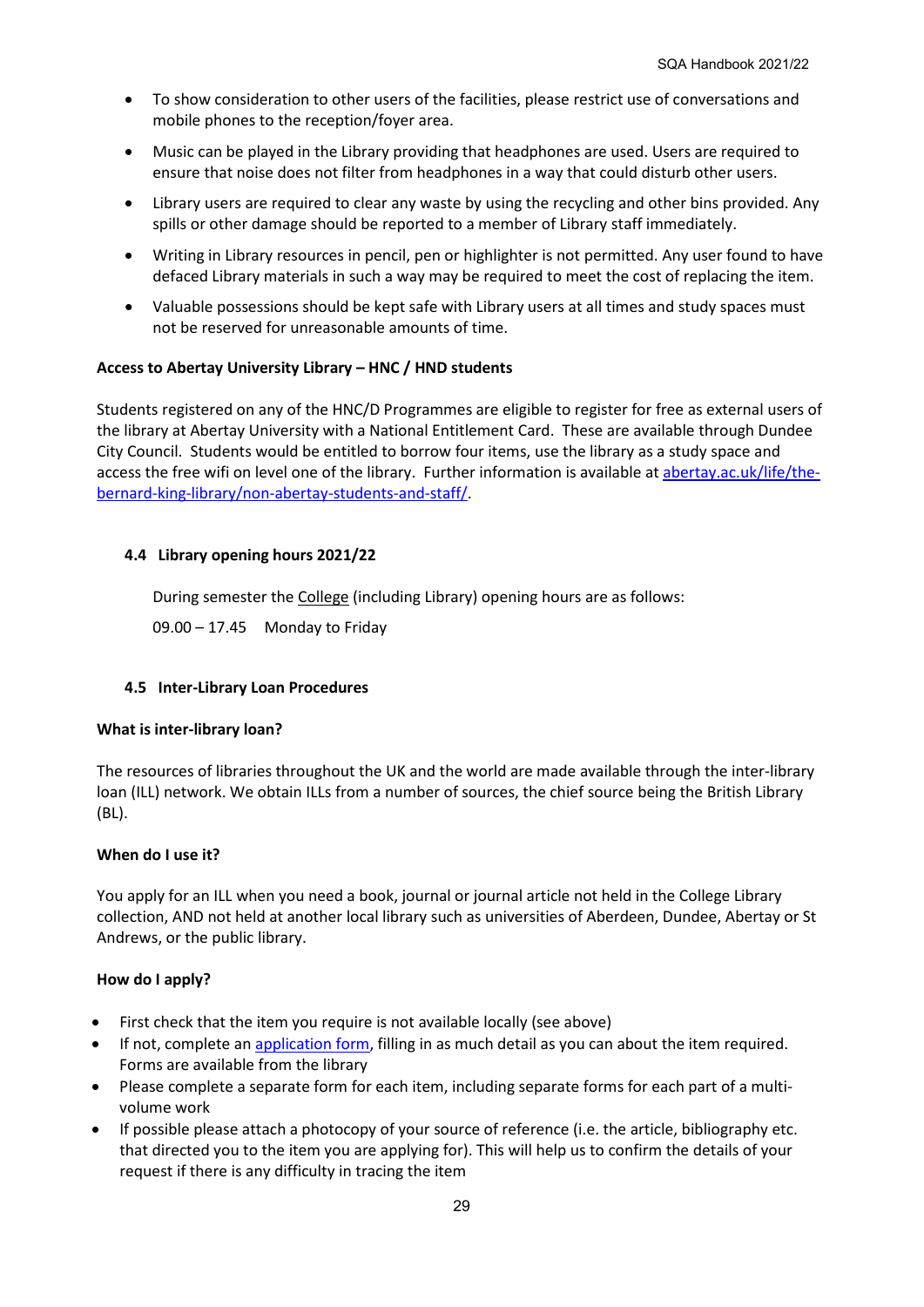- Make sure you have signed the copyright declaration on each form where directed. THIS IS A LEGAL REQUIREMENT and the signature must be your own. We cannot accept requests without a signature, with a stamped or typewritten signature or the signature of an agent
- Hand the form in to your Library's Issue Desk or the College Office

## **How long will it take?**

Requests from UK libraries may arrive very quickly, perhaps within a week, but requests from overseas may take several months. Also, there may be a delay if BL cannot immediately find a library that has your book or journal, or if the item is in demand and we have to join a waiting list. We will normally be notified if a long delay is likely, and we will notify you.

BL offer an "urgent action" service, under which they guarantee to notify us on the same day as to whether they can supply the item or not (provided they receive the request before 15.30, Monday - Friday.). However, this service costs considerably more as it includes a charge for checking availability, and does **not** guarantee supply of the item.

## **Are there any restrictions on what I can apply for?**

Journal articles are usually supplied in the form of photocopies and are subject to the same copyright restrictions as your own photocopying.

It is illegal to obtain ILL photocopies of more than one article from the same issue of a journal, and BL check all requests for legal violations. Alternatively you can apply to borrow the relevant journal issue. NB. BL will not lend journal issues less than 6 months old.

## *COPYRIGHT REGULATIONS ARE LEGALLY BINDING AND BOTH WE AND THE LENDING LIBRARY MUST ENSURE THAT READERS' REQUESTS COMPLY WITH THEM.*

If your request is approved it will be processed by the college.

### **What happens when the item comes in?**

- A notice or email will be sent to you as soon as the item arrives. Please collect it promptly as loan copies can only be kept for a limited period
- Most single **journal articles** are sent as photocopies which do not have to be returned we will let you know if it has to be returned or not
- **More valuable publications** (e.g. most bound theses, very rare books) are often lent only on condition that we keep them in the Library at all times. These items are held at the Issue Desk and must be signed out for use within the Library only: under no circumstances can they be removed.

### **How long do ILL loans last?**

Usually ILLs are issued for 3-6 weeks: there will be a slip attached to the item with the date it is due for return to us. It is advisable to return all ILLs promptly as the fines you will be charged by BL, and/or charges incurred for lost or damaged items, are very substantial. **Any fines and/or charges are payable by the user and not the College.**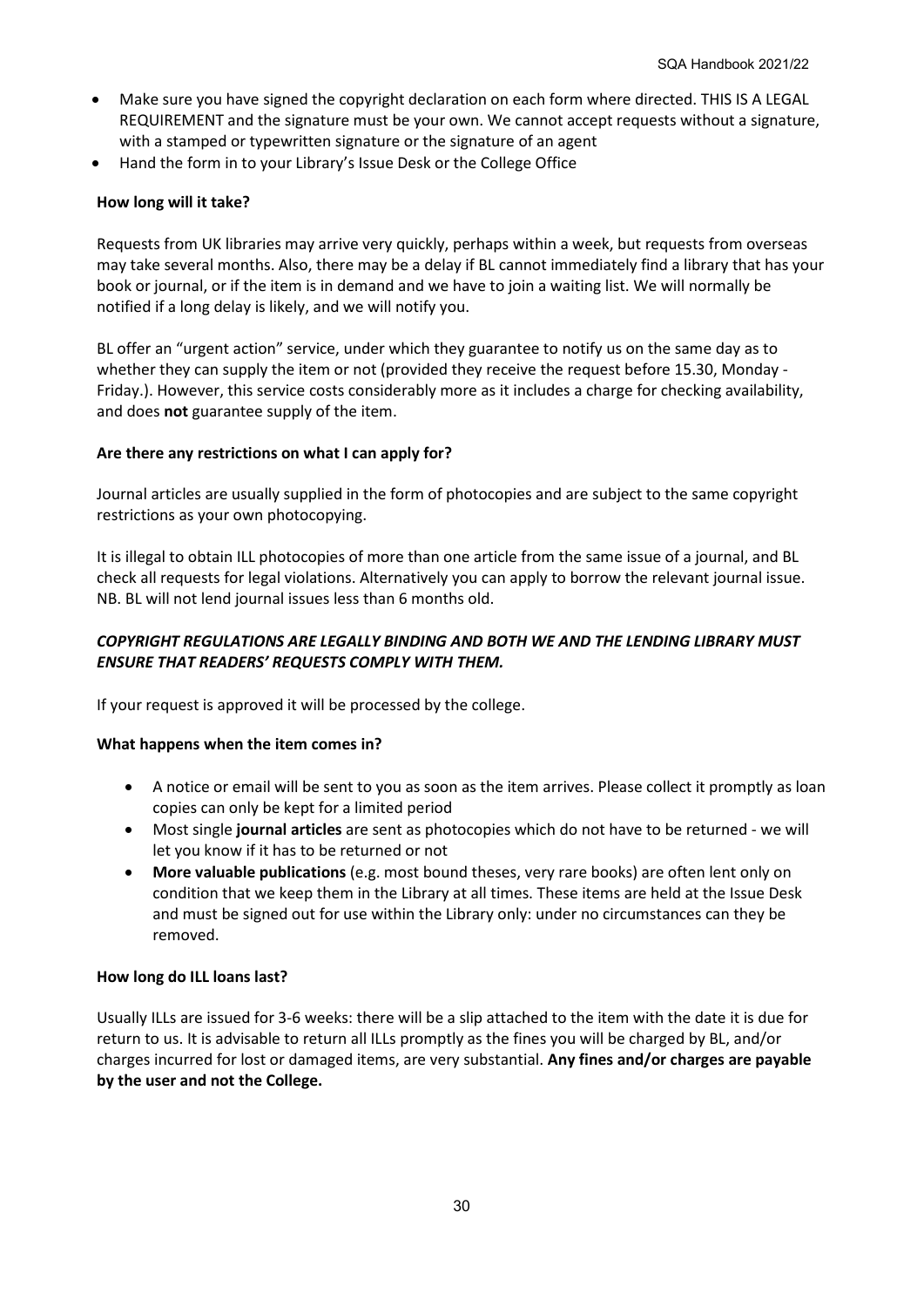## **Can I renew a loan?**

In some cases loans can be renewed, but if you wish us to request this you MUST notify us on or before the due date. You MUST bring the item to the Library with you when asking for a renewal. Please note that charges will apply. **Any charges are payable by the user and not the College.**

## **What if I get a recall notice?**

If you get a recall notice for an ILL item please return it by the earliest due date specified. If it has passed this due date return it immediately, even if you have renewed it, as the recall will mean BL has received further requests for it since granting the renewal.

## **Can I cancel an application?**

Once an application has been sent to the British Library it can normally only be cancelled if they notify us there is a long waiting list, if they cannot trace the item, or if the request will cost more than we have paid. In these cases we will contact you and ask if you wish to cancel.

We usually have to wait for confirmation of the cancellation before we can issue a refund. And finally, please bear in mind when using the ILL system that BL processes around 10,000 ILL requests on an average day and deals with them in strict rotation. There are no strings we can pull on behalf of our own readers!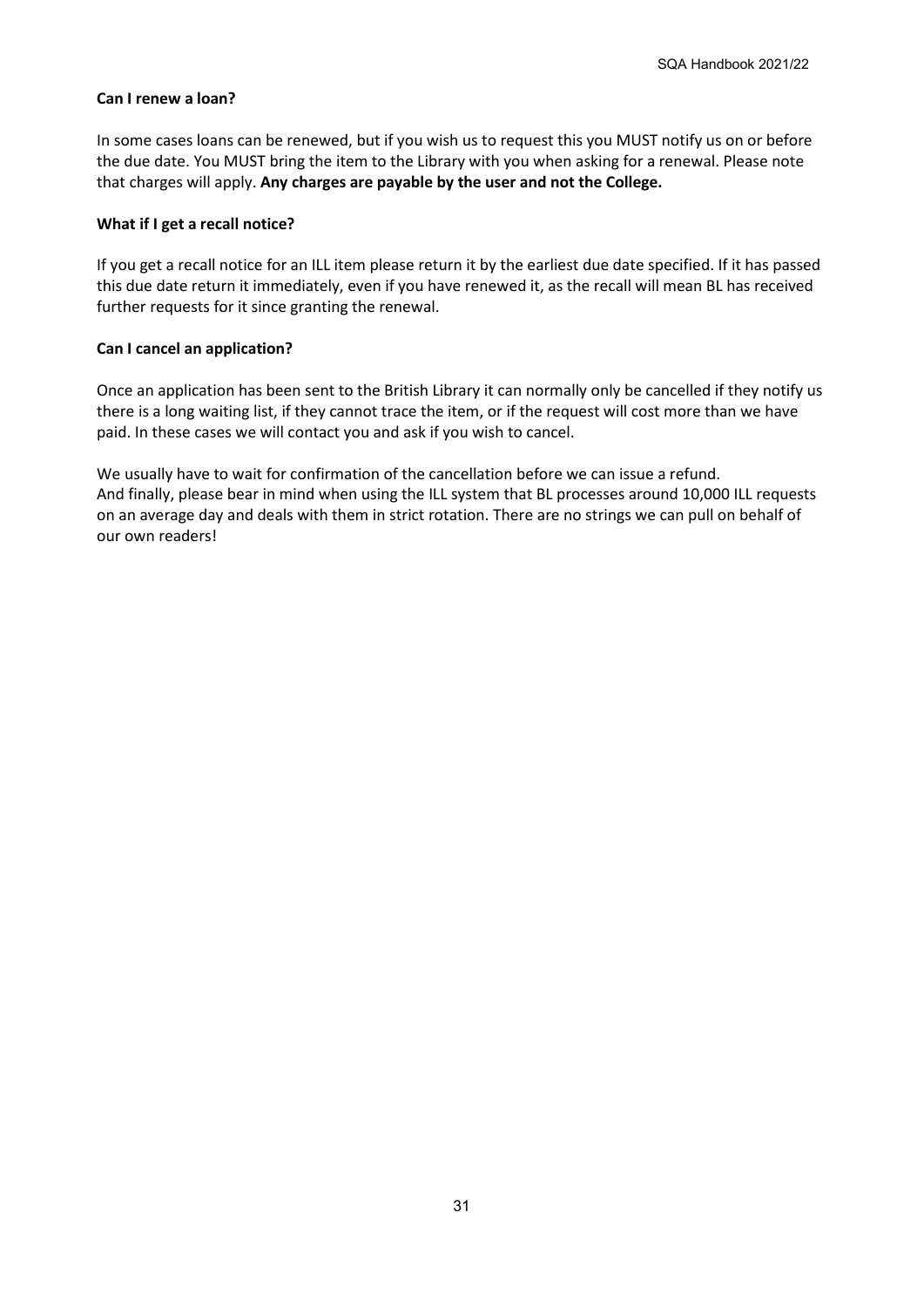## **Appendix 1**

 $\overline{a}$ 

# Academic Year 2021/22 Student Induction

| <b>Wednesday 8 September</b> |                 |                                                                                                                                            |                    |  |
|------------------------------|-----------------|--------------------------------------------------------------------------------------------------------------------------------------------|--------------------|--|
| <b>Time</b>                  | Venue           | <b>Session</b>                                                                                                                             | <b>Information</b> |  |
| 09.30                        | Seminar<br>room | Welcome and introductions                                                                                                                  |                    |  |
| 10.00                        | Seminar<br>room | Setting up and accessing email and Moodle<br>Introductions to Microsoft Teams and Zoom<br>Any other IT information<br>Tour of the building |                    |  |
| 12.00                        | Teams           | Welcome and introductions                                                                                                                  |                    |  |
| 12.30                        | <b>Teams</b>    | Setting up and accessing email and Moodle<br>Introductions to Microsoft Teams and Zoom<br>Any other IT information                         |                    |  |

| <b>Thursday 9 September</b> |                              |                                                                                           |                    |  |
|-----------------------------|------------------------------|-------------------------------------------------------------------------------------------|--------------------|--|
| <b>Time</b>                 | Venue                        | <b>Session</b>                                                                            | <b>Information</b> |  |
| 10.00                       | <b>Teams</b>                 | Introduction to the library                                                               |                    |  |
| 10.30                       | Teams                        | Malpractice, Plagiarism and Assessment<br>arrangements (late submissions, extensions etc) |                    |  |
| 12.00                       | <b>BREAK</b>                 |                                                                                           |                    |  |
| 12.30                       | Teams                        | Teaching arrangements overview                                                            |                    |  |
| 13.00                       | Teams –<br>breakout<br>rooms | Meetings with programme coordinators                                                      |                    |  |
| 14.00                       | <b>Teams</b>                 | Q&A with Student Administration<br>Introduction to student reps and ambassadors           |                    |  |

## **Friday 10 September**

| <b>Time</b> | <b>Venue</b> | <b>Session</b>           |
|-------------|--------------|--------------------------|
| 10.00       | Teams        | Drop-in for all students |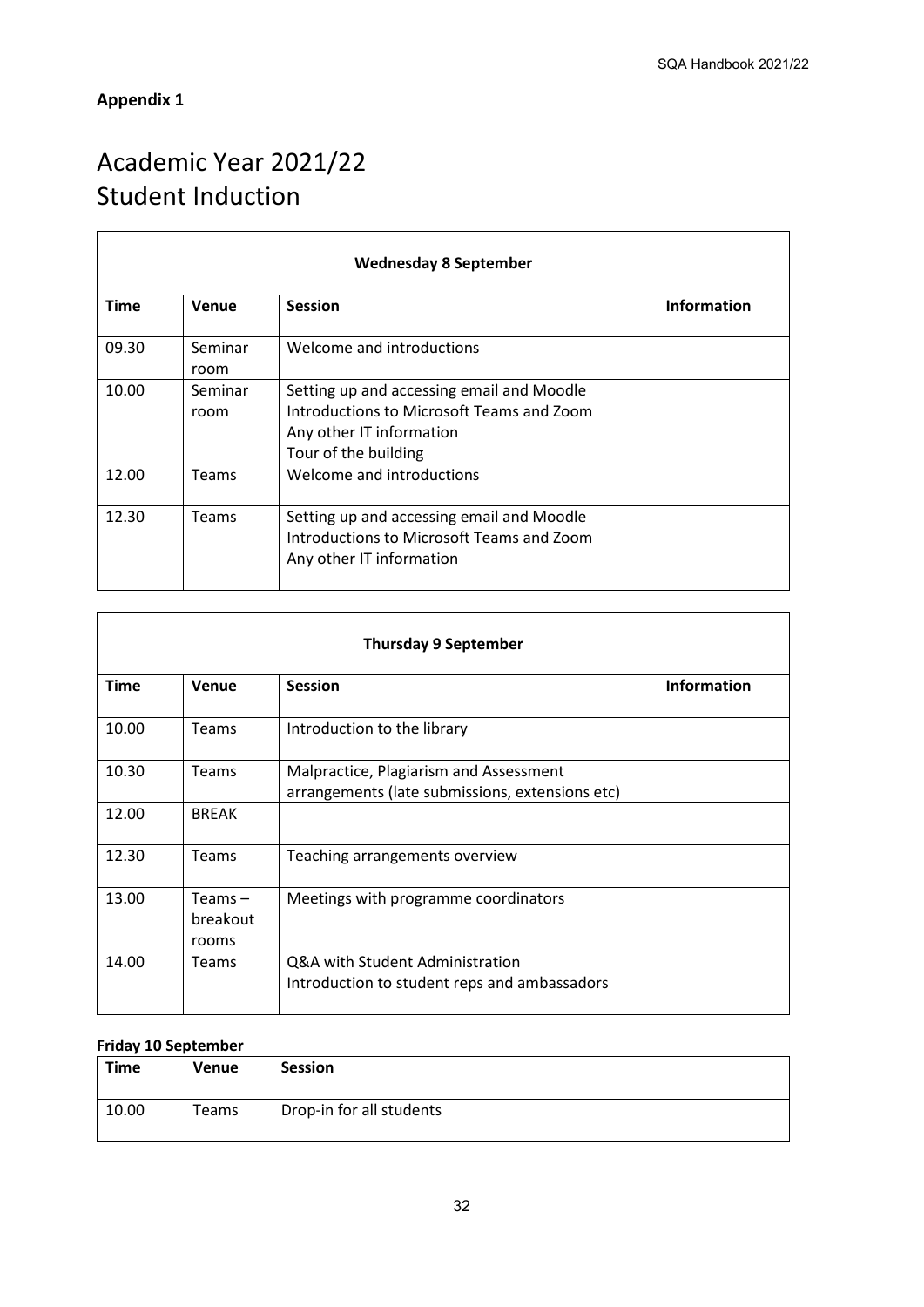# **Appendix 2 Al-Maktoum College of Higher Education**

# **Grading Guidelines for Customised Awards**

| <b>Mark</b>         | Grade              | <b>Specific Grade Criteria</b>                                                                                                                                                                                                                                                                                                                                                                                                                                                                                                                                                                                                                                                                                                                                                                                                                                                         | <b>General Grade</b><br><b>Criteria</b>                                                                                                                                                                                                                                                                                            |  |
|---------------------|--------------------|----------------------------------------------------------------------------------------------------------------------------------------------------------------------------------------------------------------------------------------------------------------------------------------------------------------------------------------------------------------------------------------------------------------------------------------------------------------------------------------------------------------------------------------------------------------------------------------------------------------------------------------------------------------------------------------------------------------------------------------------------------------------------------------------------------------------------------------------------------------------------------------|------------------------------------------------------------------------------------------------------------------------------------------------------------------------------------------------------------------------------------------------------------------------------------------------------------------------------------|--|
| $70+$               | <b>Distinction</b> | This grade is awarded for work of an exceptional<br>quality, which meets the criteria in most areas.<br>The work is well-written and shows a good<br>understanding of the topic. It cites relevant<br>arguments/material that is properly referenced. The<br>work is supported by a coherent planned structure,<br>with good grammar and presentation. Any<br>arguments presented are well thought out, clear,<br>and relevant to the topic.<br>The work successfully answers the question(s) posed,<br>shows a good grasp of key concepts and the ability to<br>critically analyse these. and form a logical conclusion.<br>The work is thorough and thoughtful, and does not<br>contain irrelevant information.                                                                                                                                                                      | This grade should be<br>awarded to work that<br>shows outstanding merit<br>in its argument and ability<br>to engage with the topic.<br>Its presentation, structure,<br>judgements, and<br>originality are highly<br>commendable.<br>The work shows an<br>excellent understanding of<br>the topic and use of<br>relevant materials. |  |
| 60-69               | <b>Merit</b>       | This grade is awarded for work of a high quality<br>which meets the criteria in many areas.<br>It is a competent piece of work which shows a good<br>understanding of the topic and key issues. It is well-<br>written and well-organised, and the argument is<br>generally good.<br>However, the work may contain some instances of<br>poor grammar or referencing. The argument may be<br>weak in some areas, and it may contain some<br>irrelevant information. The work may lack originality<br>or may rely heavily on class notes.                                                                                                                                                                                                                                                                                                                                                | This grade should be<br>awarded to work that<br>shows a good<br>understanding of the topic<br>and is of high quality.<br>There are not too many<br>errors in terms of<br>grammar, presentation,<br>structure and referencing.                                                                                                      |  |
| 45-59<br>$50 - 59*$ | <b>Pass</b>        | This grade is awarded for work of an adequate or<br>This grade should be<br>awarded to work that<br>good quality which meets the criteria in some areas.<br>shows a reasonable level<br>The work shows a good effort has been made, and<br>of understanding of the<br>many of the key concepts are included. However,<br>topic and its key concepts.<br>the work does contain significant limitations. The<br>The work shows sufficient<br>effort has been made to<br>work may show poor use of language and grammar,<br>poor referencing, and poor structure.<br>answer the question and<br>The argument is likely to be weak in some areas, and<br>produce a clear argument,<br>contain irrelevant information. Some relevant points<br>although this has not been<br>achieved in all areas.<br>may be lacking. The work may lack originality or may<br>rely heavily on class notes. |                                                                                                                                                                                                                                                                                                                                    |  |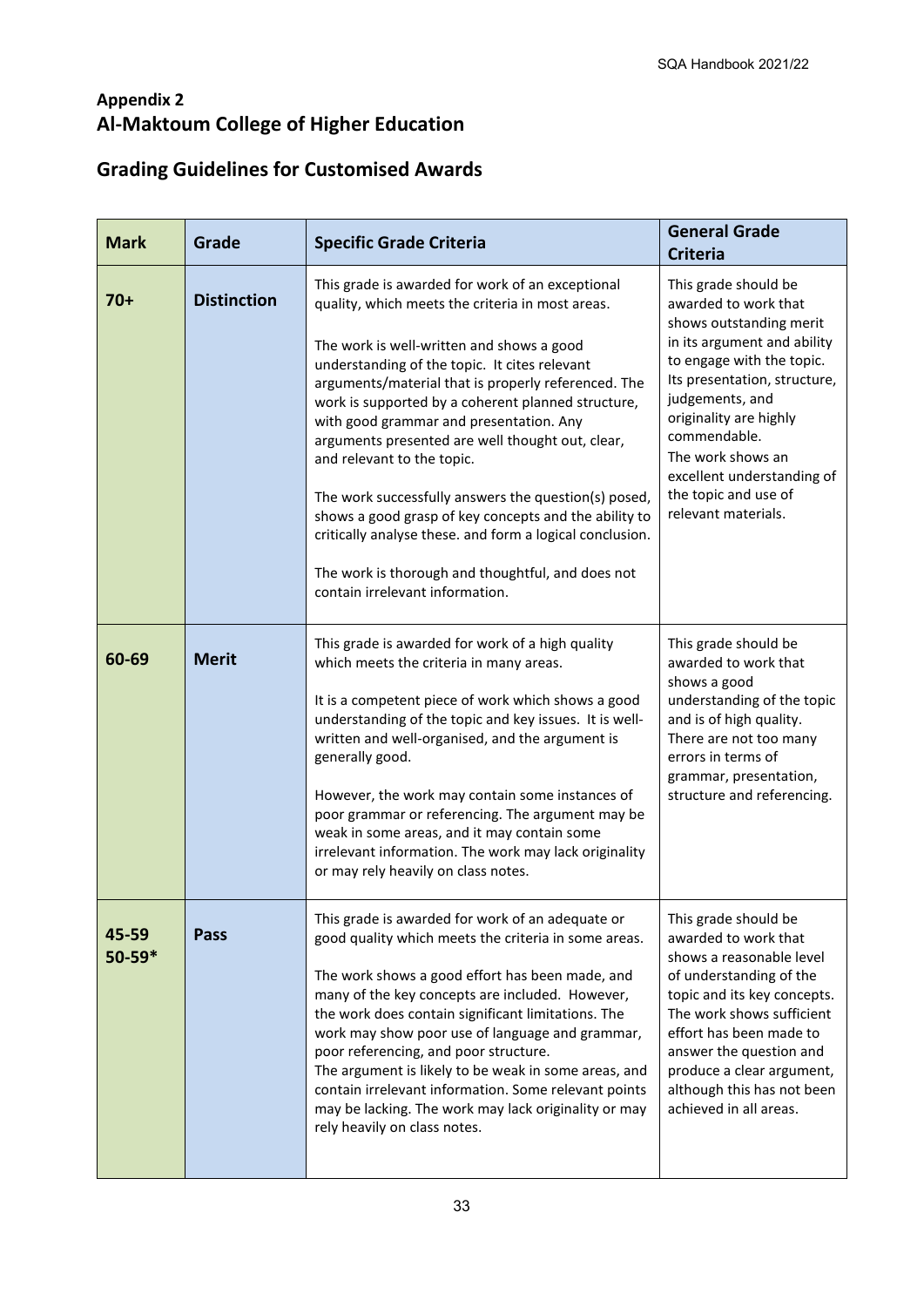|           |      | This grade is awarded for work where the student       | This grade should be    |
|-----------|------|--------------------------------------------------------|-------------------------|
| $0 - 44$  | Fail | has made very little effort to complete the            | awarded to work that    |
| $0 - 49*$ |      | assessment successfully and/or shows little            | shows a lack of basic   |
|           |      | understanding of the topic.                            | knowledge of the topic  |
|           |      | The work may fall short of the required word limit or  | and/or fails to make a  |
|           |      | equivalent, and contain little substance of value. The | significant attempt to  |
|           |      | work may be disorganised, badly presented, or          | complete the assessment |
|           |      | successfully.                                          |                         |
|           |      | the assignment.                                        |                         |
|           |      | The work may show considerable misunderstanding        |                         |
|           |      | of the topic, poor referencing, bad grammar,           |                         |
|           |      | inconsistent arguments, poor structure,                |                         |
|           |      | unsubstantiated assertions, and important              |                         |
|           |      | omissions.                                             |                         |
|           |      | Or no work may have been submitted.                    |                         |
|           |      |                                                        |                         |

**\* A pass mark of 50% for each assessed component applies to the following programmes:**

- **Diploma in Moral Economy and Sustainable Development**
- **Executive Diploma in Islamic Finance and Entrepreneurship**
- **Professional Diploma in Islamic Banking and Finance**

**A pass mark of 45% for each assessed component applies to the following programme:**

• **Advanced Diploma in Islamic Studies**

### **All HN and the Advanced Certificate Programmes:**

Assessments are both formative and summative, including essays, presentations and exams. The pass mark of assessments on these programmes can differ from unit to unit and the unit lead will advise you of the pass mark for each individual assessment.

The final grade for the programmes is based on the Graded Unit. The marks achieved by the learner in the examination should be aggregated to arrive at an overall mark for the examination. Assessors will then assign an overall grade to the learner for this graded unit based on the following grade boundaries.

- $A = 70\% 100\%$
- $-B = 60\% 69\%$
- $C = 50\% 59\%$

These grade boundaries are fixed. The final grading given will reflect the quality of the learner's evidence at the time of the completion of the graded unit. Learners will be awarded the highest grade achieved, whether through first sitting or through any re-assessment. On successful completion of each Graded Unit you will be awarded a grade of A, B or C according to the mark attained. This grading applies only to the relevant Graded Unit.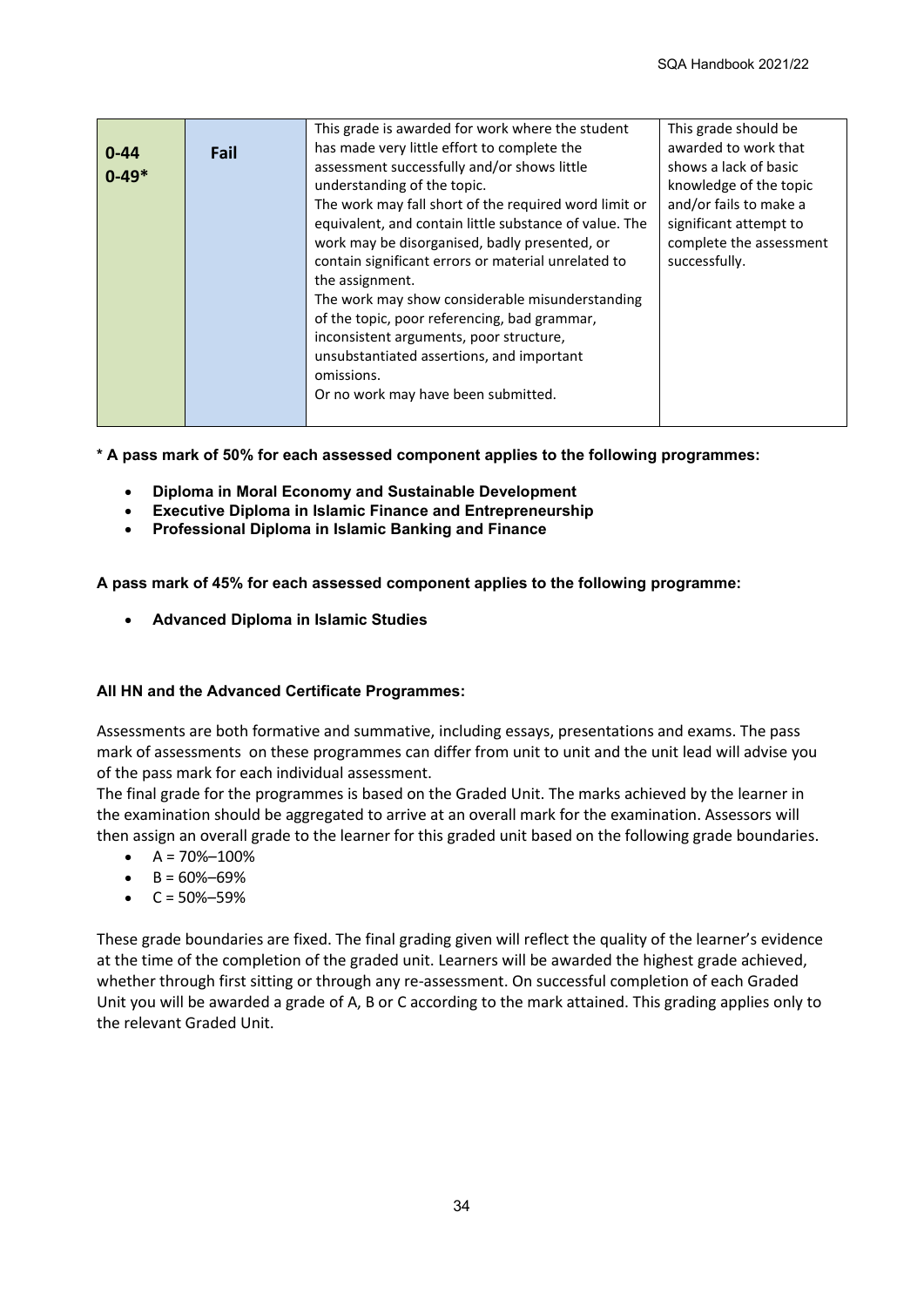## **Appendix 3**

# **Al-Maktoum College of Higher Education**

# **Grading Guidelines – for Arabic Language units**

| <b>Grade Letter</b> | <b>Mark Band %</b> | <b>Grade Descriptor</b> |
|---------------------|--------------------|-------------------------|
| $A+$                | $95 - 100$         | Outstanding             |
| $\mathbf{A}$        | $90 - 94$          | Very good               |
| $A -$               | $85 - 89$          |                         |
| $B+$                | $80 - 84$          | Good                    |
| B                   | $75 - 79$          |                         |
| <b>B-</b>           | $70 - 74$          |                         |
| $C+$                | $65 - 69$          | Commendable             |
| $\mathsf{C}$        | $60 - 64$          |                         |
| $C -$               | $55 - 59$          |                         |
| D                   | $50 - 54$          | Satisfactory            |
| D-                  | $45 - 49$          |                         |
| E                   | $30 - 44$          | Fail                    |
| F                   | $0 - 29$           |                         |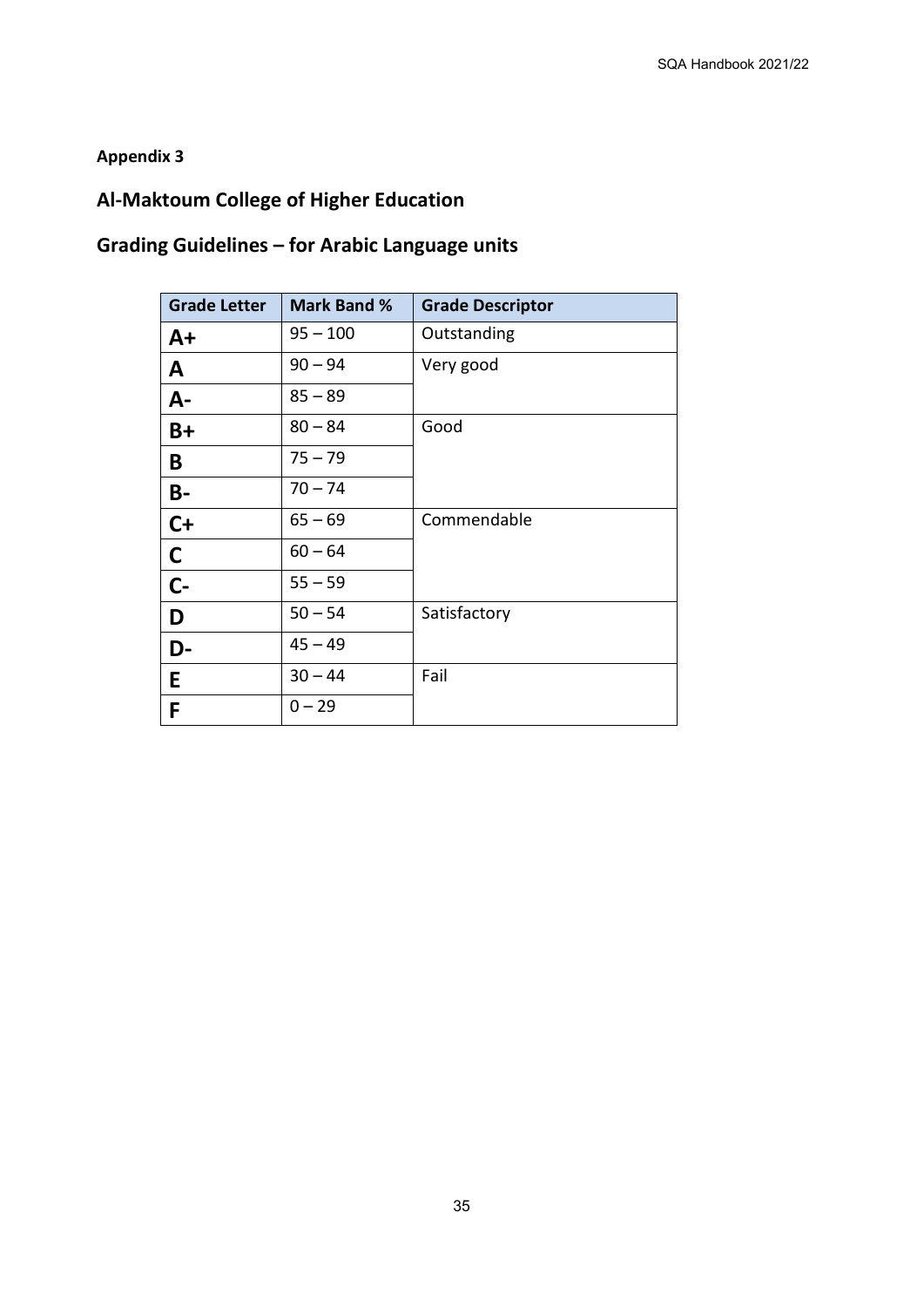# **Appendix 4**

# **Al-Maktoum College – Academic Semester Dates 2021/22**

| <b>Week</b> | Semester 1 begins Mon 13 Sept 2021          |                                                                                                        |
|-------------|---------------------------------------------|--------------------------------------------------------------------------------------------------------|
| 13 Sept     | Teaching Week 1                             | Induction Day - Thursday 9 September and<br>Friday 10 September<br>Teaching begins Monday 13 September |
| 20 Sept     | Teaching Week 2                             |                                                                                                        |
| 27 Sept     | Teaching Week 3                             |                                                                                                        |
| 04 Oct      | Teaching Week 4                             |                                                                                                        |
| 11 Oct      | Teaching Week 5                             |                                                                                                        |
| 18 Oct      | Teaching Week 6                             |                                                                                                        |
| 25 Oct      | Teaching Week 7                             |                                                                                                        |
| 01 Nov      | Teaching Week 8                             |                                                                                                        |
| 08 Nov      | Teaching Week 9                             |                                                                                                        |
| 15 Nov      | Teaching Week 10<br>Semester 1 ends         | Teaching ends Friday 19 November 2021                                                                  |
| 22 Nov      |                                             | <b>Exam Week - Semester 1</b>                                                                          |
| 29 Nov      |                                             |                                                                                                        |
| 06 Dec      |                                             |                                                                                                        |
| 13 Dec      |                                             |                                                                                                        |
| 20 Dec      | College closes Friday 24 December 2021      |                                                                                                        |
| 27 Dec      |                                             |                                                                                                        |
| 03 Jan      | College reopens Wednesday 5 January 2022    |                                                                                                        |
| 10 Jan      |                                             |                                                                                                        |
| 17 Jan      | <b>Semester 2 begins</b><br>Teaching Week 1 | Teaching begins Monday 17 January 2022                                                                 |
| 24 Jan      | Teaching Week 2                             |                                                                                                        |
| 31 Jan      | Teaching Week 3                             |                                                                                                        |
| 07 Feb      | Teaching Week 4                             |                                                                                                        |
| 14 Feb      | Teaching Week 5                             |                                                                                                        |
| 21 Feb      | Teaching Week 6                             |                                                                                                        |
| 28 Feb      | Teaching Week 7                             |                                                                                                        |
| 07 March    | Teaching Week 8                             |                                                                                                        |
| 14 March    | Teaching Week 9                             |                                                                                                        |
| 21 March    | Teaching Week 10<br>Semester 2 ends         | Teaching ends Friday 25 March 2022                                                                     |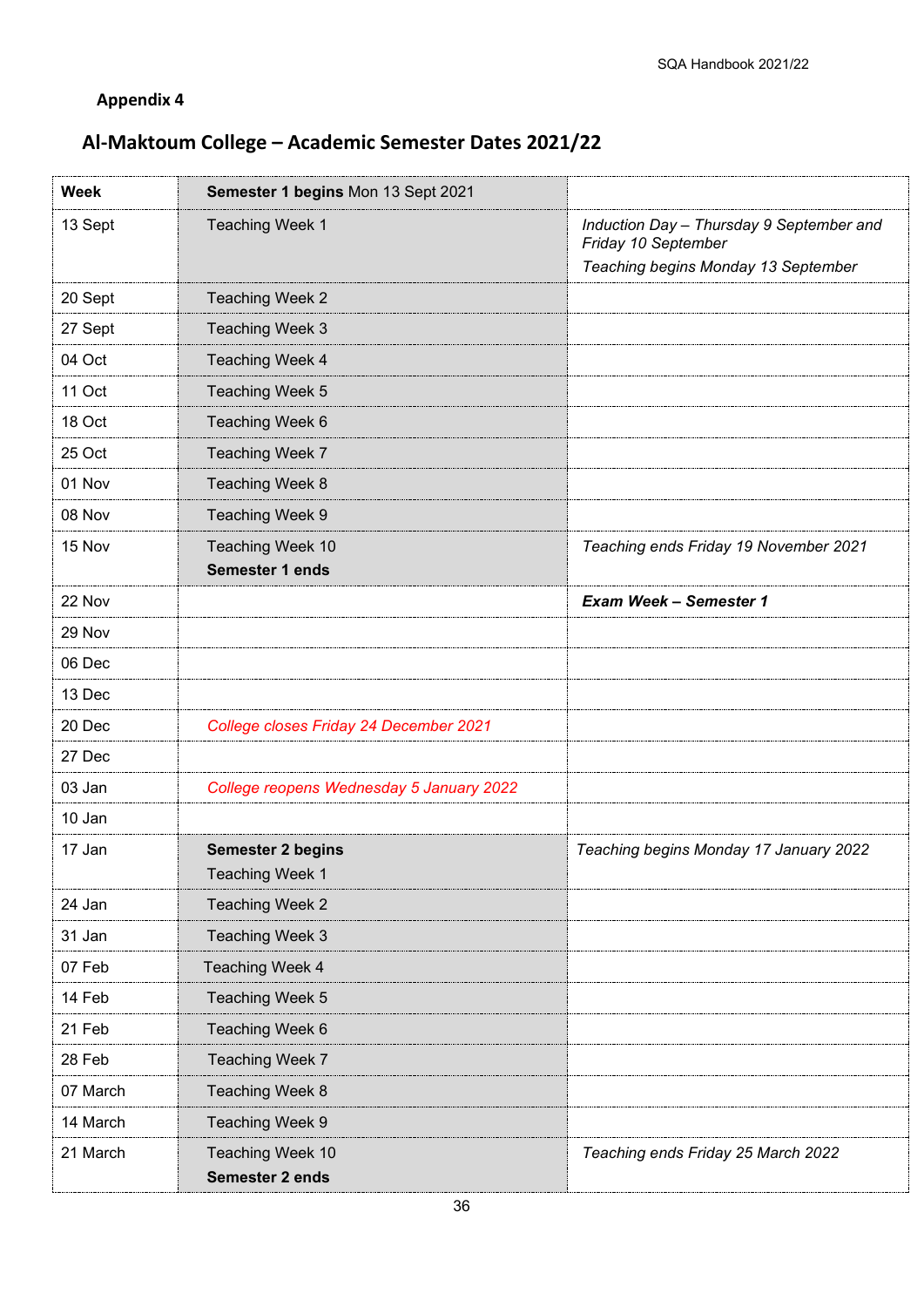| 28 March |                          | <b>Exam Week - Semester 2</b>    |
|----------|--------------------------|----------------------------------|
| 04 April |                          |                                  |
| 11 April |                          |                                  |
| 18 April | <b>Semester 3 begins</b> |                                  |
|          | Teaching Week 1          |                                  |
| 25 April | Teaching Week 2          |                                  |
| 02 May   | Teaching Week 3          |                                  |
| 09 May   | Teaching Week 4          |                                  |
| 16 May   | Teaching Week 5          |                                  |
| 23 May   | Teaching Week 6          |                                  |
| 30 May   | Teaching Week 7          |                                  |
| 06 June  | Teaching Week 8          |                                  |
| 13 June  | Teaching Week 9          |                                  |
| 20 June  | Teaching Week 10         | Teaching end Friday 24 June 2022 |
|          | Semester 3 ends          |                                  |
| 27 June  |                          | <b>Exam Week - Semester 3</b>    |
| 04 July  |                          |                                  |
| 11 July  |                          |                                  |
| 18 July  |                          |                                  |
| 25 July  |                          |                                  |
| 01 Aug   |                          |                                  |
| 08 Aug   |                          |                                  |
| 15 Aug   |                          |                                  |
| 22 Aug   |                          |                                  |
| 29 Aug   |                          |                                  |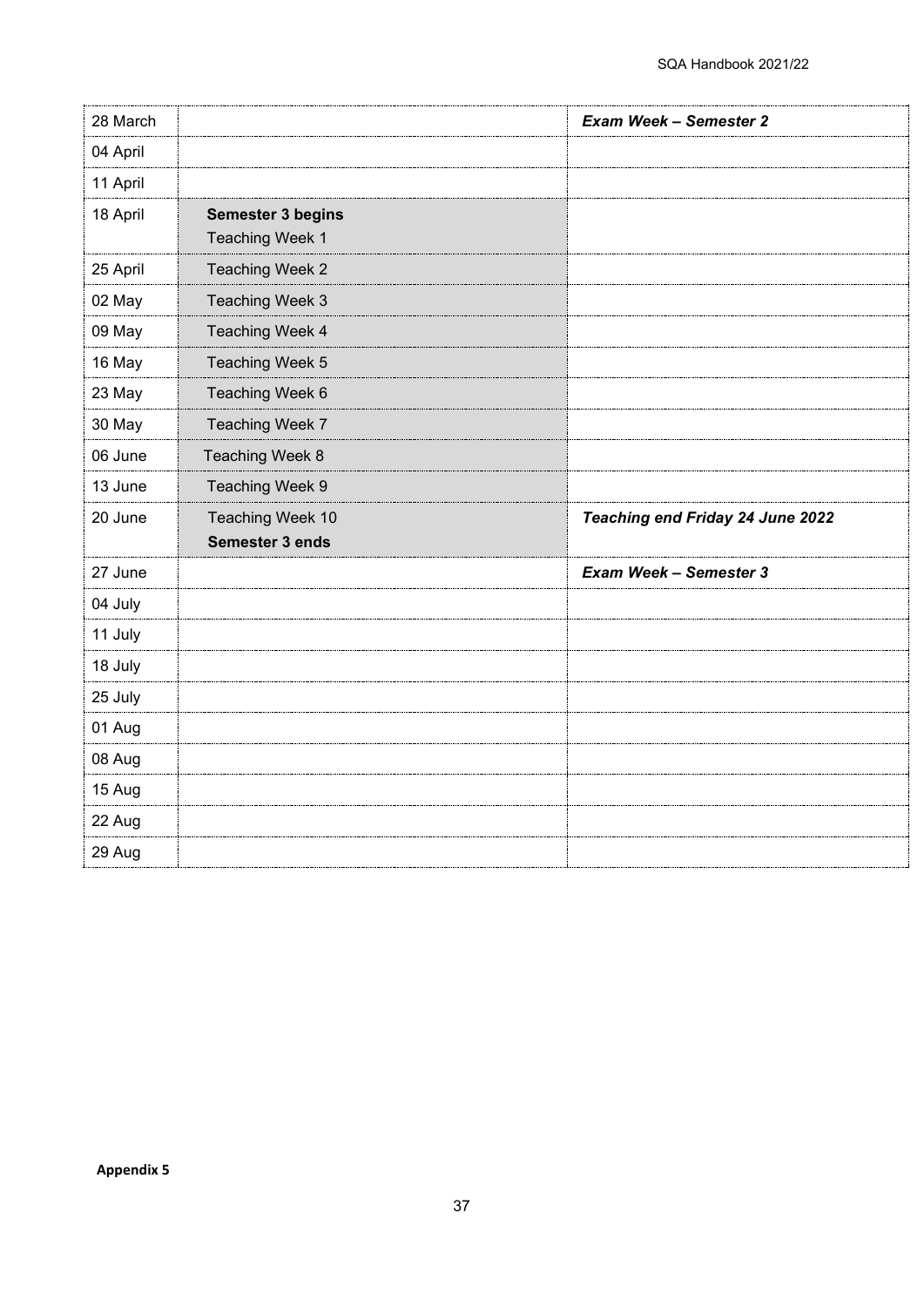## **COUNSELLING SERVICE**

The Dundee University Counselling Service will make available free of charge to Al-Maktoum College students and staff access to ongoing counselling and their weekday 10.30am emergency drop-in crisis service.

Al-Maktoum College Staff may also seek consultative support from the University's Counselling team.

Procedures:

- 1. When a student/staff member requests counselling, Dundee University will arrange a mutually convenient time for an assessment meeting. Dundee University aims to offer an appointment within five working days.
- 2. Dundee University counselling department will offer the student/staff member a choice of daytime or evening appointments, male or female counsellors. Dundee University will then find the closest available match for the student/staff member preferences.

Location:

The University of Dundee Counselling Services are located on the 1st floor of 1 Cross Row (Building No. 20 on the campus map www.dundee.ac.uk/general/campusmap).

Please visit<http://www.dundee.ac.uk/studentservices/counselling/> for more details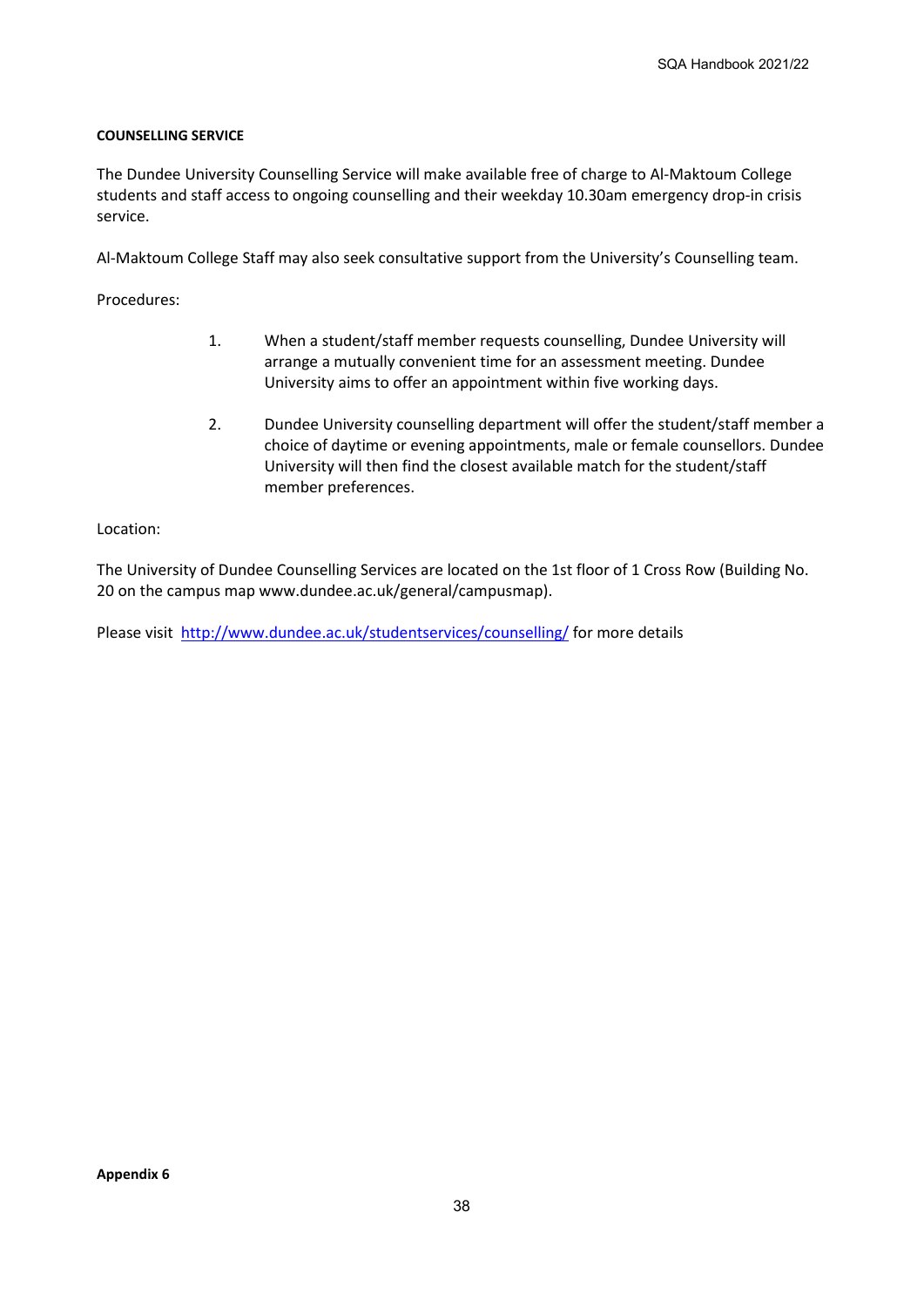### **UNIVERSITY OF DUNDEE'S CAREERS SERVICE**

Current students at Al-Maktoum College are welcome to access the following Careers Services at the University of Dundee:

#### **1. Careers Advice & Guidance**:

• Meet with a Careers Adviser to discuss career ideas and options, and receive advice on CVs, applications and interviews:

#### **Quick Queries/CV Clinic**

• No appointment necessary, held weekdays during term-time from 11.00 – 15.00 (Wednesdays in the Enquiry Centre, Campus Green)

#### **30 minute Guidance Appointments**

- Bookable through Reception or careers@dundee.ac.uk
- The following pages set out what to expect from a Careers Guidance Interview

#### **2. Events@Careers**

- A range of careers workshops take place on Tuesdays during term-time from 1-2pm on topics such as CVs, interviews and career choices.
- A wide range of employers run skills and information sessions a great way to network and find out more about the industry you may want to work in.
- Meet employers on campus at Careers Fairs taking place throughout the year
- View up-to-date details and book places at **[www.dundee.ac.uk/careers/events](http://www.dundee.ac.uk/careers/events)**

#### **Contact us to find out more:**

- 1 Airlie Place, Dundee, DD1 4HN
- T: 01382 384017
- E: careers@dundee.ac.uk

### **Opening Hours**

• Monday: 10.00 – 17.00 Tuesday - Friday: 09.00 – 17.00

Accessibility: The Careers Service is accessible to wheelchair users. We are happy to provide hand-outs in alternative formats. If you require assistance to access the service please contact us.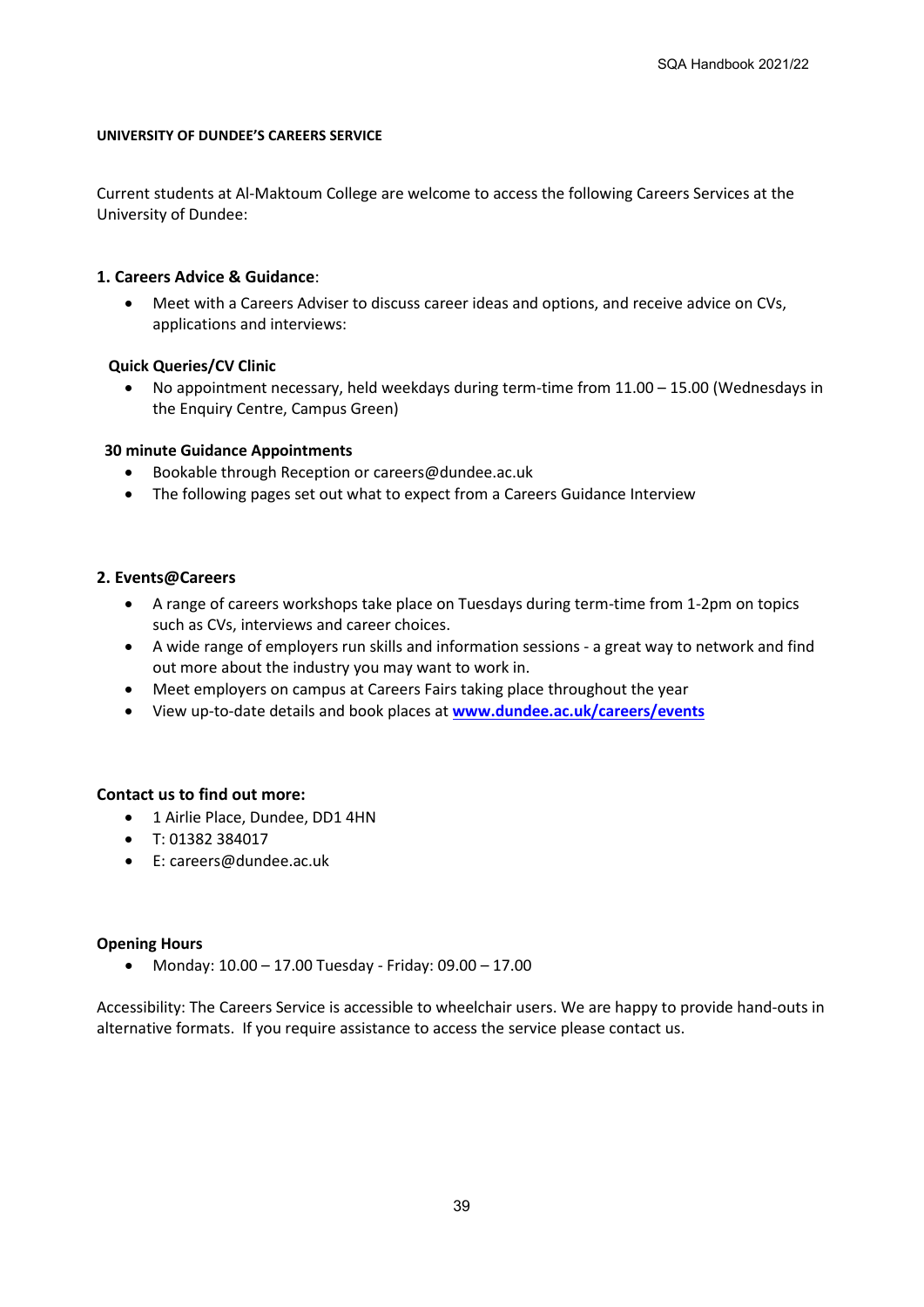scqf

# THE SCOTTISH CREDIT AND QUALIFICATIONS FRAMEWORK

This Framework diagram has been produced to show the mainstream Scottish qualifications already credit rated by SQA and HEIs. However, there are a diverse number of learning<br>programmes on the Framework, which, due to the l

| <b>SCQF</b><br><b>Levels</b> | <b>SQA Qualifications</b>                                 |                                          |                                          | <b>Qualifications of Higher</b><br><b>Education Institutions</b> | <b>SVQs/MAs</b>                                                                                                 |                                                                           |
|------------------------------|-----------------------------------------------------------|------------------------------------------|------------------------------------------|------------------------------------------------------------------|-----------------------------------------------------------------------------------------------------------------|---------------------------------------------------------------------------|
| 12                           |                                                           |                                          |                                          |                                                                  | <b>Doctoral Degree</b>                                                                                          | Professional Apprenticeship                                               |
| 11                           |                                                           |                                          |                                          |                                                                  | <b>Masters Degree, Integrated Masters</b><br>Degree, Post Graduate Diploma,<br><b>Post Graduate Certificate</b> | Professional Apprenticeship<br>SVQ 5                                      |
| 10                           |                                                           |                                          |                                          |                                                                  | Honours Degree, Graduate Diploma,<br><b>Graduate Certificate</b>                                                | Professional Apprenticeship                                               |
| 9                            |                                                           |                                          | Professional<br><b>Development Award</b> |                                                                  | <b>Bachelors / Ordinary Degree,</b><br>Graduate Diploma, Graduate Certificate                                   | <b>Technical Apprenticeship</b><br>SVQ 4                                  |
| 8                            |                                                           | <b>Higher National</b><br><b>Diploma</b> |                                          |                                                                  | <b>Diploma Of Higher Education</b>                                                                              | <b>Technical Apprenticeship</b><br>SVQ 4                                  |
| $\overline{7}$               | Advanced Higher, Awards,<br><b>Scottish Baccalaureate</b> | <b>Higher National</b><br>Certificate    |                                          |                                                                  | <b>Certificate Of Higher Education</b>                                                                          | <b>Modern Apprenticeship</b><br>SVQ 3                                     |
| 6                            | Higher, Awards,<br><b>Skills for Work Higher</b>          |                                          |                                          |                                                                  |                                                                                                                 | <b>Modern Apprenticeship</b><br><b>Foundation Apprenticeship</b><br>SVQ 3 |
| 5                            | National 5, Awards,<br><b>Skills for Work National 5</b>  |                                          |                                          |                                                                  |                                                                                                                 | <b>Modern Apprenticeship</b><br>SVQ <sub>2</sub>                          |
| 4                            | National 4, Awards,<br><b>Skills for Work National 4</b>  | National<br>Certificate                  | National<br><b>Progression Award</b>     |                                                                  |                                                                                                                 | SVQ <sub>1</sub>                                                          |
| 3                            | National 3, Awards,<br><b>Skills for Work National 3</b>  |                                          |                                          |                                                                  |                                                                                                                 |                                                                           |
| $\overline{2}$               | National 2,<br>Awards                                     |                                          |                                          |                                                                  |                                                                                                                 |                                                                           |
| 1                            | National 1,<br>Awards                                     |                                          |                                          |                                                                  |                                                                                                                 |                                                                           |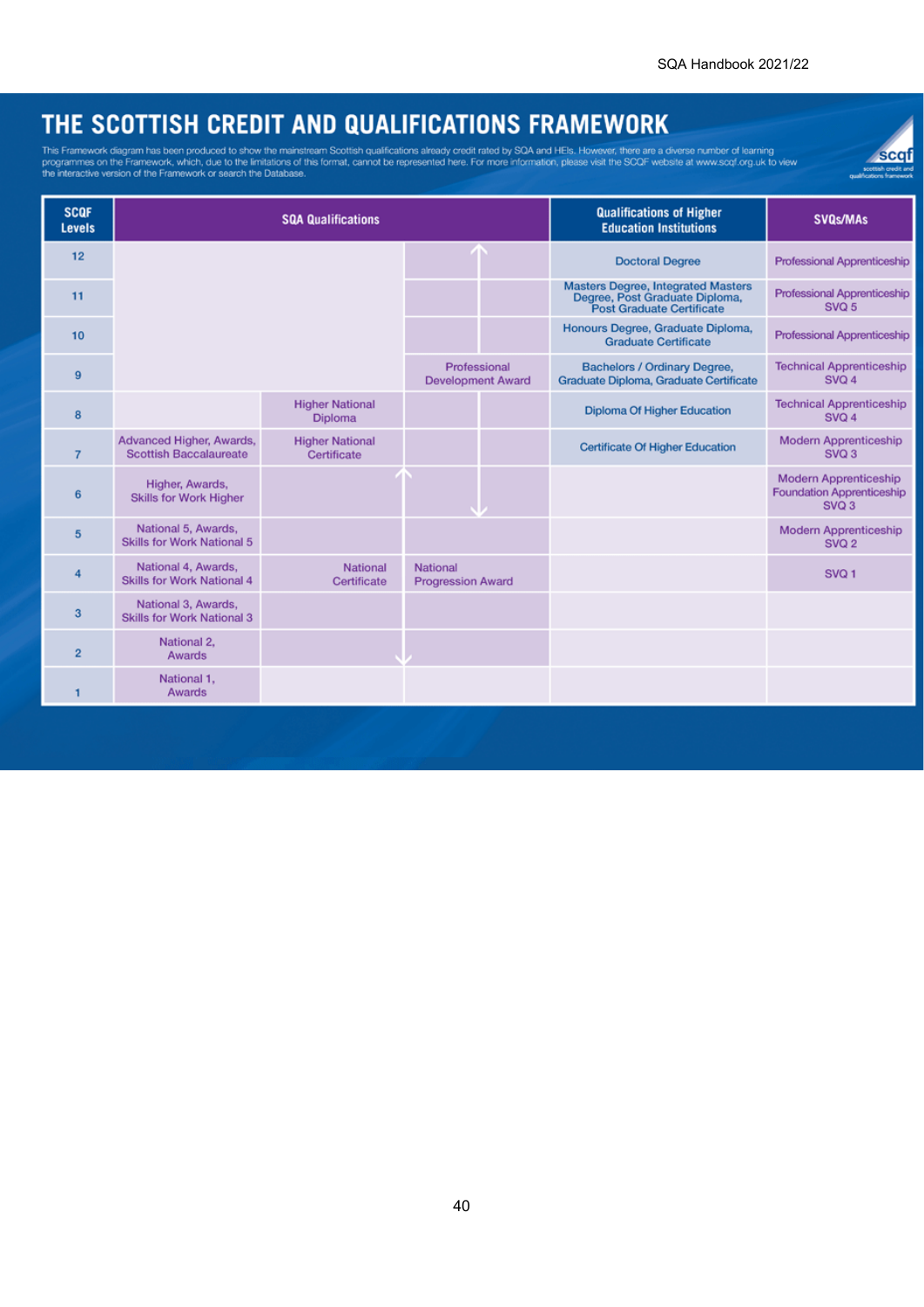#### **Appendix 8**

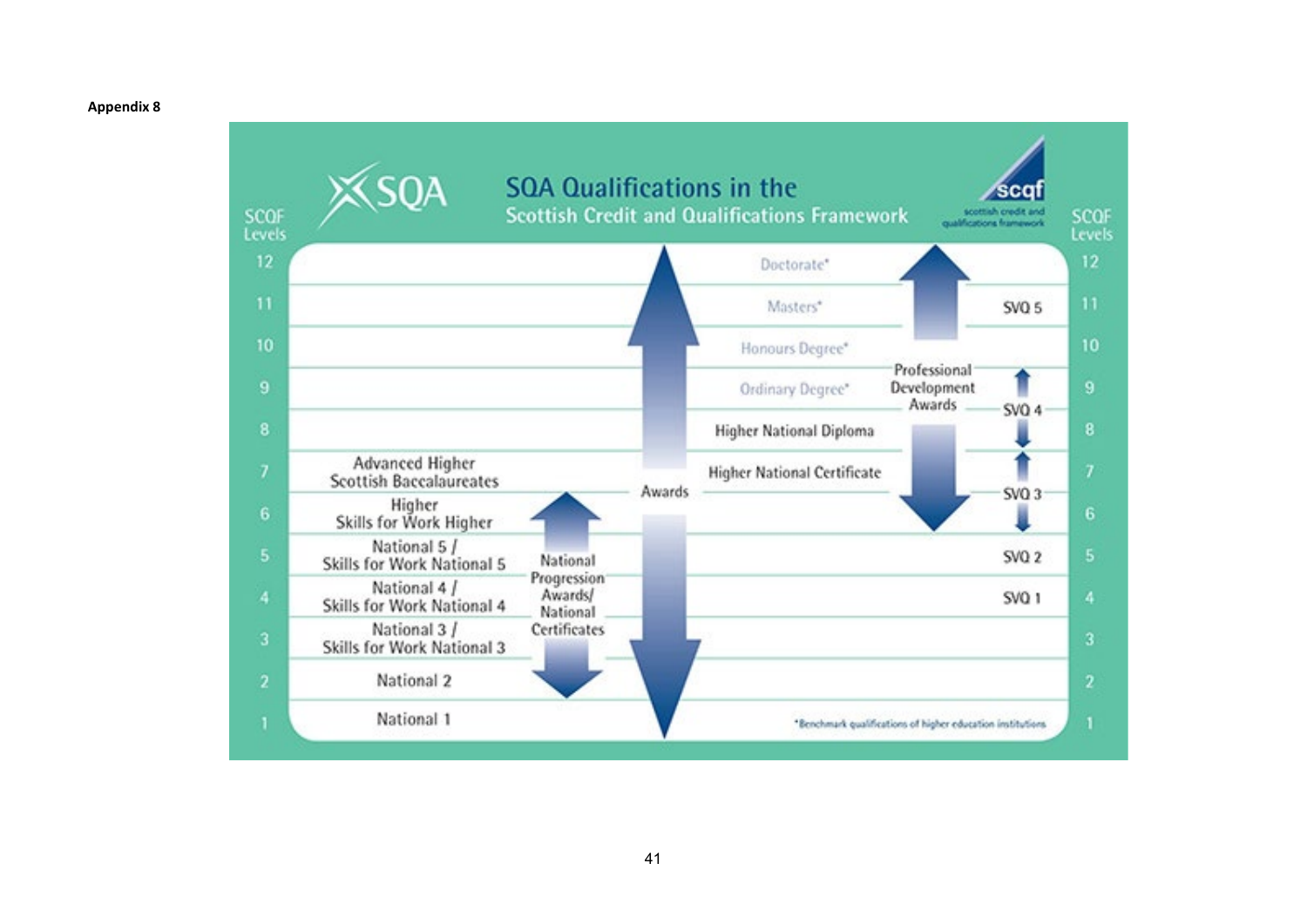#### **Appendix 9**

### **Feedback notes**

The practice of feedback is an integral part of teaching and learning and a crucial element for students' learning outcomes and experience. It is a two way process involving give and take activities and can be either from students or from teachers. The former is useful in terms of better quality teaching and Unit / Programme improvement. The latter is the process of giving constructive criticism to student so that they can improve their performance in future learning and in assignments and assessments. Feedback indicates areas for improvement and hence gives the opportunity to learn from errors.

Feedback on students' academic and intellectual work and activities, both formative and summative, is a useful mean to motivate students to pro-actively reflect upon their academic performance and enhance their learning and progress towards achieving their goals.

Feedback is a way of identifying strengths and weaknesses of student's written work, it allows students to develop critical skills, monitor their learning, and improve their future work. Feedback is an indication of how a mark has been awarded in a summative assessments (assessments which are graded), which contribute to the total final mark. It is also important for the staff to identify the next steps to be taken in students' learning experiences; this could be a modification on their teaching methods and approaches.

Feedback can be both informal and formal, and can be provided individually and in groups. Unit Outlines will include assessment components & weighting for each programme/unit; assessment guidelines and criteria.

Depending on the requirements of the programmes, feedback activity at the College will include some of the following forms:

- 1. Class discussions about assignments or presentations
- 2. Reviewing assignment exemplars
- 3. Practice assignments
- 4. Review of Turnitin reports, a practice session in marking and commenting on a sample assignment
- 5. Practicing past exam papers
- 6. 'Drop-in' advice
- 7. Guidance given on previous assignments about what to change in future
- 8. Comments from staff or other students
- 9. Reflective writing and action planning
- 10. Reflections in online discussions
- 11. Handwritten notes in the margins of an assignment
- 12. Ratings on a marking grid
- 13. Verbal or emailed comments from staff or other students
- 14. Whole-class or 'generic' feedback on how an exam question had been tackled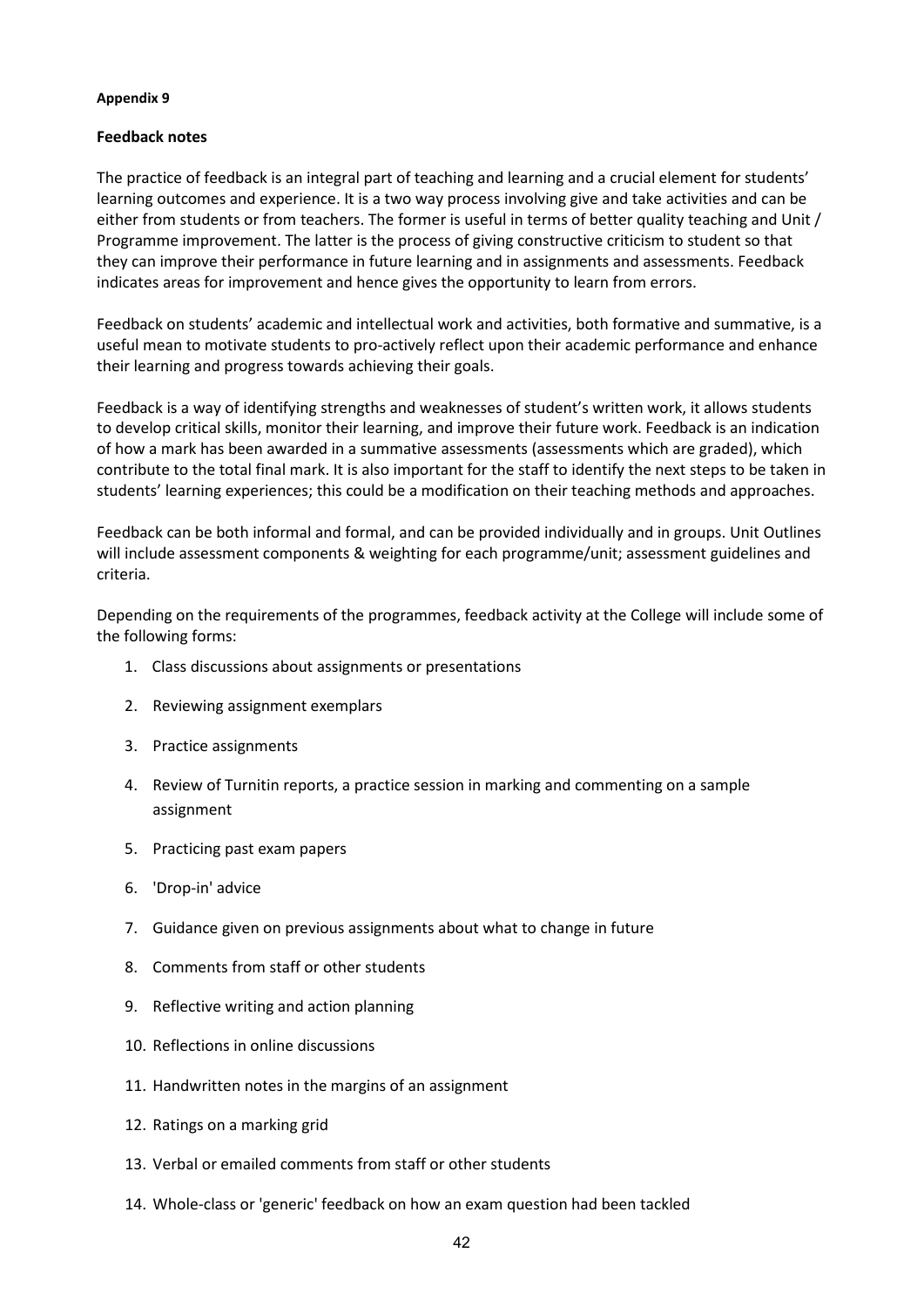- 15. Fellow-students' informal feedback
- 16. Writing tutorials: one-to-one session to discuss a piece of student's writing.
- 17. Model answers for extra exercises.
- 18. Final marks or awards

#### **Principles of effective feedback**

To enhance student learning and assignments, feedbacks needs to be:

- 1. **Embedded:** to be an integral part of the learning process across programmes.
- 2. **Timely:** Students should receive regular feedback throughout their units in good time prior to the submission date of subsequent related assessments.
- 3. **Transparent:** Good feedback will be directly related to the learning outcomes, assessment criteria/guidelines.
- 4. **Dialogic**: Good practice will promote teacher/peer discussions around learning and performance. To enhance their learning experience, students need to take the opportunities to pro-actively engage with feedback, reflect and act upon it.
- 5. **Constructive and supportive**: to identify current strengths and clearly aligned to the assignment learning outcomes and the assessment criteria; and be appropriate for the level of study. The feedback will also embrace areas for improvement.
- 6. **Consistent and accessible:** The use of agreed assessment criteria and rigorous, recorded moderation procedures will ensure consistent marking between staff. All feedback will be delivered in accessible formats.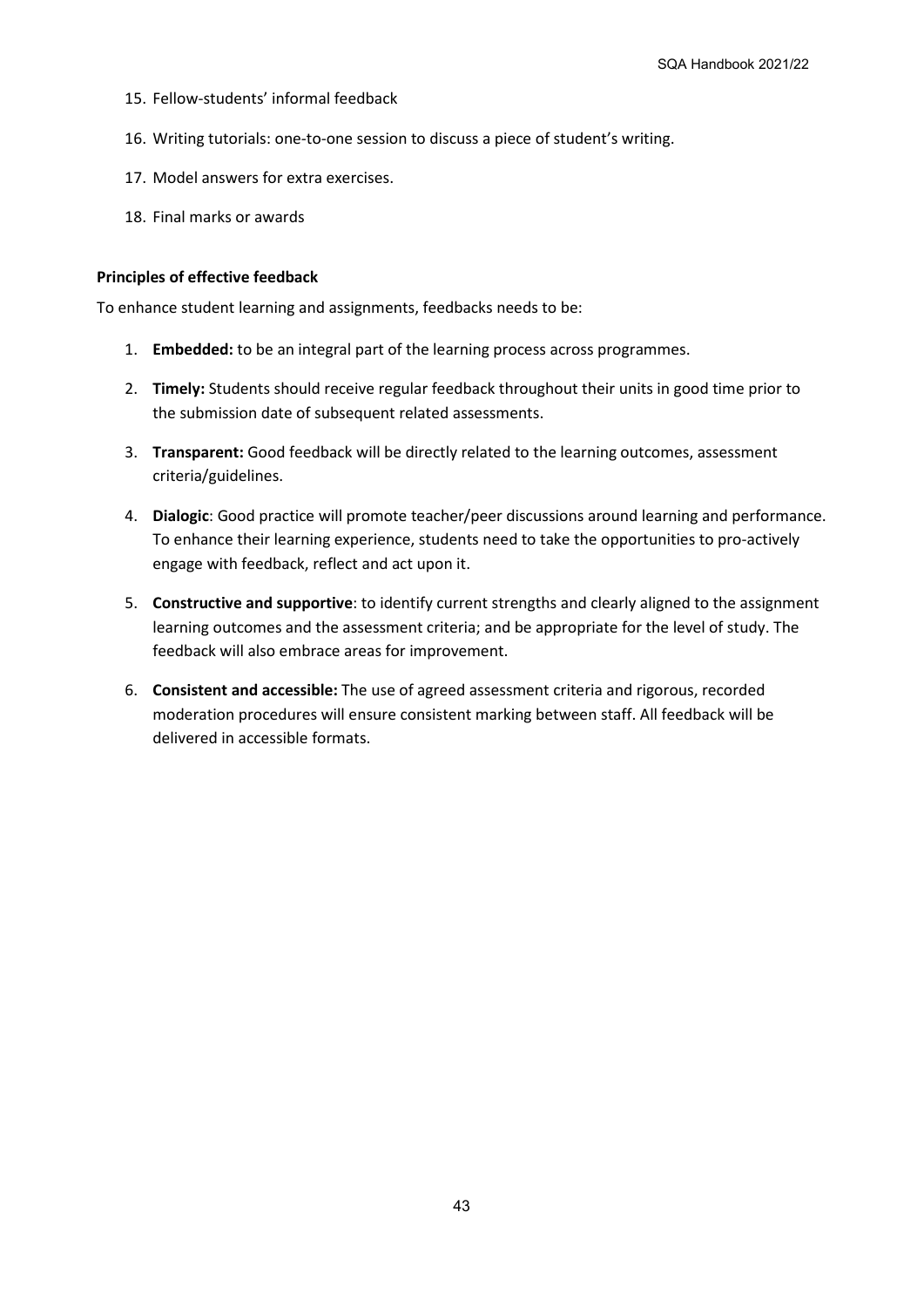#### \*For full version of the Teaching and Learning strategy, please se[e www.almcollege.ac.uk](http://www.almcollege.ac.uk/) **Appendix 11 PRESIDENT OF THE STUDENT SOCIETY**

#### **About the role - President**

Being President of Al-Maktoum College Student Society (ALMCSS) is an exciting and rewarding role, but also takes time, commitment, and dedication.

When it comes to a Student Society, you get out what you put in. By putting in the effort, you can create great opportunities for all our students and make a real difference.

Being President of the Society is also a fantastic way to develop your own skills and enhance your CV; meet new and interesting people; and have a good time.

The President is the leader of the Student Society and has the general responsibility of coordinating and overseeing all of the society's activities. He/she will assist in setting the goals and objectives for the coming year. The President will need to provide support, advice and guidance to the other committee members throughout the academic year.

The President should have a strong belief in the aims of the society and be proactive in achieving those aims.

S/he will be the officially appointed student representative at meetings of the College Council and Finance & General Purposes Committee, which takes place four times a year. The College Council is an advisory platform through which the College engages and seeks input from external members in order to build on the work of the College and develop plans at a strategic level. Finance & General Purposes Committee is the sub-committee of the College Council.

The President shall present an account of her/his activities to the College Council at every College Council meeting.

S/he will be the officially appointed Chair of the Student Staff Consultative Group, which will meet twice per semester.

### **Personal skills required**

- Communication
- Dedication/Commitment
- People Management
- Motivating others
- Organisation
- Delegation

#### **Key Responsibilities**

- 1) Attend Student Representative Training, and other training where necessary
- 2) Attend College Council and Finance & General Purposes Committee, and disseminate any relevant information
- 3) Chair Student Staff Consultative Group meetings
- 4) Delegate tasks as necessary
- 5) Understand the broader picture, keeping the aims of the Student Society in mind at all times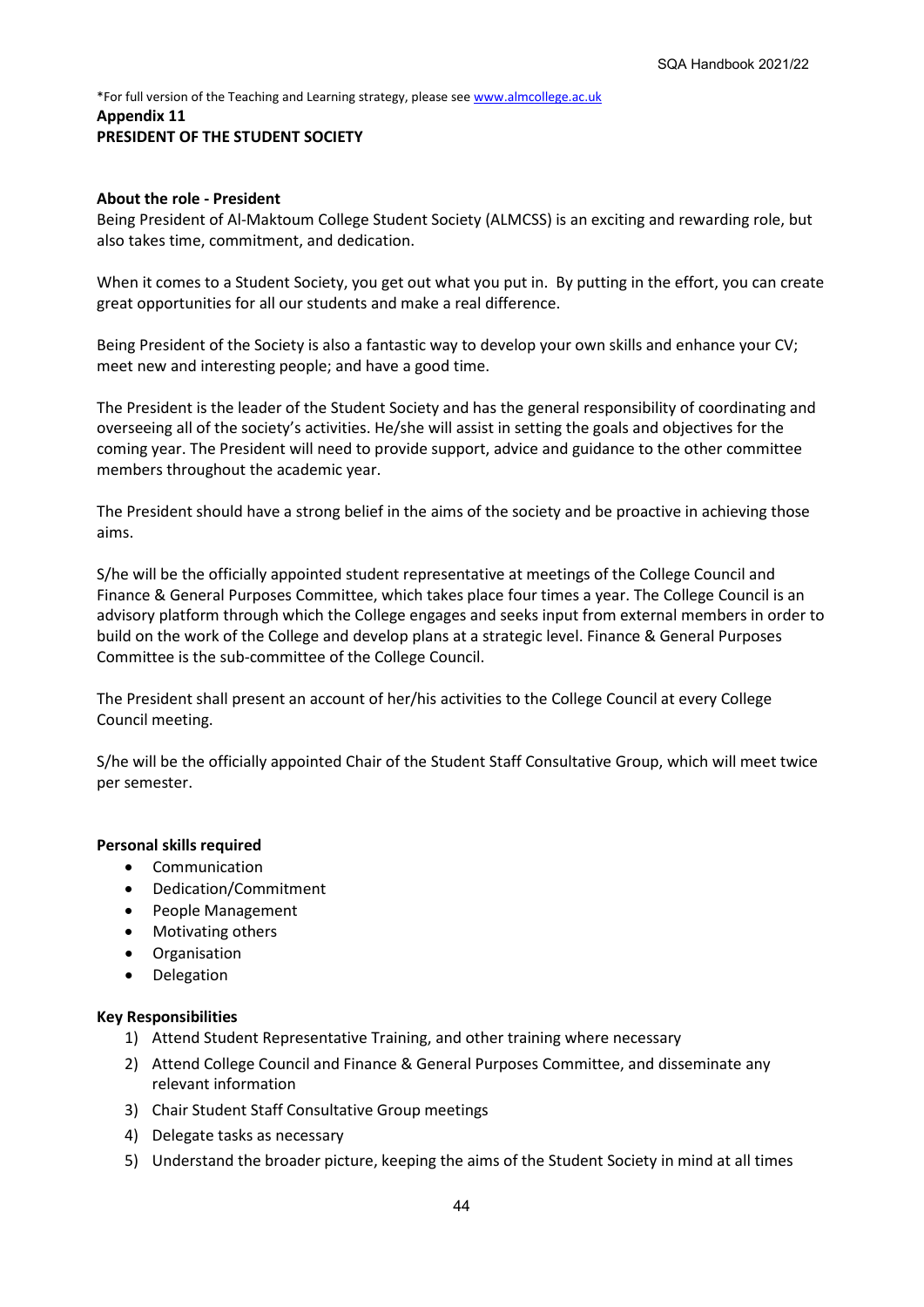- 6) Be a spokesperson/figurehead of the College and contribute to the positive image of the College and Student Society whenever you can
- 7) Be an excellent role model who promotes high standards of integrity and honesty and embodies the College's values
- 8) Plan a programme of student activities throughout the academic year
- 9) Represent and engage with all students of the College
- 10) Promote student involvement in Quality Assurance reviews and feedback sessions such as the Student-Staff Consultative Group
- 11) Maintain Society enthusiasm if you're not passionate, no-one else will be
- 12) Lead and support your team of fellow officers
- 13) Be responsible for the financial position of the Students Society, Be the Student's Society's key contact for College staff, and liaise with them on all Society issues
- 14) Act in accordance with College policies and procedures at all times
- 15) Undertake other tasks and responsibilities commensurate with the level and nature of the role as required by the Principal.
- 16) Coordinate the Lecturer of the Year Award

### **Scope**

The principal accountabilities relating to this role and does not describe in detail all the tasks required to carry them out. There is an expectation that the post holder will carry out other duties and responsibilities that fall within the general nature and level of responsibility of the position.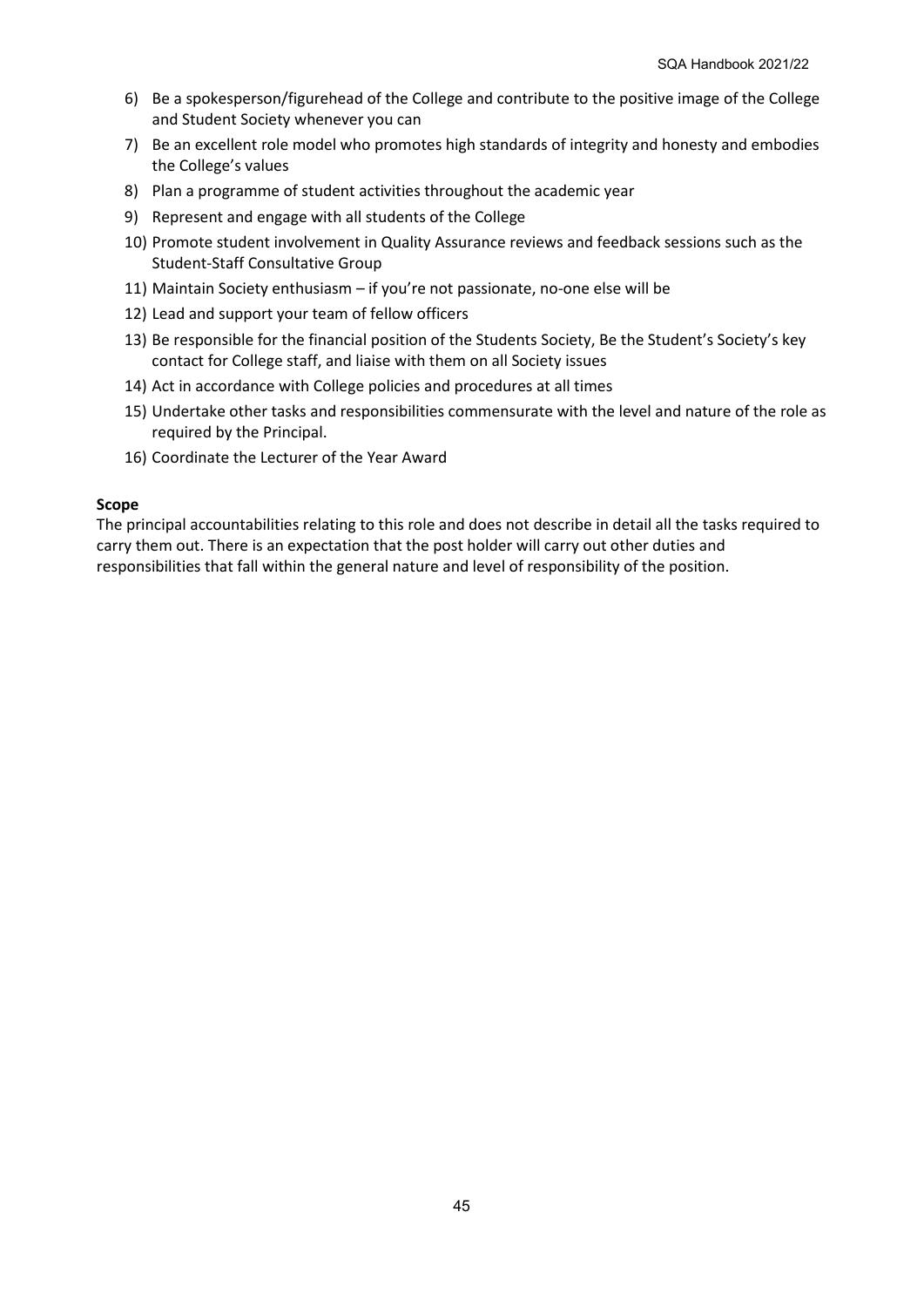#### **Appendix 12**

#### **SECRETARY OF THE STUDENT SOCIETY**

#### **About the role - Secretary**

Being Secretary of Al-Maktoum College Student Society (ALMCSS) is an exciting and rewarding role, but also takes time, commitment, and dedication.

When it comes to a Student Society, you get out what you put in. By putting in the effort, you can create great opportunities for all our students and make a real difference.

Being Secretary of the Society is also a fantastic way to develop your own skills and enhance your CV; meet new and interesting people; and have a good time.

The Secretary ensures that the society runs smoothly. They organise meetings, book rooms, write minutes and communicate what's going on to the members so they stay interested and involved.

The Secretary should have a strong belief in the aims of the society and be proactive in achieving those aims.

S/he will be the officially appointed student representative at meetings of the Academic Council, which takes place three or four times per year.

The Academic Council is the senior academic body of the College. It is responsible for teaching and research, quality assurance and enhancement, academic standards and the broader student experience.

S/he shall preside at Student Society meetings in the absence of the President and Treasurer.

#### **Personal skills required**

- Communication
- Dedication/Commitment
- Time Management
- Organisation

#### **Key Responsibilities**

- 1. Attend Student Representative Training, and other training where necessary
- 2. Attend Academic Council, and disseminate any relevant information
- 3. Administer all of the Society's administration
- 4. Arrange meetings and book rooms or venues
- 5. Create meeting agendas and minutes as necessary, and distribute to members in a timely manner
- 6. Communicate regularly with the Society's members
- 7. Be aware of key dates for your society throughout the year
- 8. Organise AGM (Annual General Meeting)
- 9. Contribute to the positive image of the College and Student Society whenever you can
- 10. Be an excellent role model who promotes high standards of integrity and honesty and embodies the College's values
- 11. Represent and engage with all students of the College
- 12. Promote student involvement in Quality Assurance reviews and feedback sessions such as the Student-Staff Consultative Group
- 13. Maintain Society enthusiasm if you're not passionate, no-one else will be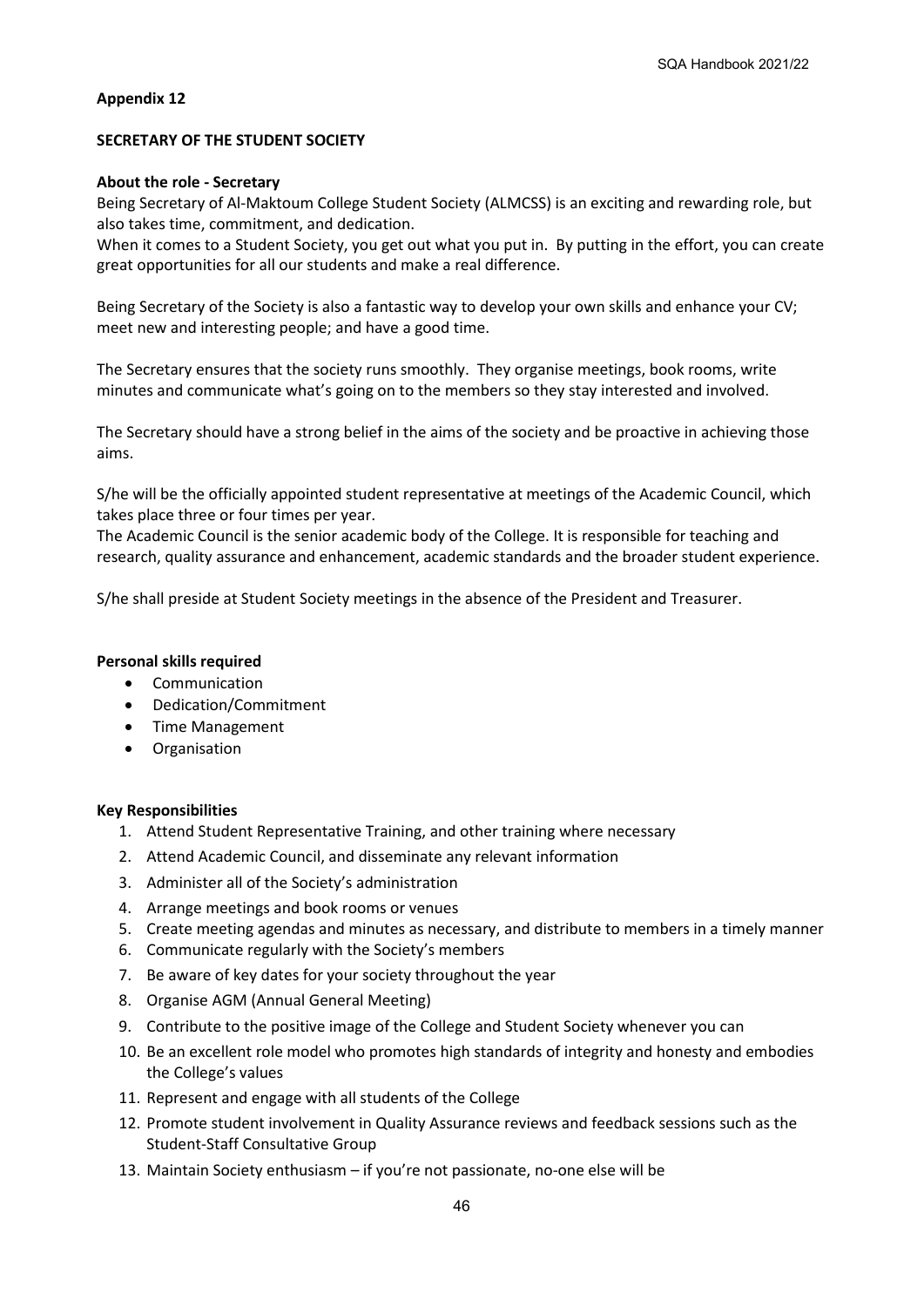- 14. Assist fellow officers in all of the Society's activities
- 15. Act in accordance with College policies and procedures at all times
- 16. Undertake other tasks and responsibilities commensurate with the level and nature of the role as required by the Principal.

When creating an Agenda, items should include but are not limited to: apologies and attendance; approve last meetings' minutes; matters arising (numbered list); any other business; date of next meeting.

Taking minutes involves typing up a short summary of what was discussed in the meeting and including the action points which were decided, and who needs to carry them out. You need to email the minutes out to other Society members, preferably within a week of the committee meeting.

The AGM must be publicised to all members to give them a chance to stand with at least 2 weeks' notice. It should be booked in an accessible room; the Constitution should be reviewed in advance; ballot papers produced; and returning officers invited.

### **Scope**

The principal accountabilities relating to this role and does not describe in detail all the tasks required to carry them out. There is an expectation that the post holder will carry out other duties and responsibilities that fall within the general nature and level of responsibility of the position.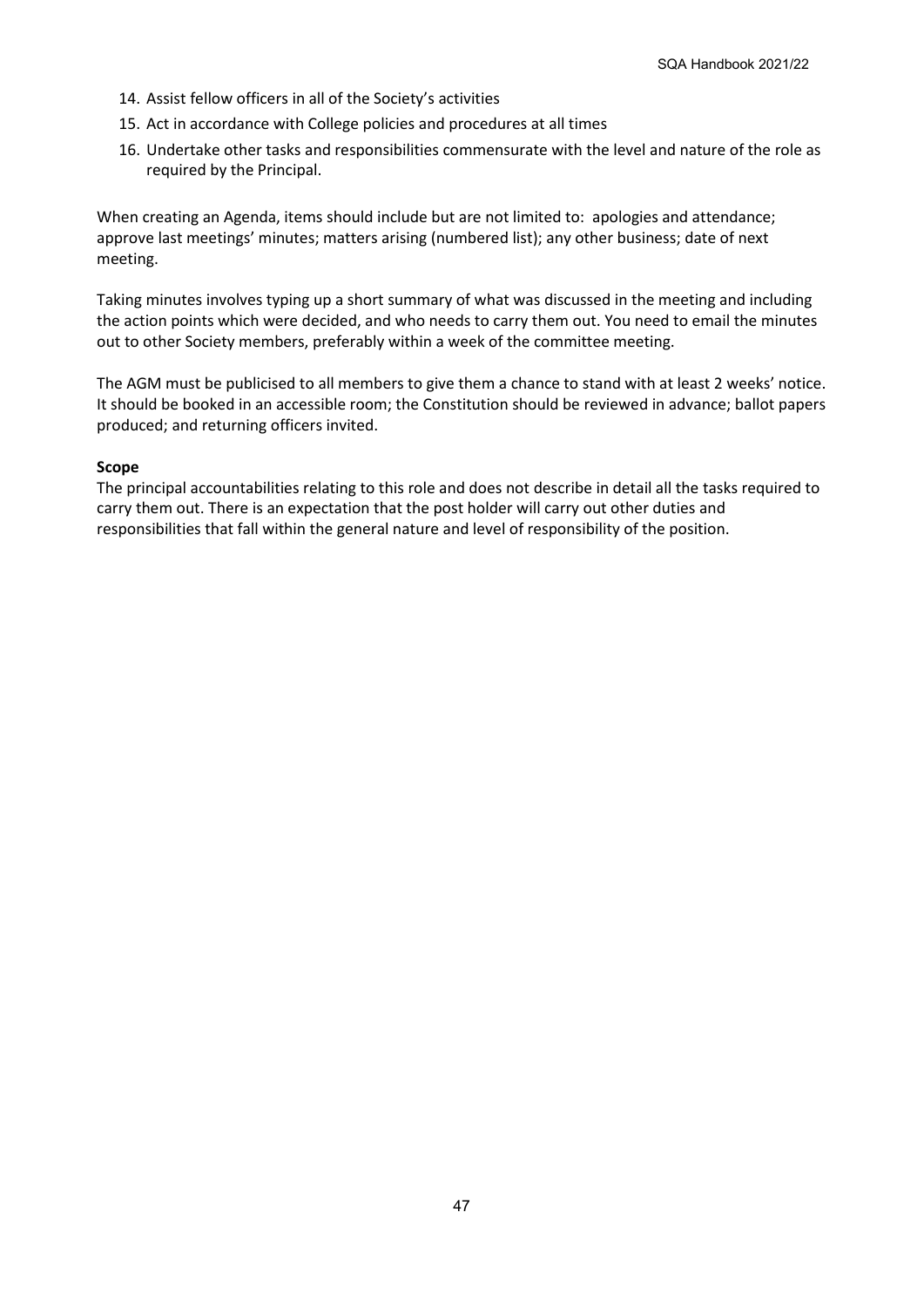#### **Appendix 13**

#### **TREASURER OF THE STUDENT SOCIETY**

#### **About the role - Treasurer**

Being Treasurer of Al-Maktoum College Student Society (ALMCSS) is an exciting and rewarding role, but also takes time, commitment, and dedication.

When it comes to a Student Society, you get out what you put in. By putting in the effort, you can create great opportunities for all our students and make a real difference.

Being Treasurer of the Society is also a fantastic way to develop your own skills and enhance your CV; meet new and interesting people; and have a good time.

The Treasurer is responsible for handling the Society's money. They need to know the shape of the Society's finances at all times so that activities can be planned and budgeted for.

The Treasurer should have a strong belief in the aims of the society and be proactive in achieving those aims.

S/he will be the officially appointed student representative at meetings of the *Teaching, Learning and Student Experience Committee* (TeLSEC) which is a sub-committee of the Academic Council and is made up of all academic staff, a student representative and other members of the College who may be invited to attend some meetings of the committee for their expertise.

TeLSEC takes place once or twice a month during the semester to ensure the effective day-to-day running and development of all academic matters. It is responsible for the development of the College's Teaching and Learning Strategy, as well as on matters relating to the broader student experience.

S/he shall preside at Student Society meetings in the absence of the President.

#### **Personal skills required**

- Communication
- Numerical Competence
- Trustworthy
- Organisation

#### **Key Responsibilities**

- 1. Attend Student Representative Training, and other training where necessary
- 2. Attend TeLSEC, and disseminate any relevant information
- 3. Keep track of all income/expenditure
- 4. Keep the committee and members informed of the society's financial situation
- 5. Countersign every expenses/requisition form
- 6. Liaise closely with the Director of Operations
- 7. Contribute to the positive image of the College and Student Society whenever you can
- 8. Be an excellent role model who promotes high standards of integrity and honesty and embodies the College's values
- 9. Represent and engage with all students of the College
- 10. Promote student involvement in Quality Assurance reviews and feedback sessions such as the Student-Staff Consultative Group
- 11. Maintain Society enthusiasm if you're not passionate, no-one else will be
- 12. Assist fellow officers in all of the Society's activities